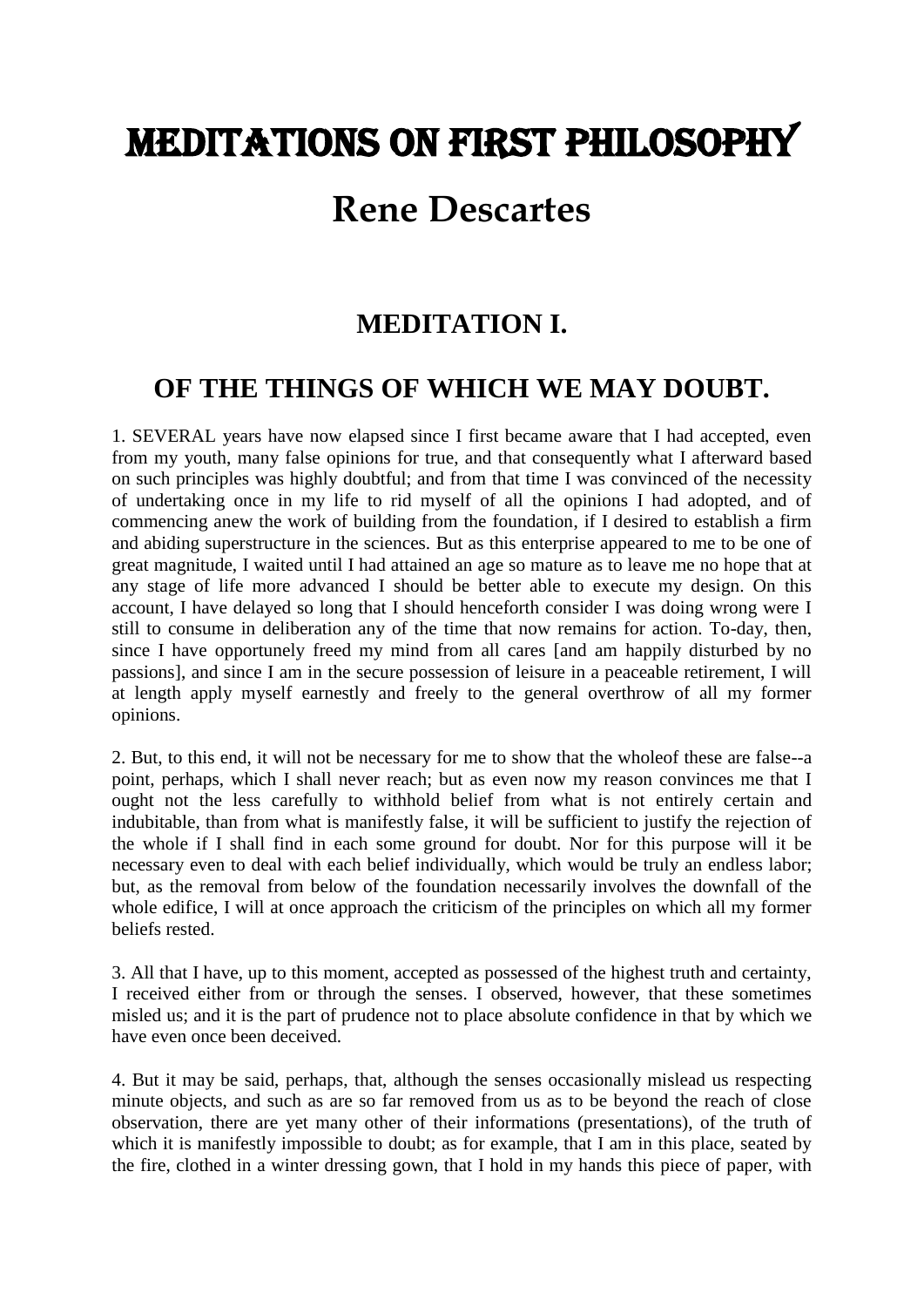other intimations of the same nature. But how could I deny that I possess these hands and this body, and withal escape being classed with persons in a state of insanity, whose brains are so disordered and clouded by dark bilious vapors as to cause them pertinaciously to assert that they are monarchs when they are in the greatest poverty; or clothed [in gold] and purple when destitute of any covering; or that their head is made of clay, their body of glass, or that they are gourds? I should certainly be not less insane than they, were I to regulate my procedure according to examples so extravagant.

5. Though this be true, I must nevertheless here consider that I am a man, and that, consequently, I am in the habit of sleeping, and representing to myself in dreams those same things, or even sometimes others less probable, which the insane think are presented to them in their waking moments. How often have I dreamt that I was in these familiar circumstances, that I was dressed, and occupied this place by the fire, when I was lying undressed in bed? At the present moment, however, I certainly look upon this paper with eyes wide awake; the head which I now move is not asleep; I extend this hand consciously and with express purpose, and I perceive it; the occurrences in sleep are not so distinct as all this. But I cannot forget that, at other times I have been deceived in sleep by similar illusions; and, attentively considering those cases, I perceive so clearly that there exist no certain marks by which the state of waking can ever be distinguished from sleep, that I feel greatly astonished; and in amazement I almost persuade myself that I am now dreaming.

6. Let us suppose, then, that we are dreaming, and that all these particulars--namely, the opening of the eyes, the motion of the head, the forth- putting of the hands--are merely illusions; and even that we really possess neither an entire body nor hands such as we see. Nevertheless it must be admitted at least that the objects which appear to us in sleep are, as it were, painted representations which could not have been formed unless in the likeness of realities; and, therefore, that those general objects, at all events, namely, eyes, a head, hands, and an entire body, are not simply imaginary, but really existent. For, in truth, painters themselves, even when they study to represent sirens and satyrs by forms the most fantastic and extraordinary, cannot bestow upon them natures absolutely new, but can only make a certain medley of the members of different animals; or if they chance to imagine something so novel that nothing at all similar has ever been seen before, and such as is, therefore, purely fictitious and absolutely false, it is at least certain that the colors of which this is composed are real. And on the same principle, although these general objects, viz. [a body], eyes, a head, hands, and the like, be imaginary, we are nevertheless absolutely necessitated to admit the reality at least of some other objects still more simple and universal than these, of which, just as of certain real colors, all those images of things, whether true and real, or false and fantastic, that are found in our consciousness (cogitatio) are formed.

7. To this class of objects seem to belong corporeal nature in general and its extension; the figure of extended things, their quantity or magnitude, and their number, as also the place in, and the time during, which they exist, and other things of the same sort.

8. We will not, therefore, perhaps reason illegitimately if we conclude from this that Physics, Astronomy, Medicine, and all the other sciences that have for their end the consideration of composite objects, are indeed of a doubtful character; but that Arithmetic, Geometry, and the other sciences of the same class, which regard merely the simplest and most general objects, and scarcely inquire whether or not these are really existent, contain somewhat that is certain and indubitable: for whether I am awake or dreaming, it remains true that two and three make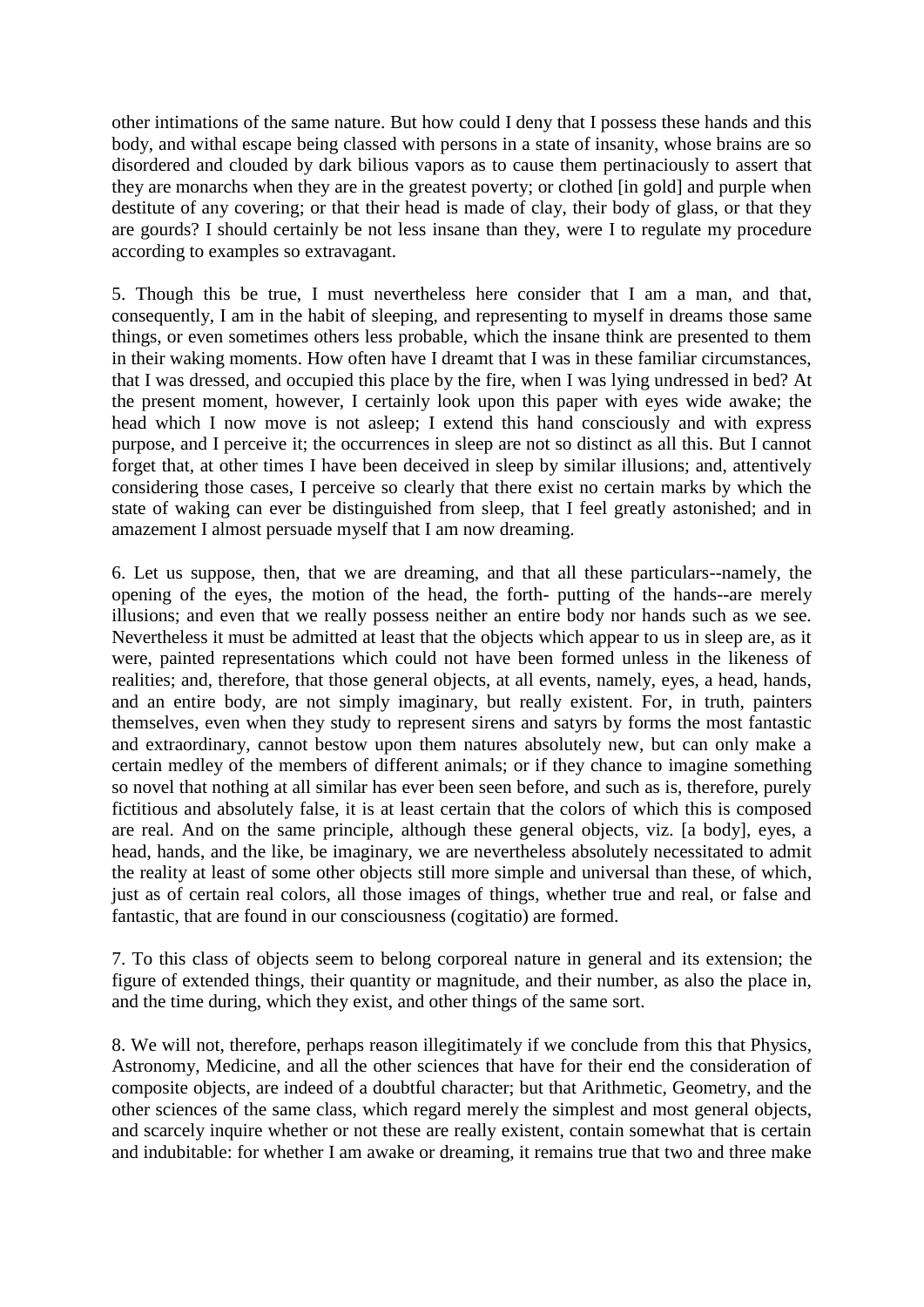five, and that a square has but four sides; nor does it seem possible that truths so apparent can ever fall under a suspicion of falsity [or incertitude].

9. Nevertheless, the belief that there is a God who is all powerful, and who created me, such as I am, has, for a long time, obtained steady possession of my mind. How, then, do I know that he has not arranged that there should be neither earth, nor sky, nor any extended thing, nor figure, nor magnitude, nor place, providing at the same time, however, for [the rise in me of the perceptions of all these objects, and] the persuasion that these do not exist otherwise than as I perceive them ? And further, as I sometimes think that others are in error respecting matters of which they believe themselves to possess a perfect knowledge, how do I know that I am not also deceived each time I add together two and three, or number the sides of a square, or form some judgment still more simple, if more simple indeed can be imagined? But perhaps Deity has not been willing that I should be thus deceived, for he is said to be supremely good. If, however, it were repugnant to the goodness of Deity to have created me subject to constant deception, it would seem likewise to be contrary to his goodness to allow me to be occasionally deceived; and yet it is clear that this is permitted.

10. Some, indeed, might perhaps be found who would be disposed rather to deny the existence of a Being so powerful than to believe that there is nothing certain. But let us for the present refrain from opposing this opinion, and grant that all which is here said of a Deity is fabulous: nevertheless, in whatever way it be supposed that I reach the state in which I exist, whether by fate, or chance, or by an endless series of antecedents and consequents, or by any other means, it is clear (since to be deceived and to err is a certain defect ) that the probability of my being so imperfect as to be the constant victim of deception, will be increased exactly in proportion as the power possessed by the cause, to which they assign my origin, is lessened. To these reasonings I have assuredly nothing to reply, but am constrained at last to avow that there is nothing of all that I formerly believed to be true of which it is impossible to doubt, and that not through thoughtlessness or levity, but from cogent and maturely considered reasons; so that henceforward, if I desire to discover anything certain, I ought not the less carefully to refrain from assenting to those same opinions than to what might be shown to be manifestly false.

11. But it is not sufficient to have made these observations; care must be taken likewise to keep them in remembrance. For those old and customary opinions perpetually recur-- long and familiar usage giving them the right of occupying my mind, even almost against my will, and subduing my belief; nor will I lose the habit of deferring to them and confiding in them so long as I shall consider them to be what in truth they are, viz., opinions to some extent doubtful, as I have already shown, but still highly probable, and such as it is much more reasonable to believe than deny. It is for this reason I am persuaded that I shall not be doing wrong, if, taking an opposite judgment of deliberate design, I become my own deceiver, by supposing, for a time, that all those opinions are entirely false and imaginary, until at length, having thus balanced my old by my new prejudices, my judgment shall no longer be turned aside by perverted usage from the path that may conduct to the perception of truth. For I am assured that, meanwhile, there will arise neither peril nor error from this course, and that I cannot for the present yield too much to distrust, since the end I now seek is not action but knowledge.

12. I will suppose, then, not that Deity, who is sovereignly good and the fountain of truth, but that some malignant demon, who is at once exceedingly potent and deceitful, has employed all his artifice to deceive me; t will suppose that the sky, the air, the earth, colors, figures,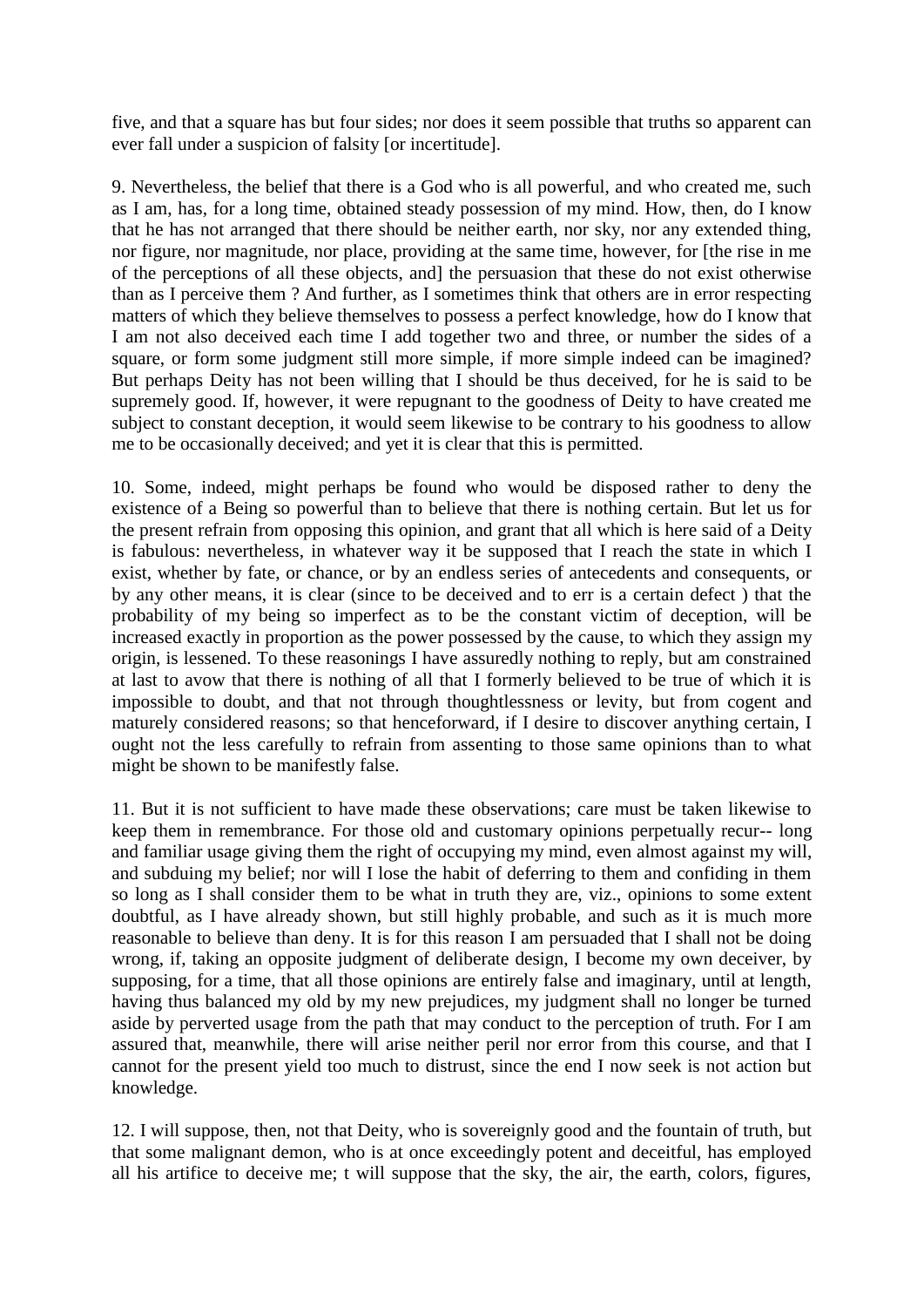sounds, and all external things, are nothing better than the illusions of dreams, by means of which this being has laid snares for my credulity; I will consider myself as without hands, eyes, flesh, blood, or any of the senses, and as falsely believing that I am possessed of these; I will continue resolutely fixed in this belief, and if indeed by this means it be not in my power to arrive at the knowledge of truth, I shall at least do what is in my power, viz., [ suspend my judgment ], and guard with settled purpose against giving my assent to what is false, and being imposed upon by this deceiver, whatever be his power and artifice. But this undertaking is arduous, and a certain indolence insensibly leads me back to my ordinary course of life; and just as the captive, who, perchance, was enjoying in his dreams an imaginary liberty, when he begins to suspect that it is but a vision, dreads awakening, and conspires with the agreeable illusions that the deception may be prolonged; so I, of my own accord, fall back into the train of my former beliefs, and fear to arouse myself from my slumber, lest the time of laborious wakefulness that would succeed this quiet rest, in place of bringing any light of day, should prove inadequate to dispel the darkness that will arise from the difficulties that have now been raised.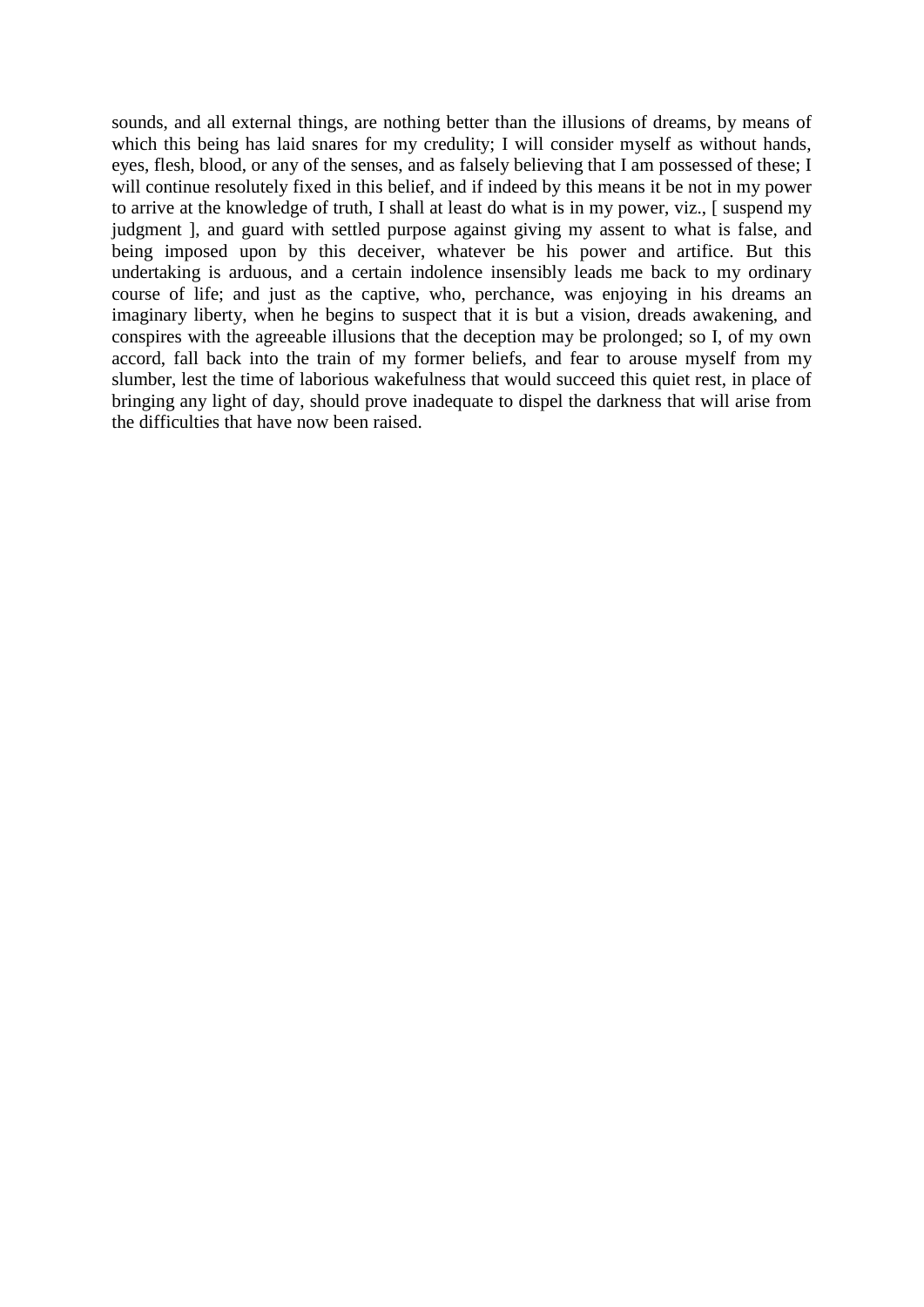#### **MEDITATION II.**

# **OF THE NATURE OF THE HUMAN MIND; AND THAT IT IS MORE EASILY KNOWN THAN THE BODY.**

1. The Meditation of yesterday has filled my mind with so many doubts, that it is no longer in my power to forget them. Nor do I see, meanwhile, any principle on which they can be resolved; and, just as if I had fallen all of a sudden into very deep water, I am so greatly disconcerted as to be unable either to plant my feet firmly on the bottom or sustain myself by swimming on the surface. I will, nevertheless, make an effort, and try anew the same path on which I had entered yesterday, that is, proceed by casting aside all that admits of the slightest doubt, not less than if I had discovered it to be absolutely false; and I will continue always in this track until I shall find something that is certain, or at least, if I can do nothing more, until I shall know with certainty that there is nothing certain. Archimedes, that he might transport the entire globe from the place it occupied to another, demanded only a point that was firm and immovable; so, also, I shall be entitled to entertain the highest expectations, if I am fortunate enough to discover only one thing that is certain and indubitable.

2. I suppose, accordingly, that all the things which I see are false (fictitious); I believe that none of those objects which my fallacious memory represents ever existed; I suppose that I possess no senses; I believe that body, figure, extension, motion, and place are merely fictions of my mind. What is there, then, that can be esteemed true ? Perhaps this only, that there is absolutely nothing certain.

3. But how do I know that there is not something different altogether from the objects I have now enumerated, of which it is impossible to entertain the slightest doubt? Is there not a God, or some being, by whatever name I may designate him, who causes these thoughts to arise in my mind ? But why suppose such a being, for it may be I myself am capable of producing them? Am I, then, at least not something? But I before denied that I possessed senses or a body; I hesitate, however, for what follows from that? Am I so dependent on the body and the senses that without these I cannot exist? But I had the persuasion that there was absolutely nothing in the world, that there was no sky and no earth, neither minds nor bodies; was I not, therefore, at the same time, persuaded that I did not exist? Far from it; I assuredly existed, since I was persuaded. But there is I know not what being, who is possessed at once of the highest power and the deepest cunning, who is constantly employing all his ingenuity in deceiving me. Doubtless, then, I exist, since I am deceived; and, let him deceive me as he may, he can never bring it about that I am nothing, so long as I shall be conscious that I am something. So that it must, in fine, be maintained, all things being maturely and carefully considered, that this proposition (pronunciatum ) I am, I exist, is necessarily true each time it is expressed by me, or conceived in my mind.

4. But I do not yet know with sufficient clearness what I am, though assured that I am; and hence, in the next place, I must take care, lest perchance I inconsiderately substitute some other object in room of what is properly myself, and thus wander from truth, even in that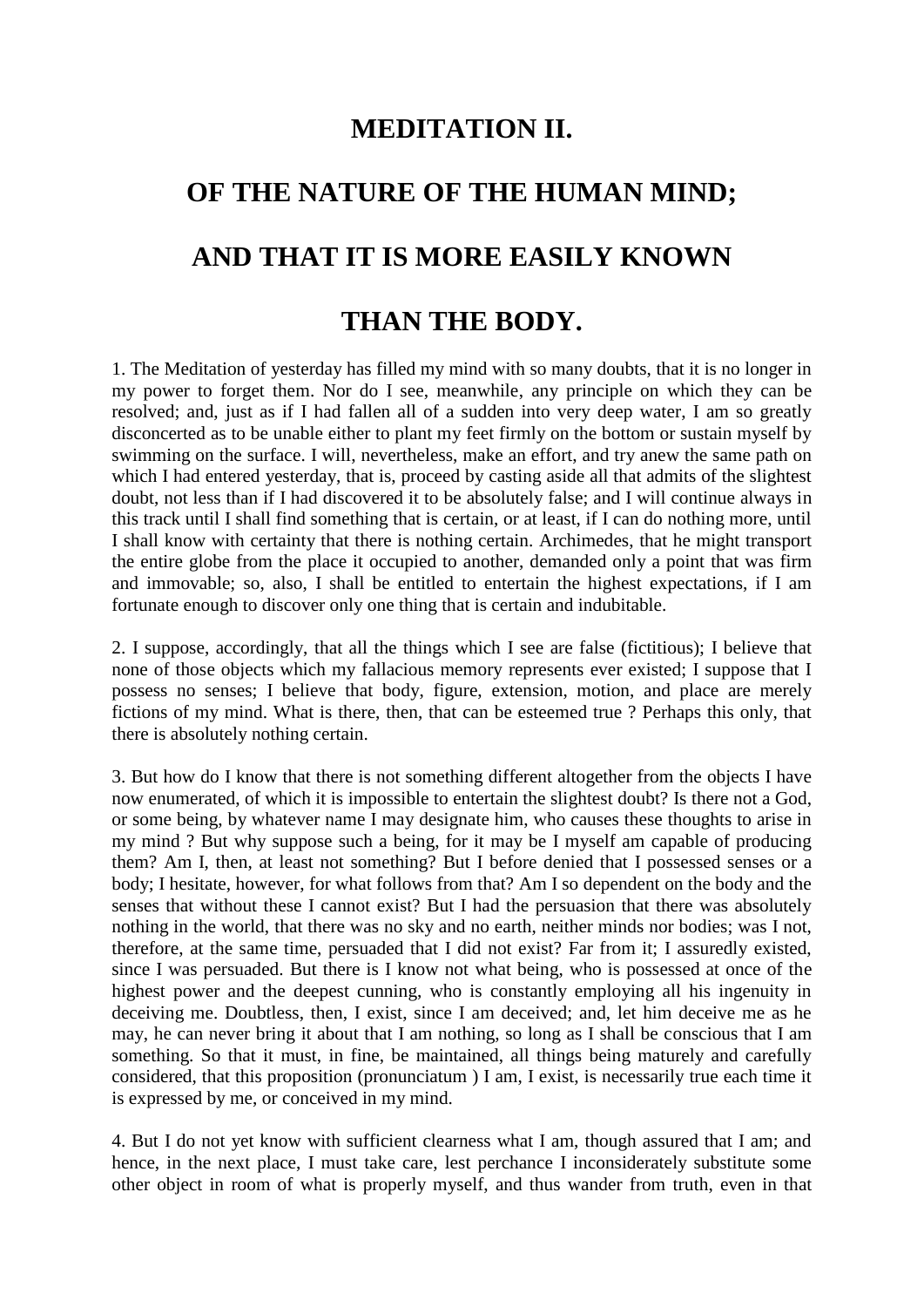knowledge ( cognition ) which I hold to be of all others the most certain and evident. For this reason, I will now consider anew what I formerly believed myself to be, before I entered on the present train of thought; and of my previous opinion I will retrench all that can in the least be invalidated by the grounds of doubt I have adduced, in order that there may at length remain nothing but what is certain and indubitable.

5. What then did I formerly think I was? Undoubtedly I judged that I was a man. But what is a man? Shall I say a rational animal? Assuredly not; for it would be necessary forthwith to inquire into what is meant by animal, and what by rational, and thus, from a single question, I should insensibly glide into others, and these more difficult than the first; nor do I now possess enough of leisure to warrant me in wasting my time amid subtleties of this sort. I prefer here to attend to the thoughts that sprung up of themselves in my mind, and were inspired by my own nature alone, when I applied myself to the consideration of what I was. In the first place, then, I thought that I possessed a countenance, hands, arms, and all the fabric of members that appears in a corpse, and which I called by the name of body. It further occurred to me that I was nourished, that I walked, perceived, and thought, and all those actions I referred to the soul; but what the soul itself was I either did not stay to consider, or, if I did, I imagined that it was something extremely rare and subtile, like wind, or flame, or ether, spread through my grosser parts. As regarded the body, I did not even doubt of its nature, but thought I distinctly knew it, and if I had wished to describe it according to the notions I then entertained, I should have explained myself in this manner: By body I understand all that can be terminated by a certain figure; that can be comprised in a certain place, and so fill a certain space as therefrom to exclude every other body; that can be perceived either by touch, sight, hearing, taste, or smell; that can be moved in different ways, not indeed of itself, but by something foreign to it by which it is touched [and from which it receives the impression]; for the power of self-motion, as likewise that of perceiving and thinking, I held as by no means pertaining to the nature of body; on the contrary, I was somewhat astonished to find such faculties existing in some bodies.

6. But [as to myself, what can I now say that I am], since I suppose there exists an extremely powerful, and, if I may so speak, malignant being, whose whole endeavors are directed toward deceiving me ? Can I affirm that I possess any one of all those attributes of which I have lately spoken as belonging to the nature of body ? After attentively considering them in my own mind, I find none of them that can properly be said to belong to myself. To recount them were idle and tedious. Let us pass, then, to the attributes of the soul. The first mentioned were the powers of nutrition and walking; but, if it be true that I have no body, it is true likewise that I am capable neither of walking nor of being nourished. Perception is another attribute of the soul; but perception too is impossible without the body; besides, I have frequently, during sleep, believed that I perceived objects which I afterward observed I did not in reality perceive. Thinking is another attribute of the soul; and here I discover what properly belongs to myself. This alone is inseparable from me. I am--I exist: this is certain; but how often? As often as I think; for perhaps it would even happen, if I should wholly cease to think, that I should at the same time altogether cease to be. I now admit nothing that is not necessarily true. I am therefore, precisely speaking, only a thinking thing, that is, a mind (mens sive animus), understanding, or reason, terms whose signification was before unknown to me. I am, however, a real thing, and really existent; but what thing? The answer was, a thinking thing.

7. The question now arises, am I aught besides? I will stimulate my imagination with a view to discover whether I am not still something more than a thinking being. Now it is plain I am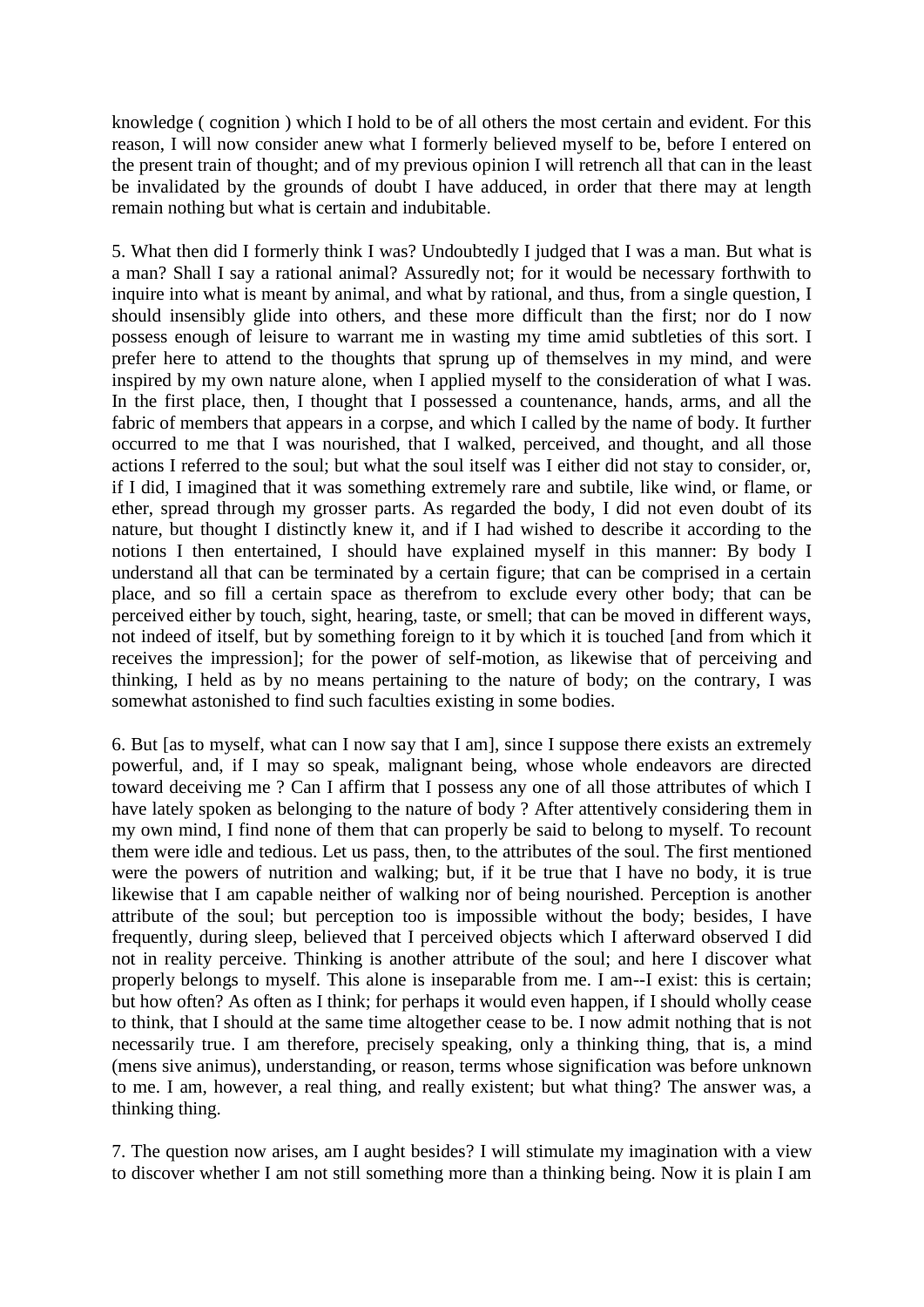not the assemblage of members called the human body; I am not a thin and penetrating air diffused through all these members, or wind, or flame, or vapor, or breath, or any of all the things I can imagine; for I supposed that all these were not, and, without changing the supposition, I find that I still feel assured of my existence. But it is true, perhaps, that those very things which I suppose to be non-existent, because they are unknown to me, are not in truth different from myself whom I know. This is a point I cannot determine, and do not now enter into any dispute regarding it. I can only judge of things that are known to me: I am conscious that I exist, and I who know that I exist inquire into what I am. It is, however, perfectly certain that the knowledge of my existence, thus precisely taken, is not dependent on things, the existence of which is as yet unknown to me: and consequently it is not dependent on any of the things I can feign in imagination. Moreover, the phrase itself, I frame an image (efffngo), reminds me of my error; for I should in truth frame one if I were to imagine myself to be anything, since to imagine is nothing more than to contemplate the figure or image of a corporeal thing; but I already know that I exist, and that it is possible at the same time that all those images, and in general all that relates to the nature of body, are merely dreams [or chimeras]. From this I discover that it is not more reasonable to say, I will excite my imagination that I may know more distinctly what I am, than to express myself as follows: I am now awake, and perceive something real; but because my perception is not sufficiently clear, I will of express purpose go to sleep that my dreams may represent to me the object of my perception with more truth and clearness. And, therefore, I know that nothing of all that I can embrace in imagination belongs to the knowledge which I have of myself, and that there is need to recall with the utmost care the mind from this mode of thinking, that it may be able to know its own nature with perfect distinctness.

8. But what, then, am I? A thinking thing, it has been said. But what is a thinking thing? It is a thing that doubts, understands, [conceives], affirms, denies, wills, refuses; that imagines also, and perceives.

9. Assuredly it is not little, if all these properties belong to my nature. But why should they not belong to it? Am I not that very being who now doubts of almost everything; who, for all that, understands and conceives certain things; who affirms one alone as true, and denies the others; who desires to know more of them, and does not wish to be deceived; who imagines many things, sometimes even despite his will; and is likewise percipient of many, as if through the medium of the senses. Is there nothing of all this as true as that I am, even although I should be always dreaming, and although he who gave me being employed all his ingenuity to deceive me? Is there also any one of these attributes that can be properly distinguished from my thought, or that can be said to be separate from myself? For it is of itself so evident that it is I who doubt, I who understand, and I who desire, that it is here unnecessary to add anything by way of rendering it more clear. And I am as certainly the same being who imagines; for although it may be (as I before supposed) that nothing I imagine is true, still the power of imagination does not cease really to exist in me and to form part of my thought. In fine, I am the same being who perceives, that is, who apprehends certain objects as by the organs of sense, since, in truth, I see light, hear a noise, and feel heat. But it will be said that these presentations are false, and that I am dreaming. Let it be so. At all events it is certain that I seem to see light, hear a noise, and feel heat; this cannot be false, and this is what in me is properly called perceiving (sentire), which is nothing else than thinking.

10. From this I begin to know what I am with somewhat greater clearness and distinctness than heretofore. But, nevertheless, it still seems to me, and I cannot help believing, that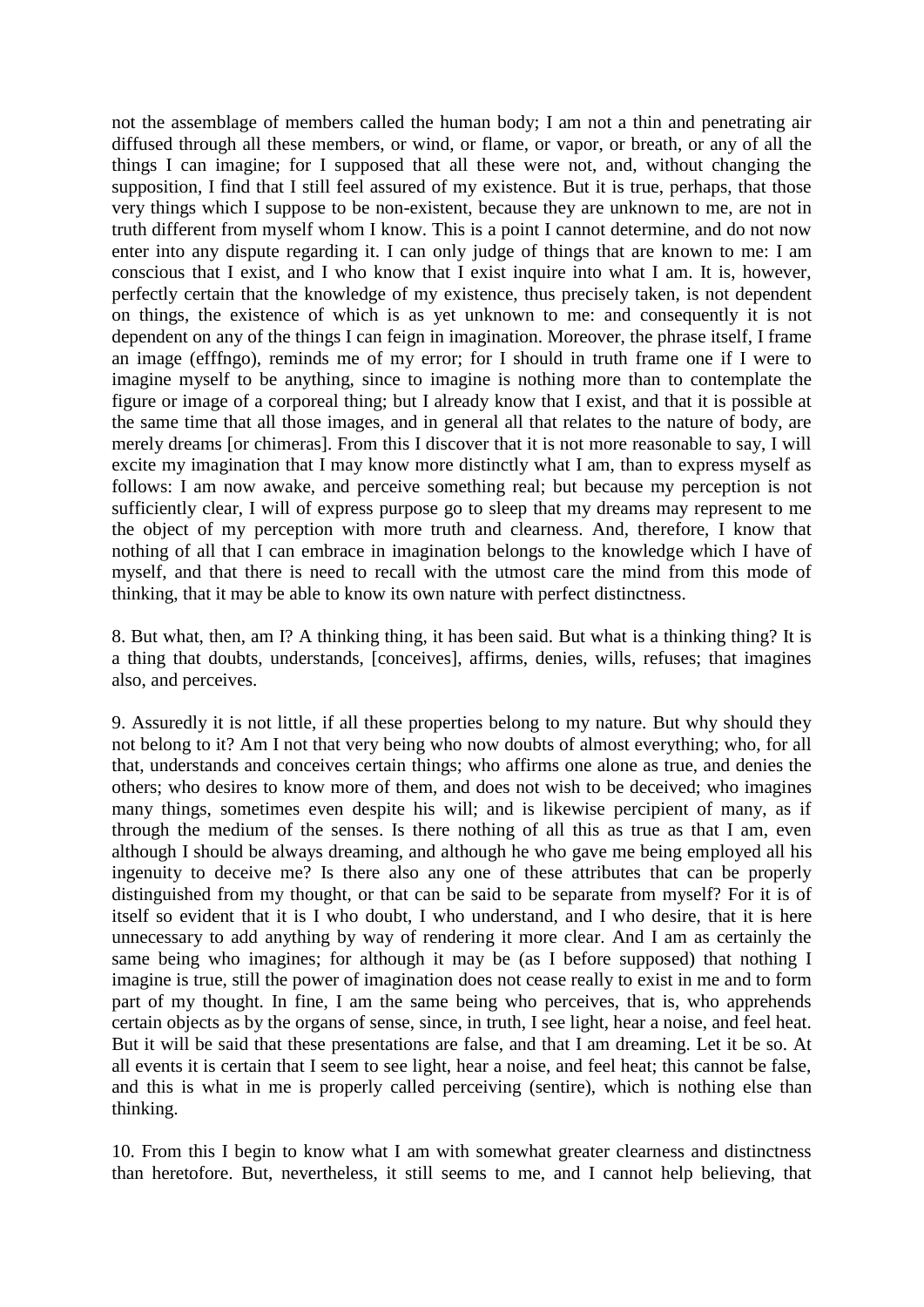corporeal things, whose images are formed by thought [which fall under the senses], and are examined by the same, are known with much greater distinctness than that I know not what part of myself which is not imaginable; although, in truth, it may seem strange to say that I know and comprehend with greater distinctness things whose existence appears to me doubtful, that are unknown, and do not belong to me, than others of whose reality I am persuaded, that are known to me, and appertain to my proper nature; in a word, than myself. But I see clearly what is the state of the case. My mind is apt to wander, and will not yet submit to be restrained within the limits o truth. Let us therefore leave the mind to itself once more, and, according to it every kind of liberty [permit it to consider the objects that appear to it from without], in order that, having afterward withdrawn it from these gently and opportunely [ and fixed it on the consideration of its being and the properties it finds in itself], it may then be the more easily controlled.

11. Let us now accordingly consider the objects that are commonly thought to be [the most easily, and likewise] the most distinctly known, viz., the bodies we touch and see; not, indeed, bodies in general, for these general notions are usually somewhat more confused, but one body in particular. Take, for example, this piece of wax; it is quite fresh, having been but recently taken from the beehive; it has not yet lost the sweetness of the honey it contained; it still retains somewhat of the odor of the flowers from which it was gathered; its color, figure, size, are apparent ( to the sight); it is hard, cold, easily handled; and sounds when struck upon with the finger. In fine, all that contributes to make a body as distinctly known as possible, is found in the one before us. But, while I am speaking, let it be placed near the fire--what remained of the taste exhales, the smell evaporates, the color changes, its figure is destroyed, its size increases, it becomes liquid, it grows hot, it can hardly be handled, and, although struck upon, it emits no sound. Does the same wax still remain after this change? It must be admitted that it does remain; no one doubts it, or judges otherwise. What, then, was it I knew with so much distinctness in the piece of wax? Assuredly, it could be nothing of all that I observed by means of the senses, since all the things that fell under taste, smell, sight, touch, and hearing are changed, and yet the same wax remains.

12. It was perhaps what I now think, viz., that this wax was neither the sweetness of honey, the pleasant odor of flowers, the whiteness, the figure, nor the sound, but only a body that a little before appeared to me conspicuous under these forms, and which is now perceived under others. But, to speak precisely, what is it that I imagine when I think of it in this way? Let it be attentively considered, and, retrenching all that does not belong to the wax, let us see what remains. There certainly remains nothing, except something extended, flexible, and movable. But what is meant by flexible and movable ? Is it not that I imagine that the piece of wax, being round, is capable of becoming square, or of passing from a square into a triangular figure ? Assuredly such is not the case, because I conceive that it admits of an infinity of similar changes; and I am, moreover, unable to compass this infinity by imagination, and consequently this conception which I have of the wax is not the product of the faculty of imagination. But what now is this extension ? Is it not also unknown ? for it becomes greater when the wax is melted, greater when it is boiled, and greater still when the heat increases; and I should not conceive [clearly and] according to truth, the wax as it is, if I did not suppose that the piece we are considering admitted even of a wider variety of extension than I ever imagined, I must, therefore, admit that I cannot even comprehend by imagination what the piece of wax is, and that it is the mind alone (mens, Lat., entendement,, F.) which perceives it. I speak of one piece in particular; for as to wax in general, this is still more evident. But what is the piece of wax that can be perceived only by the [understanding or] mind? It is certainly the same which I see, touch, imagine; and, in fine, it is the same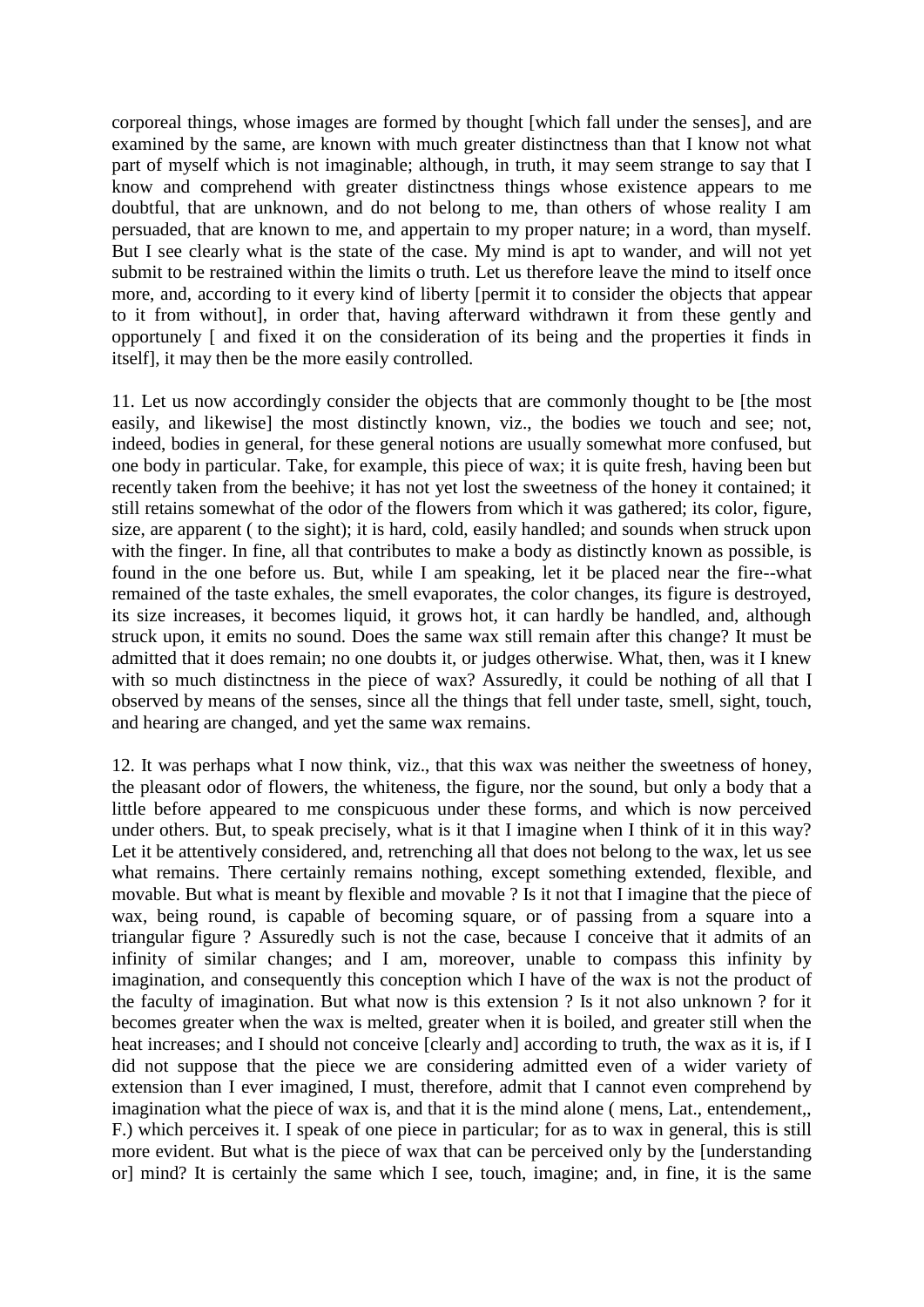which, from the beginning, I believed it to be. But (and this it is of moment to observe) the perception of it is neither an act of sight, of touch, nor of imagination, and never was either of these, though it might formerly seem so, but is simply an intuition (inspectio) of the mind, which may be imperfect and confused, as it formerly was, or very clear and distinct, as it is at present, according as the attention is more or less directed to the elements which it contains, and of which it is composed.

13. But, meanwhile, I feel greatly astonished when I observe [the weakness of my mind, and] its proneness to error. For although, without at all giving expression to what I think, I consider all this in my own mind, words yet occasionally impede my progress, and I am almost led into error by the terms of ordinary language. We say, for example, that we see the same wax when it is before us, and not that we judge it to be the same from its retaining the same color and figure: whence I should forthwith be disposed to conclude that the wax is known by the act of sight, and not by the intuition of the mind alone, were it not for the analogous instance of human beings passing on in the street below, as observed from a window. In this case I do not fail to say that I see the men themselves, just as I say that I see the wax; and yet what do I see from the window beyond hats and cloaks that might cover artificial machines, whose motions might be determined by springs ? But I judge that there are human beings from these appearances, and thus I comprehend, by the faculty of judgment alone which is in the mind, what I believed I saw with my eyes.

14. The man who makes it his aim to rise to knowledge superior to the common, ought to be ashamed to seek occasions of doubting from the vulgar forms of speech: instead, therefore, of doing this, I shall proceed with the matter in hand, and inquire whether I had a clearer and more perfect perception of the piece of wax when I first saw it, and when I thought I knew it by means of the external sense itself, or, at all events, by the common sense (sensus communis), as it is called, that is, by the imaginative faculty; or whether I rather apprehend it more clearly at present, after having examined with greater care, both what it is, and in what way it can be known. It would certainly be ridiculous to entertain any doubt on this point. For what, in that first perception, g was there distinct ? What did I perceive which any animal might not have perceived ? But when I distinguish the Oval from its exterior forms, and when, as if I had stripped it of its vestments, I consider it quite naked, it is certain, although some error may still be found in my judgment, that I cannot, nevertheless, thus apprehend it without possessing a human mind.

15. But finally, what shall I say of the mind itself, that is, of myself ? for as yet I do not admit that I am anything but mind. What, then! I who seem to possess so distinct an apprehension of the piece of wax, do I not know myself, both with greater truth and certitude, and also much more distinctly and clearly? For if I judge that the wax exists because I see it, it assuredly follows, much more evidently, that I myself am or exist, for the same reason: for it is possible that what I see may not in truth be wax, and that I do not even possess eyes with which to see anything; but it cannot be that when I see, or, which comes to the same thing, when I think I see, I myself who think am nothing. So likewise, if I judge that the wax exists because I touch it, it will still also follow that I am; and if I determine that my imagination, or any other cause, whatever it be, persuades me of the existence of the wax, I will still draw the same conclusion. And what is here remarked of the piece of wax, is applicable to all the other things that are external to me. And further, if the [notion or] perception of wax appeared to me more precise and distinct, after that not only sight and touch, but many other causes besides, rendered it manifest to my apprehension, with how much greater distinctness must I now know myself, since all the reasons that contribute to the knowledge of the nature of wax,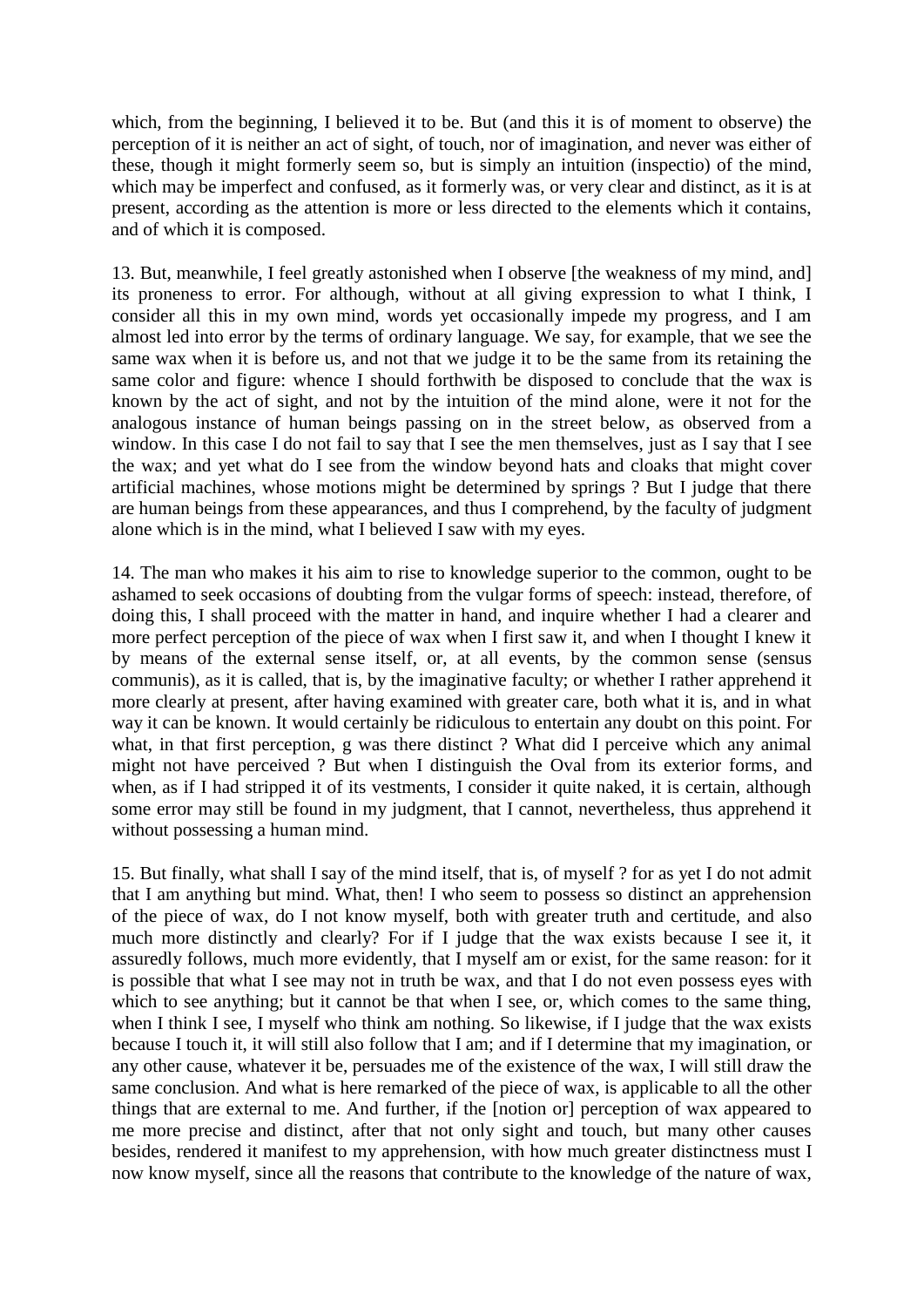or of any body whatever, manifest still better the nature of my mind ? And there are besides so many other things in the mind itself that contribute to the illustration of its nature, that those dependent on the body, to which I have here referred, scarcely merit to be taken into account.

16. But, in conclusion, I find I have insensibly reverted to the point I desired; for, since it is now manifest to me that bodies themselves are not properly perceived by the senses nor by the faculty of imagination, but by the intellect alone; and since they are not perceived because they are seen and touched, but only because they are understood [ or rightly comprehended by thought ], I readily discover that there is nothing more easily or clearly apprehended than my own mind. But because it is difficult to rid one's self so promptly of an opinion to which one has been long accustomed, it will be desirable to tarry for some time at this stage, that, by long continued meditation, I may more deeply impress upon my memory this new knowledge.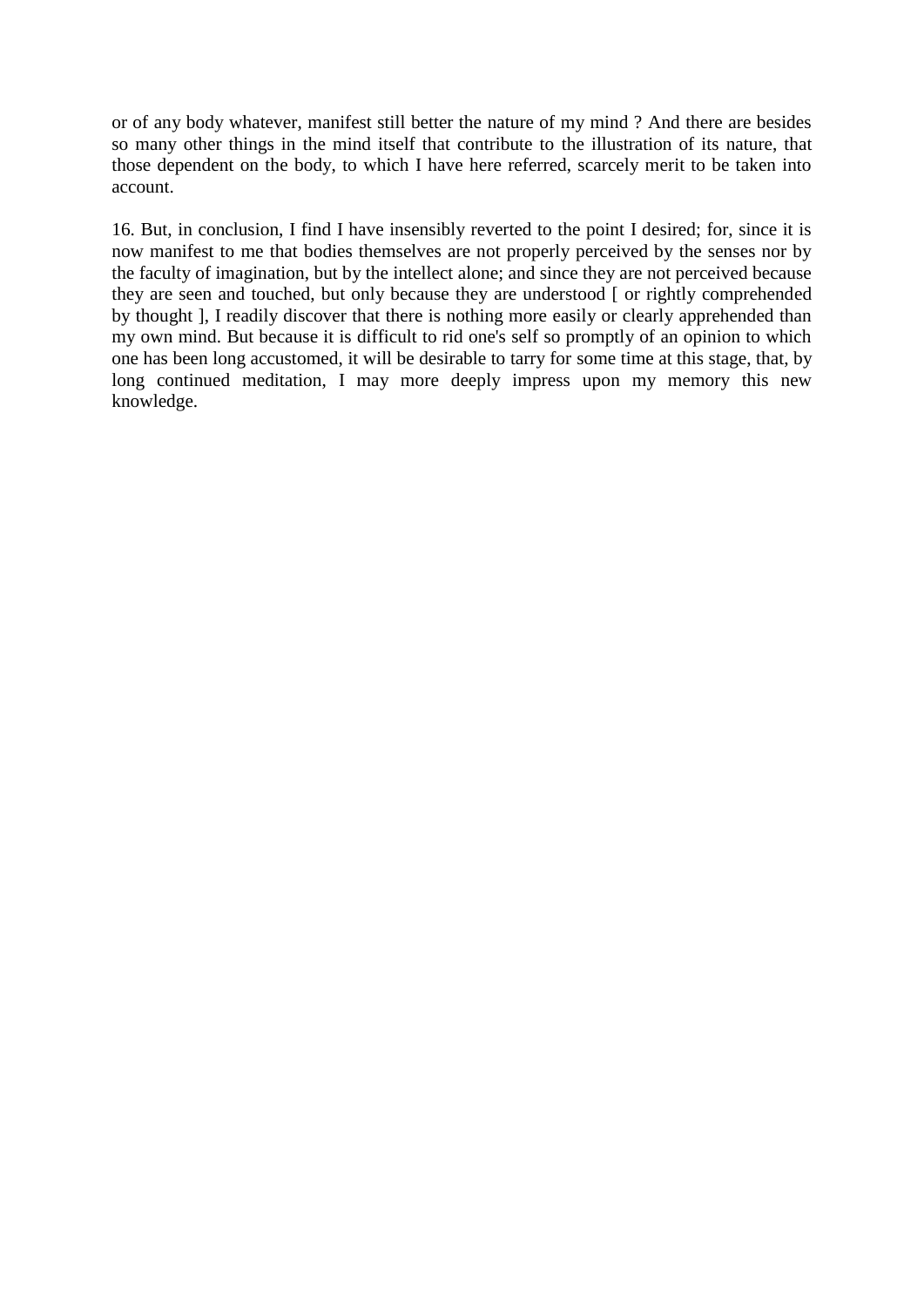#### **MEDITATION III.**

#### **OF GOD: THAT HE EXISTS.**

1. I will now close my eyes, I will stop my ears, I will turn away my senses from their objects, I will even efface from my consciousness all the images of corporeal things; or at least, because this can hardly be accomplished, I will consider them as empty and false; and thus, holding converse only with myself, and closely examining my nature, I will endeavor to obtain by degrees a more intimate and familiar knowledge of myself. I am a thinking (conscious) thing, that is, a being who doubts, affirms, denies, knows a few objects, and is ignorant of many,-- [who loves, hates], wills, refuses, who imagines likewise, and perceives; for, as I before remarked, although the things which I perceive or imagine are perhaps Nothing at all apart from me [and in themselves], I am nevertheless assured that those modes of consciousness which I call perceptions and imaginations, in as far only as they are modes of consciousness, exist in me.

2. And in the little I have said I think I have summed up all that I reallyknow, or at least all that up to this time I was aware I knew. Now, as I am endeavoring to extend my knowledge more widely, I will use circumspection, and consider with care whether I can still discover in myself anything further which I have not yet hitherto observed. I am certain that I am a thinking thing; but do I not therefore likewise know what is required to render me certain of a truth ? In this first knowledge, doubtless, there is nothing that gives me assurance of its truth except the clear and distinct perception of what I affirm, which would not indeed be sufficient to give me the assurance that what I say is true, if it could ever happen that anything I thus clearly and distinctly perceived should prove false, and accordingly it seems to me that I may now take  $\wedge$  a general rule, that all that is very clearly and distinctly apprehended (conceived) is true.

3. Nevertheless I before received and admitted many things as wholly certainand manifest, which yet I afterward found to be doubtful. What, then, were those? They were the earth, the sky, the stars, and all the other objects which I was in the habit of perceiving by the senses. But what was it that I clearly [and distinctly] perceived in them ? Nothing more than that the ideas and the thoughts of those objects were presented to my mind. And even now I do not deny that these ideas are found in my mind. But there was yet another thing which I affirmed, and which, from having been accustomed to believe it, I thought I clearly perceived, although, in truth, I did not perceive it at all; I mean the existence of objects external to me, from which those ideas proceeded, and to which they had a perfect resemblance; and it was here I was mistaken, or if I judged correctly, this assuredly was not to be traced to any knowledge I possessed (the force of my perception, Lat.).

4. But when I considered any matter in arithmetic and geometry, that was very simple and easy, as, for example, that two and three added together make five, and things of this sort, did I not view them with at least sufficient clearness to warrant me in affirming their truth 7 Indeed, if I afterward judged that we ought to doubt of these things, it was for no other reason than because it occurred to me that a God might perhaps have given me such a nature as that I should be deceived, even respecting the matters that appeared to me the most evidently true. But as often as this preconceived opinion of the sovereign power of a God presents itself to my mind, I am constrained to admit that it is easy for him, if he wishes it, to cause me to err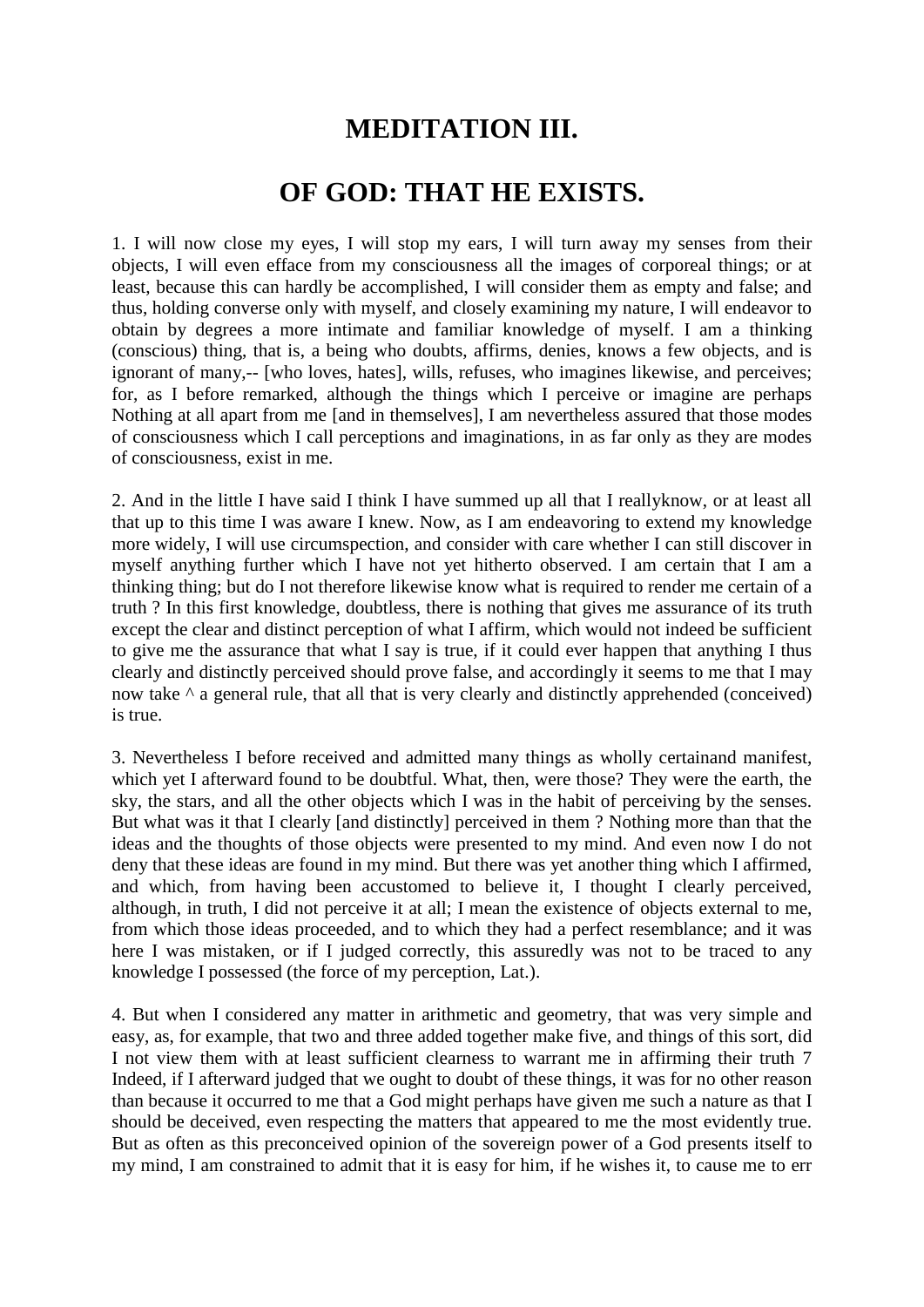even in matters where I think I possess the highest evidence; and, on the other hand, as often as I direct my attention to things which I think I apprehend with great clearness, I am so persuaded of their truth that I naturally break out into expressions such as these: Deceive me who may, no one will yet ever be able to bring it about that I am not, so long as I shall be conscious that I am, or at any future time cause it to be true that I have never been, it being now true that I am, or make two and three more or less than five, in supposing which, and other like absurdities, I discover a manifest contradiction. And in truth, as I have no ground forn believing that Deity is deceitful, and as, indeed, I have not even considered the reasons by which the existence of a Deity of any kind is established, the ground of doubt that rests only on this supposition is very slight, and, so to speak, metaphysical. But, that I may be able wholly to remove it, I must inquire whether there is a God, as soon as an opportunity of doing so shall present itself; and if I find that there is a God, I must examine likewise whether he can be a deceiver; for, without the knowledge of these two truths, I do not see that I can ever be certain of anything. And that I may be enabled to examine this without interrupting the order of meditation I have proposed to myself [which is, to pass by degrees from the notions that I shall find first in my mind to those I shall afterward discover in it], it is necessary at this stage to divide all my thoughts into certain classes, and to consider in which of these classes truth and error are, strictly speaking, to be found.

5. Of my thoughts some are, as it were, images of things, and to these alone properly belongs the name IDEA; as when I think [ represent to my mind ] a man, a chimera, the sky, an angel or God. Others, again, have certain other forms; as when I will, fear, affirm, or deny, I always, indeed, apprehend something as the object of my thought, but I also embrace in thought something more than the representation of the object; and of this class of thoughts some are called volitions or affections, and others judgments.

6. Now, with respect to ideas, if these are considered only in themselves, and are not referred to any object beyond them, they cannot, properly speaking, be false; for, whether I imagine a goat or chimera, it is not less true that I imagine the one than the other. Nor need we fear that falsity may exist in the will or affections; for, although I may desire objects that are wrong, and even that never existed, it is still true that I desire them. There thus only remain our judgments, in which we must take diligent heed that we be nod deceived. But the chief and most ordinary error that arises in them consists in judging that the ideas which are in us are like or conformed to the things that are external to us; for assuredly, if we but considered the ideas themselves as certain modes of our thought (consciousness), without referring them to anything beyond, they would hardly afford any occasion of error.

7. But among these ideas, some appear to me to be innate, others adventitious, and others to be made by myself (factitious); for, as I have the power of conceiving what is called a thing, or a truth, or a thought, it seems to me that I hold this power from no other source than my own nature; but if I now hear a noise, if I see the sun, or if I feel heat, I have all along judged that these sensations proceeded from certain objects existing out of myself; and, in fine, it appears to me that sirens, hippogryphs, and the like, are inventions of my own mind. But I may even perhaps come to be of opinion that all my ideas are of the class which I call adventitious, or that they are all innate, or that they are all fictitious; for I have not yet clearly discovered their true origin.

8. What I have here principally to do is to consider, with reference to those that appear to come from certain objects without me, what grounds there are for thinking them like these objects. The first of these grounds is that it seems to me I am so taught by nature; and the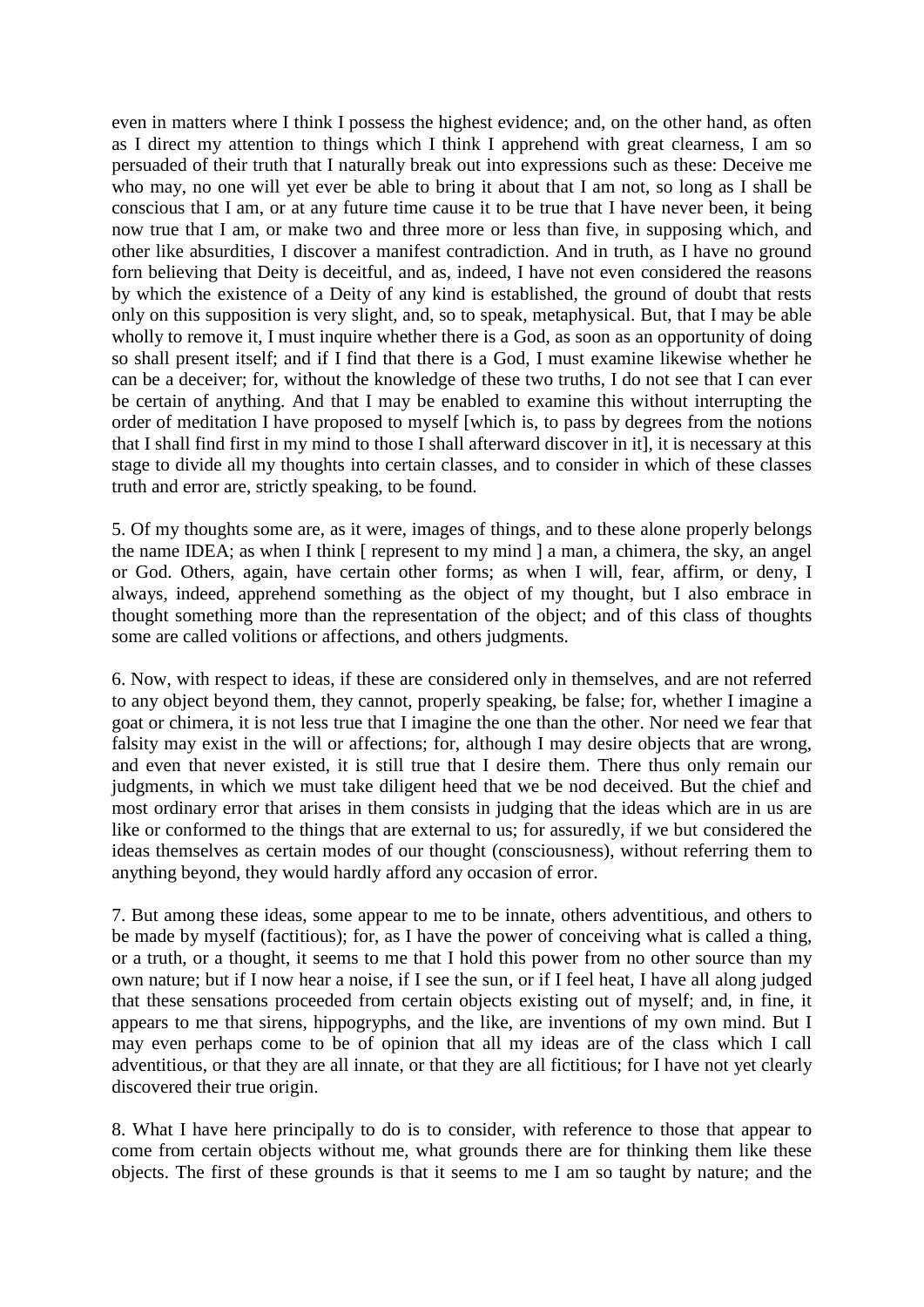second that I am conscious that those ideas are not dependent on my will, and therefore not on myself, for they are frequently presented to me against my will, as at present, whether I will or not. I feel heat: and I am thus persuaded that this sensation or idea (sensum vel ideam) of heat is produced in me by something different from myself, viz., by the heat of the fire by which I sit. And it is very reasonable to suppose that this object impresses me with its own likeness rather than any other thing.

9. But I must consider whether these reasons are sufficiently strong andconvincing. When I speak of being taught by nature in this matter, I understand by the word nature only a certain spontaneous impetus that impels me to believe in a resemblance between ideas and their objects, and not a natural light that affords a knowledge of its truth. But these two things are widely different; for what the natural light shows to be true can be in no degree doubtful, as, for example, that I am because I doubt, and other truths of the like kind; inasmuch as I possess no other faculty whereby to distinguish truth from error, which can teach me the falsity of what the natural light declares to be true, and which is equally trustworthy; but with respect to [seemingly] natural impulses, I have observed, when the question related to the choice of right or wrong in action, that they frequently led me to take the worse part; nor do I see that I have any better ground for following them in what relates to truth and error.

10. Then, with respect to the other reason, which is that because these ideas do not depend on my will, they must arise from objects existing without me, I do not find it more convincing than the former, for just as those natural impulses, of which I have lately spoken, are found in me, notwithstanding that they are not always in harmony with my will, so likewise it may be that I possess some power not sufficiently known to myself capable of producing ideas without the aid of external Objects, and, indeed, it has always hitherto appeared to me that they are formed during sleep, by some power of this nature, without the aid of Ought external.

11. And, in fine, although I should grant that they proceeded from those objects, it is not a necessary consequence that they must be like them. On the contrary, I have observed, in a number of instances, that there was a great difference between the object and its idea. Thus, for example, I find in my mind two wholly diverse ideas of the sun; the one, by which it appears to me extremely small draws its origin from the senses, and should be placed in the class of adventitious ideas; the other, by which it seems to be many times larger than the whole earth, is taken up on astronomical grounds, that is, elicited from certain notions born with me, or is framed by myself in some other manner. These two ideas cannot certainly both resemble the same sun; and reason teaches me that the one which seems to have immediately emanated from it is the most unlike.

12. And these things sufficiently prove that hitherto it has not been from a certain and deliberate judgment, but only from a sort of blind impulse, that I believed existence of certain things different from myself, which, by the organs of sense, or by whatever other means it might be, conveyed their ideas or images into my mind Land impressed it with their likenesses].

13. But there is still another way of inquiring whether, of the objects whose ideas are in my mind, there are any that exist out of me. If ideas are taken in so far only as they are certain modes of consciousness, I do not remark any difference or inequality among them, and all seem, in the same manner, to proceed from myself; but, considering them as images, of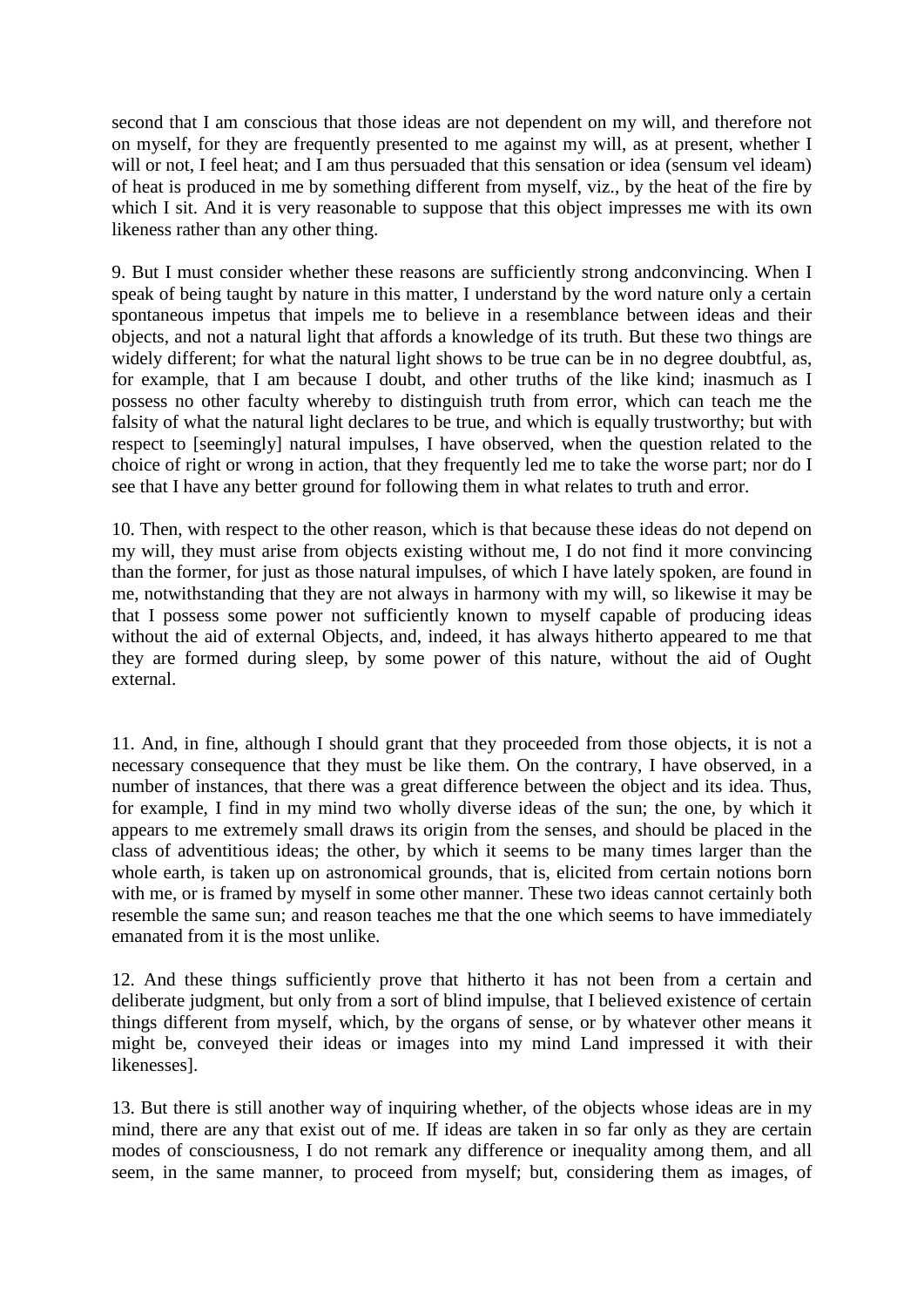which one represents one thing and another a different, it is evident that a great diversity obtains among them. For, without doubt, those that represent substances are something more, and contain in themselves, so to speak, more objective reality [that is, participate by representation in higher degrees of being or perfection], than those that represent only modes or accidents; and again, the idea by which I conceive a God [sovereign], eternal, infinite, [immutable], all-knowing, all-powerful, and the creator of all things that are out of himself, this, I say, has certainly in it more objective reality than those ideas by which finite substances are represented.

14. Now, it is manifest by the natural light that there must at least be as much reality in the efficient and total cause as in its effect; for whence can the effect draw its reality if not from its cause ? And how could the cause communicate to it this reality unless it possessed it in itself 7 And hence it follows, not only that what is cannot be produced by what is not, but likewise that the more perfect, in other words, that which contains in itself more reality, cannot be the effect of the less perfect; and this is not only evidently true of those effects, whose reality is actual or formal, but likewise of ideas, whose reality is only considered as objective. Thus, for example, the stone that is not yet in existence, not only cannot now commence to be, unless it be produced by that which possesses in itself, formally or eminently, all that enters into its composition, [in other words, by that which contains in itself the same properties that are in the stone, or others superior to them]; and heat can only be produced in a subject that was before devoid of it, by a cause that is of an order, [degree or kind], at least as perfect as heat; and so of the others. But further, even the idea of the heat, or of the stone, cannot exist in me unless it be put there by a cause that contains, at least, as much reality as I conceive existent in the heat or in the stone for although that cause may not transmit into my idea anything of its actual or formal reality, we ought not on this account to imagine that it is less real; but we ought to consider that, [as every idea is a work of the mind], its nature is such as of itself to demand no other formal reality than that which it borrows from our consciousness, of which it is but a mode [that is, a manner or way of thinking]. But in order that an idea may contain this objective reality rather than that, it must doubtless derive it from some cause in which is found at least as much formal reality as the idea contains of objective; for, if we suppose that there is found in an idea anything which was not in its cause, it must of course derive this from nothing. But, however imperfect may be the mode of existence by which a thing is objectively [or by representation] in the understanding by its idea, we certainly cannot, for all that, allege that this mode of existence is nothing, nor, consequently, that the idea owes its origin to nothing.

15. Nor must it be imagined that, since the reality which considered in these ideas is only objective, the same reality need not be formally (actually) in the causes of these ideas, but only objectively: for, just as the mode of existing objectively belongs to ideas by their peculiar nature, so likewise the mode of existing formally appertains to the causes of these ideas (at least to the first and principal), by their peculiar nature. And although an idea may give rise to another idea, this regress cannot, nevertheless, be infinite; we must in the end reach a first idea, the cause of which is, as it were, the archetype in which all the reality [or perfection] that is found objectively [or by representation] in these ideas is contained formally [and in act]. I am thus clearly taught by the natural light that ideas exist in me as pictures or images, which may, in truth, readily fall short of the perfection of the objects from which they are taken, but can never contain anything greater or more perfect.

16. And in proportion to the time and care with which I examine all those matters, the conviction of their truth brightens and becomes distinct. But, to sum up, what conclusion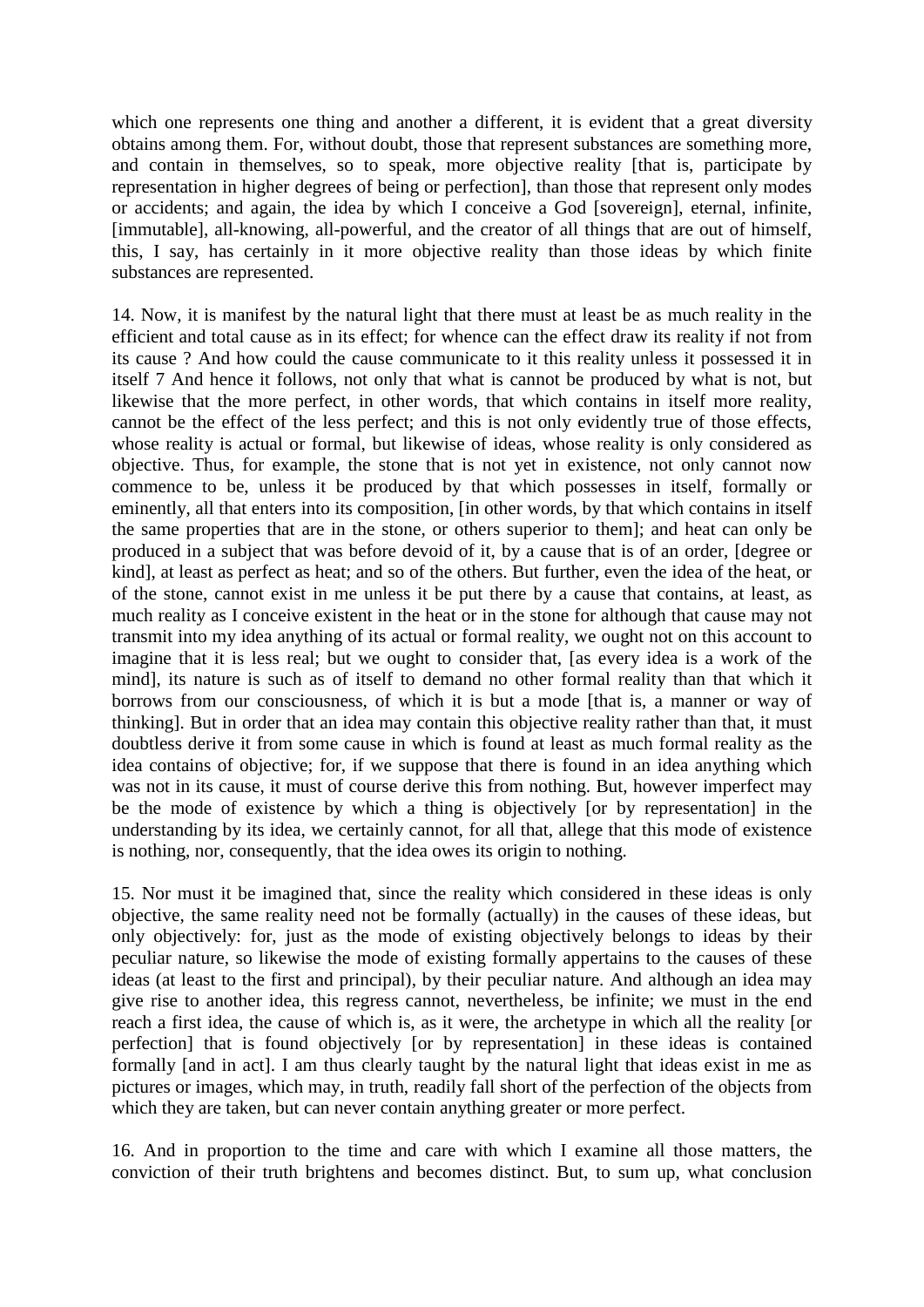shall I draw from it all? It is this: if the objective reality [or perfection] of any one of my ideas be such as clearly to convince me, that this same reality exists in me neither formally nor eminently, and if, as follows from this, I myself cannot be the cause of it, it is a necessary consequence that I am not alone in the world, but that there is besides myself some other being who exists as the cause of that idea; while, on the contrary, if no such idea be found in my mind, I shall have no sufficient ground of assurance of the existence of any other being besides myself, for, after a most careful search, I have, up to this moment, been unable to discover any other ground.

17. But, among these my ideas, besides that which represents myself, respecting which there can be here no difficulty, there is one that represents a God; others that represent corporeal and inanimate things; others angels; others animals; and, finally, there are some that represent men like myself.

18. But with respect to the ideas that represent other men, or animals, or angels, I can easily suppose that they were formed by the mingling and composition of the other ideas which I have of myself, of corporeal things, and of God, although they were, apart from myself, neither men, animals, nor angels.

19. And with regard to the ideas of corporeal objects, I never discovered in them anything so great or excellent which I myself did not appear capable of originating; for, by considering these ideas closely and scrutinizing them individually, in the same way that I yesterday examined the idea of wax, In find that there is but little in them that is clearly and distinctly perceived. As belonging to the class of things that are clearly apprehended, I recognize the following, viz., magnitude or extension in length, breadth, and depth; figure, which results from the termination of extension; situation, which bodies of diverse figures preserve with reference to each other; and motion or the change of situation; to which may be added substance, duration, and number. But with regard to light, colors, sounds, odors, tastes, heat, cold, and the other tactile qualities, they are thought with so much obscurity and confusion, that I cannot determine even whether they are true or false; in other words, whether or not the ideas I have of these qualities are in truth the ideas of real objects. For although I before remarked that it is only in judgments that formal falsity, or falsity properly so called, can be met with, there may nevertheless be found in ideas a certain material falsity, which arises when they represent what is nothing as if it were something. Thus, for example, the ideas I have of cold and heat are so far from being clear and distinct, that I am unable from them to discover whether cold is only the privation of heat, or heat the privation of cold; or whether they are or are not real qualities: and since, ideas being as it were images there can be none that does not seem to us to represent some object, the idea which represents cold as something real and positive will not improperly be called false, if it be correct to say that cold is nothing but a privation of heat; and so in other cases.

20. To ideas of this kind, indeed, it is not necessary that I should assign any author besides myself: for if they are false, that is, represent objects that are unreal, the natural light teaches me that they proceed from nothing; in other words, that they are in me only because something is wanting to the perfection of my nature; but if these ideas are true, yet because they exhibit to me so little reality that I cannot even distinguish the object represented from nonbeing, I do not see why I should not be the author of them.

21. With reference to those ideas of corporeal things that are clear and distinct, there are some which, as appears to me, might have been taken from the idea I have of myself, as those of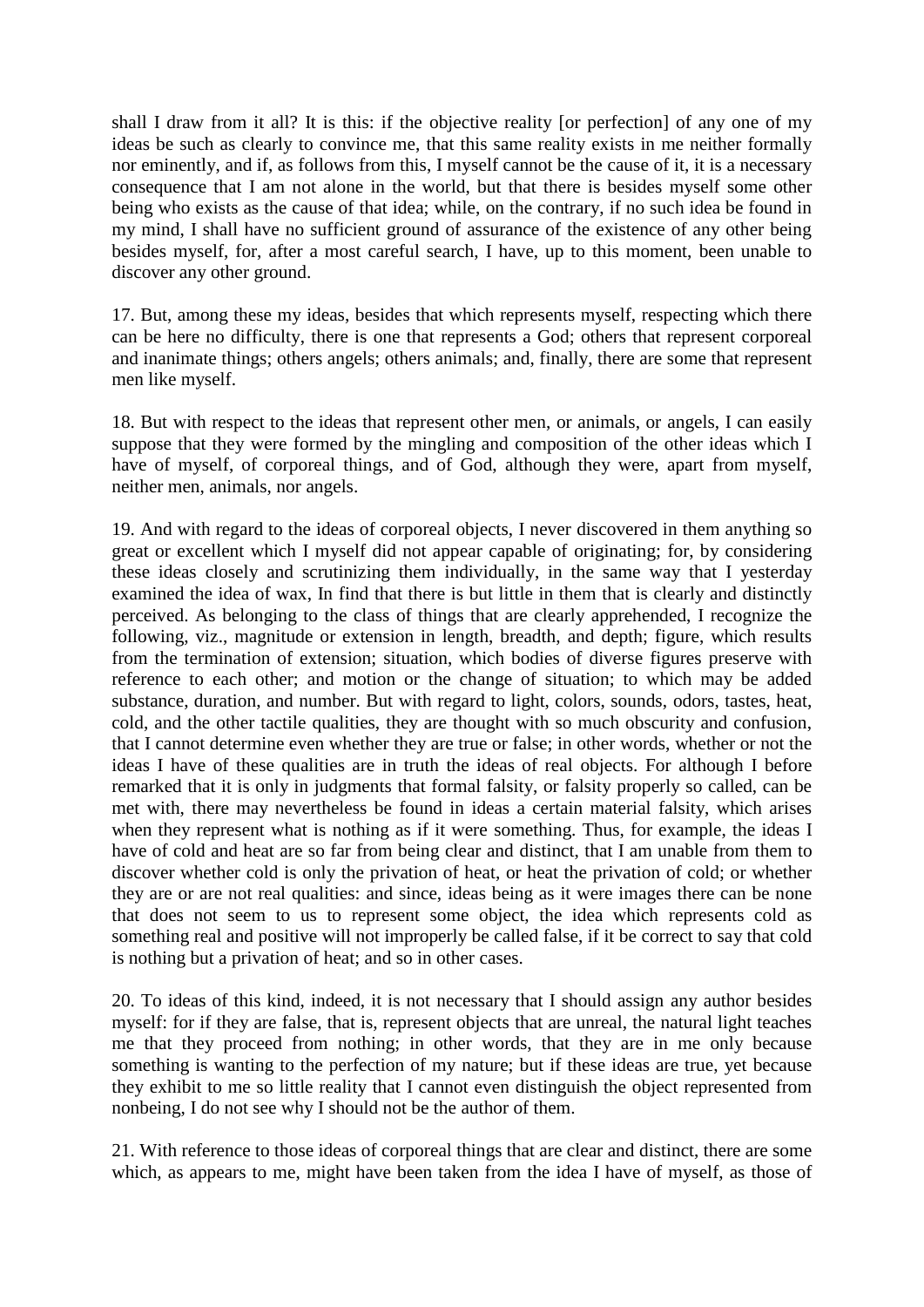substance, duration, number, and the like. For when I think that a stone is a substance, or a thing capable of existing of itself, and that I am likewise a substance, although I conceive that I am a thinking and non-extended thing, and that the stone, on the contrary, is extended and unconscious, there being thus the greatest diversity between the two concepts, yet these two ideas seem to have this in common that they both represent substances. In the same way, when I think of myself as now existing, and recollect besides that I existed some time ago, and when I am conscious of various thoughts whose number I know, I then acquire the ideas of duration and number, which I can afterward transfer to as many objects as I please. With respect to the other qualities that go to make up the ideas of corporeal objects, viz., extension, figure, situation, and motion, it is true that they are not formally in me, since I am merely a thinking being; but because they are only certain modes of substance, and because I my self am a substance, it seems possible that they may be contained in me eminently.

22. There only remains, therefore, the idea of God, in which I must consider whether there is anything that cannot be supposed to originate with myself. By the name God, I understand a substance infinite, [eternal, immutable], independent, all-knowing, all-powerful, and by which I myself, and every other thing that exists, if any such there be, were created. But these properties are so great and excellent, that the more attentively I consider them the less I feel persuaded that the idea I have of them owes its origin to myself alone And thus it is absolutely necessary to conclude, from all that I have before said, that God exists.

23. For though the idea of substance be in my mind owing to this, that I myself am a substance, I should not, however, have the idea of an infinite substance, seeing I am a finite being, unless it were given me by some substance in reality infinite.

24. And I must not imagine that I do not apprehend the infinite by a true idea, but only by the negation of the finite, in the same way that I comprehend repose and darkness by the negation of motion and light: since, on the contrary, I clearly perceive that there is more reality in the infinite substance than in the finite, and therefore that in some way I possess the perception (notion) of the infinite before that of the finite, that is, the perception of God before that of myself, for how could I know that I doubt, desire, or that something is wanting to me, and that I am not wholly perfect, if I possessed no idea of a being more perfect than myself, by comparison of which I knew the deficiencies of my nature ?

25. And it cannot be said that this idea of God is perhaps materially false, and consequently that it may have arisen from nothing [in other words, that it may exist in me from my imperfections as I before said of the ideas of heat and cold, and the like: for, on the contrary, as this idea is very clear and distinct, and contains in itself more objective reality than any other, there can be no one of itself more true, or less open to the suspicion of falsity. The idea, I say, of a being supremely perfect, and infinite, is in the highest degree true; for although, perhaps, we may imagine that such a being does not exist, we cannot, nevertheless, suppose that his idea represents nothing real, as I have already said of the idea of cold. It is likewise clear and distinct in the highest degree, since whatever the mind clearly and distinctly conceives as real or true, and as implying any perfection, is con tained entire in this idea. And this is true, nevertheless, although I do not comprehend the infinite, and although there may be in God an infinity of things that I cannot comprehend, nor perhaps even compass by thought in any way; for it is of the nature of the infinite that it should not be comprehended by the finite; and it is enough that I rightly understand this, and judge that all which I clearly perceive, and in which I know there is some perfection, and perhaps also an infinity of properties of which I am ignorant, are formally or eminently in God, in order that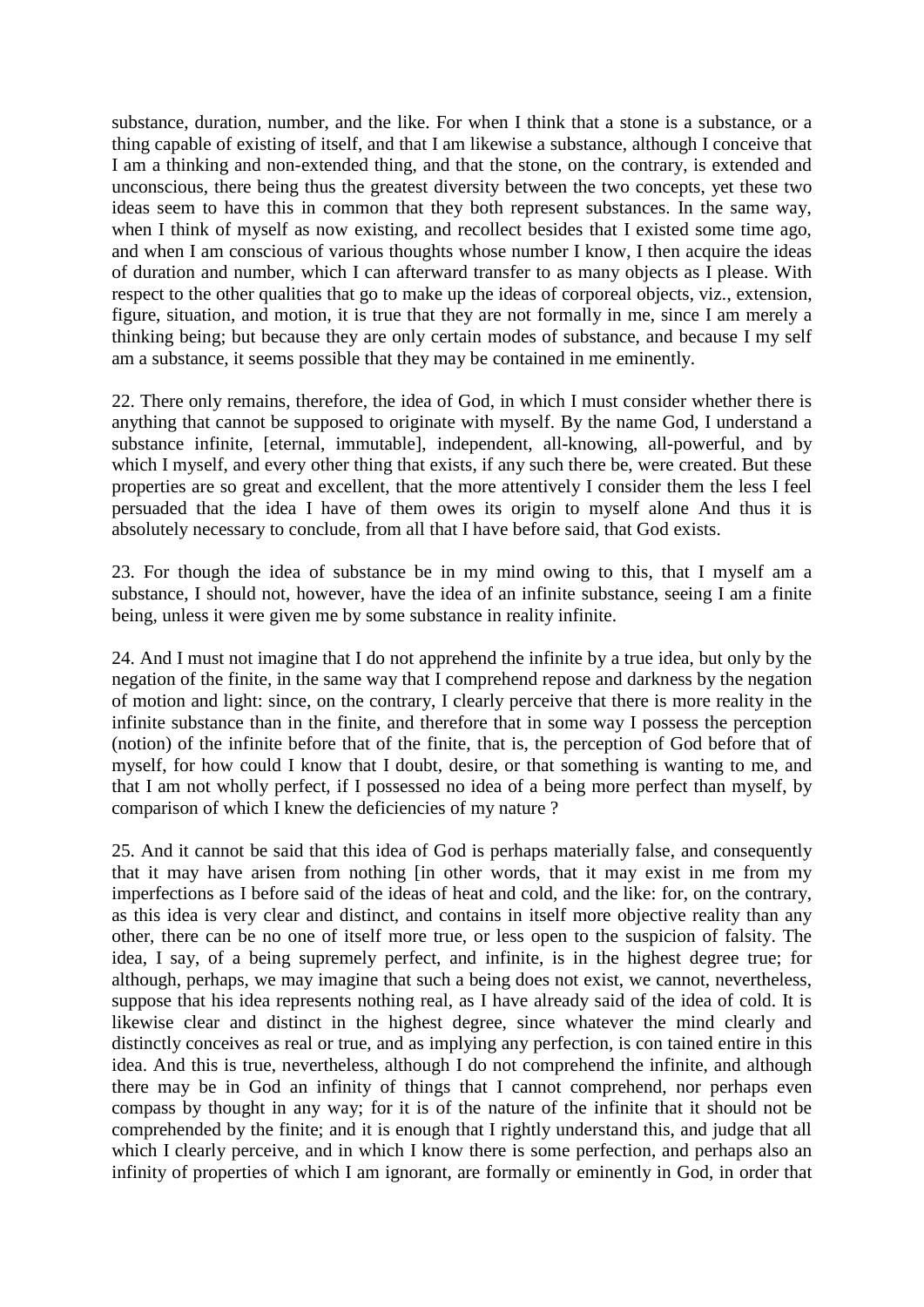the idea I have of him may be come the most true, clear, and distinct of all the ideas in my mind.

26. But perhaps I am something more than I suppose myself to be, and it may be that all those perfections which I attribute to God, in some way exist potentially in me, although they do not yet show themselves, and are not reduced to act. Indeed, I am already conscious that my knowledge is being increased [and perfected] by degrees; and I see nothing to prevent it from thus gradually increasing to infinity, nor any reason why, after such increase and perfection, I should not be able thereby to acquire all the other perfections of the Divine nature; nor, in fine, why the power I possess of acquiring those perfections, if it really now exist in me, should not be sufficient to produce the ideas of them.

27. Yet, on looking more closely into the matter, I discover that this cannot be; for, in the first place, although it were true that my knowledge daily acquired new degrees of perfection, and although there were potentially in my nature much that was not as yet actually in it, still all these excellences make not the slightest approach to the idea I have of the Deity, in whom there is no perfection merely potentially [but all actually] existent; for it is even an unmistakable token of imperfection in my knowledge, that it is augmented by degrees. Further, although my knowledge increase more and more, nevertheless I am not, therefore, induced to think that it will ever be actually infinite, since it can never reach that point beyond which it shall be incapable of further increase. But I conceive God as actually infinite, so that nothing can be added to his perfection. And, in fine, I readily perceive that the objective being of an idea cannot be produced by a being that is merely potentially existent, which, properly speaking, is nothing, but only by a being existing formally or actually.

28. And, truly, I see nothing in all that I have now said which it is not easy for any one, who shall carefully consider it, to discern by the natural light; but when I allow my attention in some degree to relax, the vision of my mind being obscured, and, as it were, blinded by the images of sensible objects, I do not readily remember the reason why the idea of a being more perfect than myself, must of necessity have proceeded from a being in reality more perfect. On this account I am here desirous to inquire further, whether I, who possess this idea of God, could exist supposing there were no God.

29. And I ask, from whom could I, in that case, derive my existence ? Perhaps from myself, or from my parents, or from some other causes less perfect than God; for anything more perfect, or even equal to God, cannot be thought or imagined.

30. But if I [were independent of every other existence, and] were myself the author of my being, I should doubt of nothing, I should desire nothing, and, in fine, no perfection would be awanting to me; for I should have bestowed upon myself every perfection of which I possess the idea, and I should thus be God. And it must not be imagined that what is now wanting to me is perhaps of more difficult acquisition than that of which I am already possessed; for, on the contrary, it is quite manifest that it was a matter of much higher difficulty that I, a thinking being, should arise from nothing, than it would be for me to acquire the knowledge of many things of which I am ignorant, and which are merely the accidents of a thinking substance; and certainly, if I possessed of myself the greater perfection of which I have now spoken [in other words, if I were the author of my own existence], I would not at least have denied to myself things that may be more easily obtained [as that infinite variety of knowledge of which I am at present destitute]. I could not, indeed, have denied to myself any property which I perceive is contained in the idea of God, because there is none of these that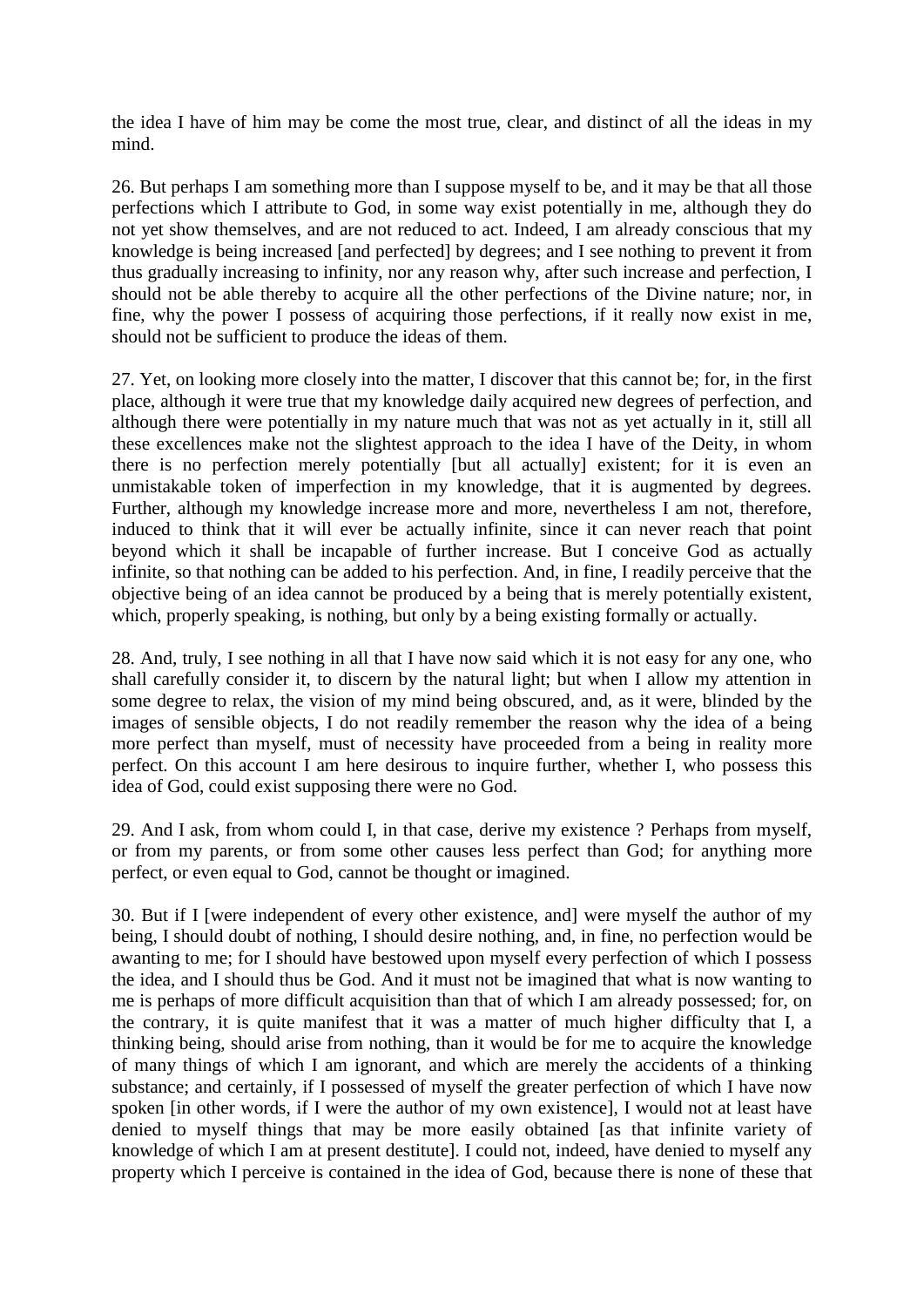seems to me to be more difficult to make or acquire; and if there were any that should happen to be more difficult to acquire, they would certainly appear so to me (supposing that I myself were the source of the other things I possess), because I should discover in them a limit to my power.

31. And though I were to suppose that I always was as I now am, I should not, on this ground, escape the force of these reasonings, since it would not follow, even on this supposition, that no author of my existence needed to be sought after. For the whole time of my life may be divided into an infinity of parts, each of which is in no way dependent on any other; and, accordingly, because I was in existence a short time ago, it does not follow that I must now exist, unless in this moment some cause create me anew as it were, that is, conserve me. In truth, it is perfectly clear and evident to all who will attentively consider the nature of duration, that the conservation of a substance, in each moment of its duration, requires the same power and act that would be necessary to create it, supposing it were not yet in existence; so that it is manifestly a dictate of the natural light that conservation and creation differ merely in respect of our mode of thinking [and not in reality].

32. All that is here required, therefore, is that I interrogate myself to discover whether I possess any power by means of which I can bring it about that I, who now am, shall exist a moment afterward: for, since I am merely a thinking thing (or since, at least, the precise question, in the meantime, is only of that part of myself ), if such a power resided in me, I should, without doubt, be conscious of it; but I am conscious of no such power, and thereby I manifestly know that I am dependent upon some being different from myself.

33. But perhaps the being upon whom I am dependent is not God, and I have been produced either by my parents, or by some causes less perfect than Deity. This cannot be: for, as I before said, it is perfectly evident that there must at least be as much reality in the cause as in its effect; and accordingly, since I am a thinking thing and possess in myself an idea of God, whatever in the end be the cause of my existence, it must of necessity be admitted that it is likewise a thinking being, and that it possesses in itself the idea and all the perfections I attribute to Deity. Then it may again be inquired whether this cause owes its origin and existence to itself, or to some other cause. For if it be self-existent, it follows, from what I have before laid down, that this cause is God; for, since it possesses the perfection of selfexistence, it must likewise, without doubt, have the power of actually possessing every perfection of which it has the idea--in other words, all the perfections I conceive to belong to God.

34. But if it owe its existence to another cause than itself, we demand again, for a similar reason, whether this second cause exists of itself or through some other, until, from stage to stage, we at length arrive at an ultimate cause, which will be God. And it is quite manifest that in this matter there can be no infinite regress of causes, seeing that the question raised respects not so much the cause which once produced me, as that by which I am at this present moment conserved.

35. Nor can it be supposed that several causes concurred in my production, and that from one I received the idea of one of the perfections I attribute to Deity, and from another the idea of some other, and thus that all those perfections are indeed found somewhere in the universe, but do not all exist together in a single being who is God; for, on the contrary, the unity, the simplicity, or inseparability of all the properties of Deity, is one of the chief perfections I conceive him to possess; and the idea of this unity of all the perfections of Deity could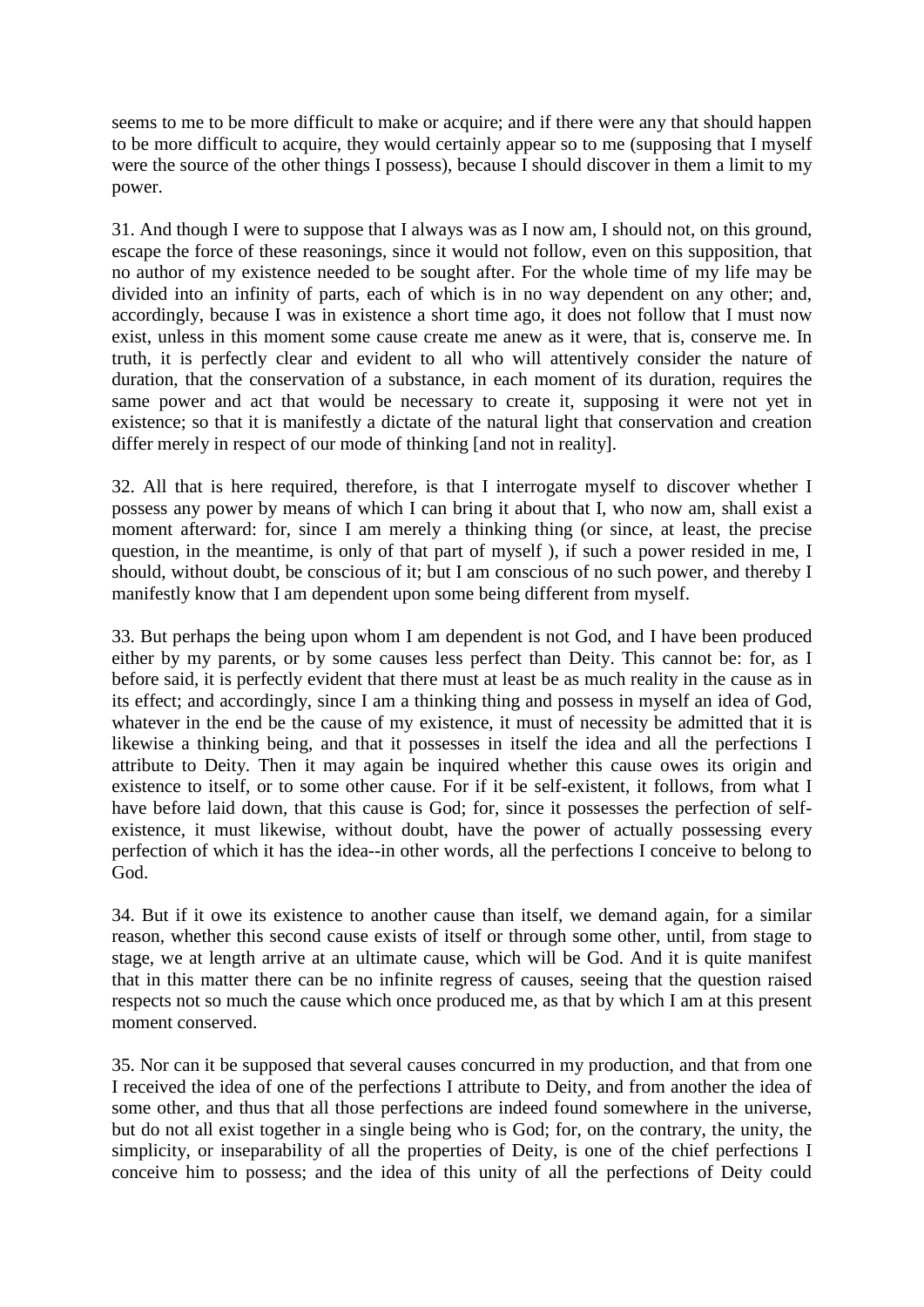certainly not be put into my mind by any cause from which I did not likewise receive the ideas of all the other perfections; for no power could enable me to embrace them in an inseparable unity, without at the same time giving me the knowledge of what they were [and of their existence in a particular mode].

36. Finally, with regard to my parents [ from whom it appears I sprung ], although all that I believed respecting them be true, it does not, nevertheless, follow that I am conserved by them, or even that I was produced by them, in so far as I am a thinking being. All that, at the most, they contributed to my origin was the giving of certain dispositions ( modifications ) to the matter in which I have hitherto judged that I or my mind, which is what alone I now consider to be myself, is inclosed; and thus there can here be no difficulty with respect to them, and it is absolutely necessary to conclude from this alone that I am, and possess the idea of a being absolutely perfect, that is, of God, that his existence is most clearly demonstrated.

37. There remains only the inquiry as to the way in which I received this idea from God; for I have not drawn it from the senses, nor is it even presented to me unexpectedly, as is usual with the ideas of sensible objects, when these are presented or appear to be presented to the external organs of the senses; it is not even a pure production or fiction of my mind, for it is not in my power to take from or add to it; and consequently here but remains the alternative that it is innate, in the same way as is he idea of myself.

38. And, in truth, it is not to be wondered at that God, at my creation, implanted this idea in me, that it might serve, as it were, for the mark of the workman impressed on his work; and it is not also necessary that the mark should be something different from the work itself; but considering only that God is my creator, it is highly probable that he in some way fashioned me after his own image and likeness, and that I perceive this likeness, in which is contained the idea of God, by the same faculty by which I apprehend myself, in other words, when I make myself the object of reflection, I not only find that I am an incomplete, [imperfect] and dependent being, and one who unceasingly aspires after something better and greater than he is; but, at the same time, I am assured likewise that he upon whom I am dependent possesses in himself all the goods after which I aspire [and the ideas of which I find in my mind], and that not merely indefinitely and potentially, but infinitely and actually, and that he is thus God. And the whole force of the argument of which I have here availed myself to establish the existence of God, consists in this, that I perceive I could not possibly be of such a nature as I am, and yet have in my mind the idea of a God, if God did not in reality exist--this same God, I say, whose idea is in my mind --that is, a being who possesses all those lofty perfections, of which the mind may have some slight conception, without, however, being able fully to comprehend them, and who is wholly superior to all defect [ and has nothing that marks imperfection]: whence it is sufficiently manifest that he cannot be a deceiver, since it is a dictate of the natural light that all fraud and deception spring from some defect.

39. But before I examine this with more attention, and pass on to the consideration of other truths that may be evolved out of it, I think it proper to remain here for some time in the contemplation of God himself--that I may ponder at leisure his marvelous attributes--and behold, admire, and adore the beauty of this light so unspeakably great, as far, at

least, as the strength of my mind, which is to some degree dazzled by the sight, will permit. For just as we learn by faith that the supreme felicity of another life consists in the contemplation of the Divine majesty alone, so even now we learn from experience that a like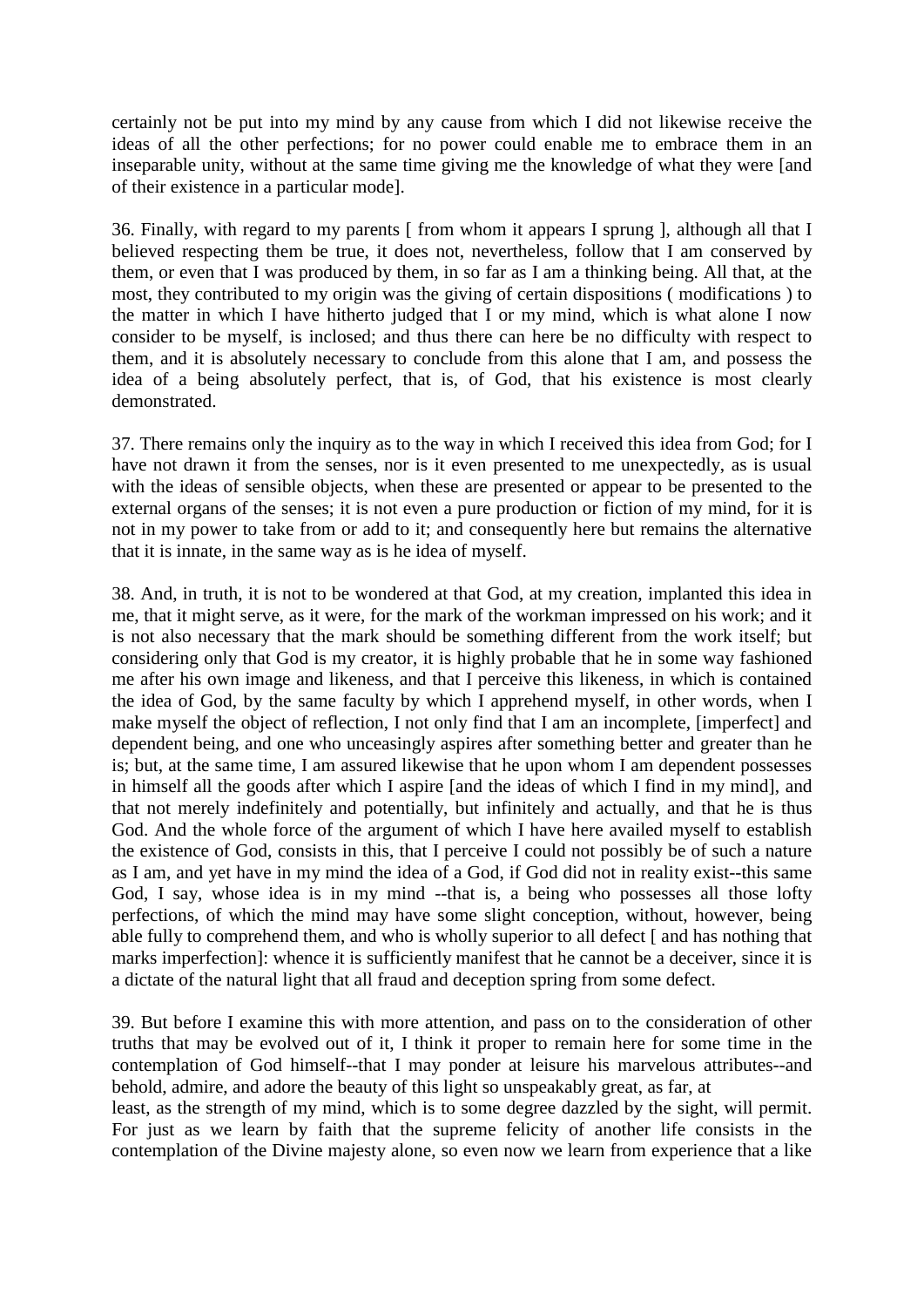meditation, though incomparably less perfect, is the source of the highest satisfaction of which we are susceptible in this life.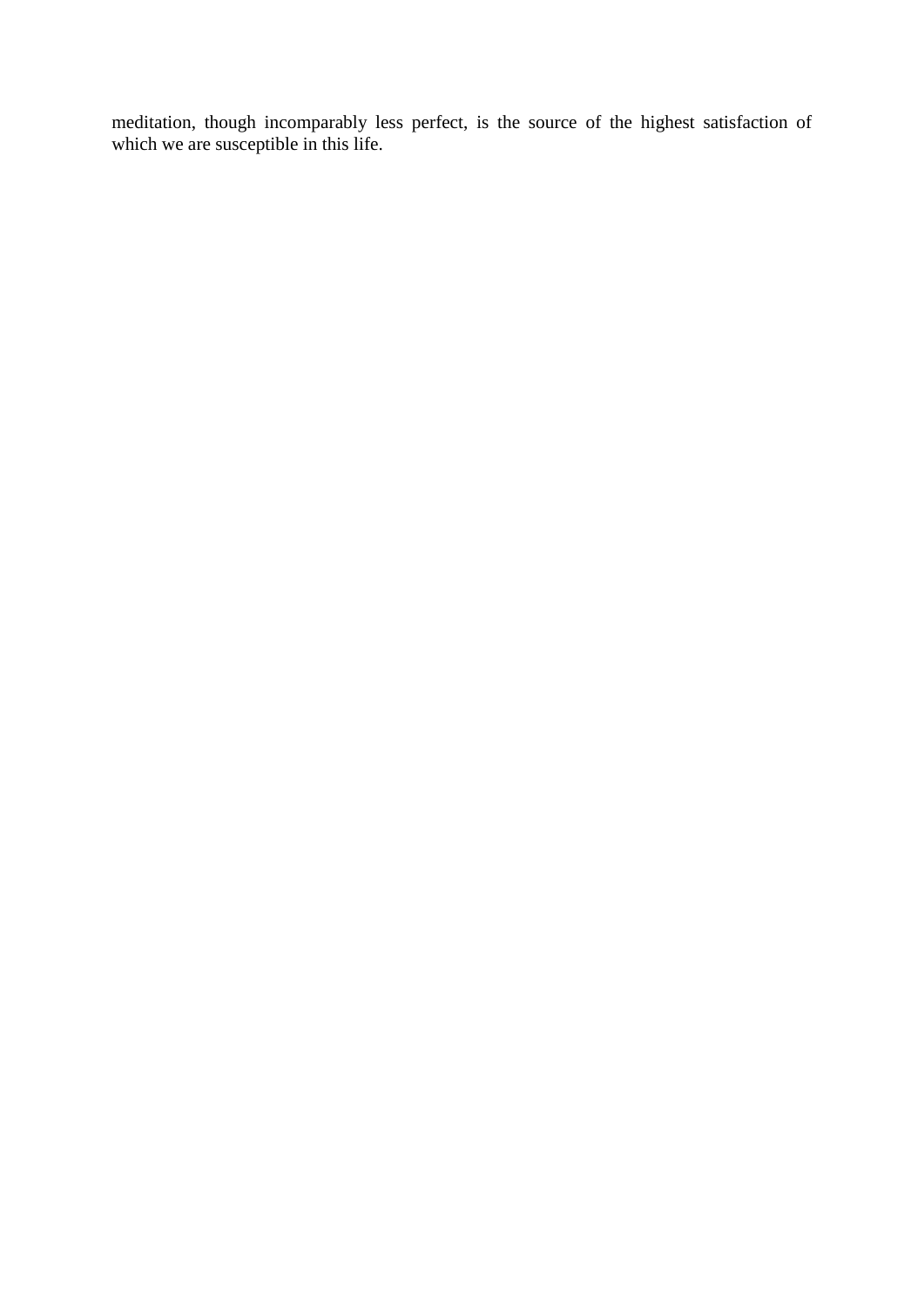### **MEDITATION V**

### **OF THE ESSENCE OF MATERIAL THINGS;**

#### **AND, AGAIN, OF GOD; THAT HE EXISTS.**

1. SEVERAL other questions remain for consideration respecting the attributes of God and my own nature or mind. I will, however, on some other occasion perhaps resume the investigation of these. Meanwhile, as I have discovered what must be done and what avoided to arrive at the knowledge of truth, what I have chiefly to do is to essay to emerge from the state of doubt in which I have for some time been, and to discover whether anything can be known with certainty regarding material objects. [L] [F]

2. But before considering whether such objects as I conceive exist without me, I must examine their ideas in so far as these are to be found in my consciousness, and discover which of them are distinct and which confused.[L] [F]

3. In the first place, I distinctly imagine that quantity which the philosophers commonly call continuous, or the extension in length, breadth, and depth that is in this quantity, or rather in the object to which it is attributed. Further, I can enumerate in it many diverse parts, and attribute to each of these all sorts of sizes, figures, situations, and local motions; and, in fine, I can assign to each of these motions all degrees of duration.[L] [F]

4. And I not only distinctly know these things when I thus consider them in general; but besides, by a little attention, I discover innumerable particulars respecting figures, numbers, motion, and the like, which are so evidently true, and so accordant with my nature, that when I now discover them I do not so much appear to learn anything new, as to call to remembrance what I before knew, or for the first time to remark what was before in my mind, but to which I had not hitherto directed my attention.[L] [F]

5. And what I here find of most importance is, that I discover in my mind innumerable ideas of certain objects, which cannot be esteemed pure negations, although perhaps they possess no reality beyond my thought, and which are not framed by me though it may be in my power to think, or not to think them, but possess true and immutable natures of their own. As, for example, when I imagine a triangle, although there is not perhaps and never was in any place in the universe apart from my thought one such figure, it remains true nevertheless that this figure possesses a certain determinate nature, form, or essence, which is immutable and eternal, and not framed by me, nor in any degree dependent on my thought; as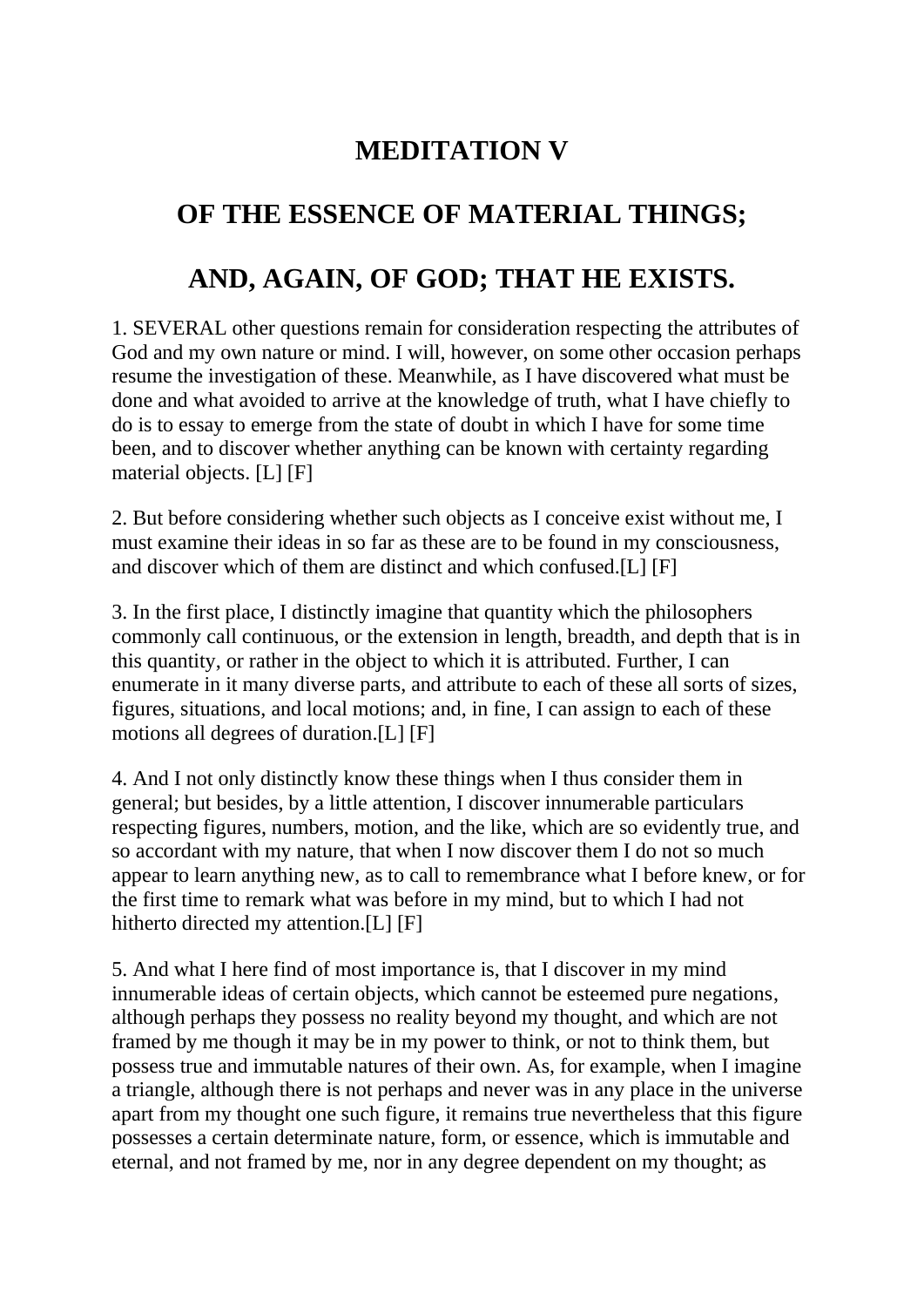appears from the circumstance, that diverse properties of the triangle may be demonstrated, viz., that its three angles are equal to two right, that its greatest side is subtended by its greatest angle, and the like, which, whether I will or not, I now clearly discern to belong to it, although before I did not at all think of them, when, for the first time, I imagined a triangle, and which accordingly cannot be said to have been invented by me.[L] [F]

6. Nor is it a valid objection to allege, that perhaps this idea of a triangle came into my mind by the medium of the senses, through my having. seen bodies of a triangular figure; for I am able to form in thought an innumerable variety of figures with regard to which it cannot be supposed that they were ever objects of sense, and I can nevertheless demonstrate diverse properties of their nature no less than of the triangle, all of which are assuredly true since I clearly conceive them: and they are therefore something, and not mere negations; for it is highly evident that all that is true is something, [truth being identical with existence]; and I have already fully shown the truth of the principle, that whatever is clearly and distinctly known is true. And although this had not been demonstrated, yet the nature of my mind is such as to compel me to assert to what I clearly conceive while I so conceive it; and I recollect that even when I still strongly adhered to the objects of sense, I reckoned among the number of the most certain truths those I clearly conceived relating to figures, numbers, and other matters that pertain to arithmetic and geometry, and in general to the pure mathematics.[L] [F]

7. But now if because I can draw from my thought the idea of an object, it follows that all I clearly and distinctly apprehend to pertain to this object, does in truth belong to it, may I not from this derive an argument for the existence of God? It is certain that I no less find the idea of a God in my consciousness, that is the idea of a being supremely perfect, than that of any figure or number whatever: and I know with not less clearness and distinctness that an [actual and] eternal existence pertains to his nature than that all which is demonstrable of any figure or number really belongs to the nature of that figure or number; and, therefore, although all the conclusions of the preceding Meditations were false, the existence of God would pass with me for a truth at least as certain as I ever judged any truth of mathematics to be.[L] [F]

8. Indeed such a doctrine may at first sight appear to contain more sophistry than truth. For, as I have been accustomed in every other matter to distinguish between existence and essence, I easily believe that the existence can be separated from the essence of God, and that thus God may be conceived as not actually existing. But, nevertheless, when I think of it more attentively, it appears that the existence can no more be separated from the essence of God, than the idea of a mountain from that of a valley, or the equality of its three angles to two right angles, from the essence of a [rectilinear] triangle; so that it is not less impossible to conceive a God, that is, a being supremely perfect, to whom existence is awanting, or who is devoid of a certain perfection, than to conceive a mountain without a valley.[L] [F]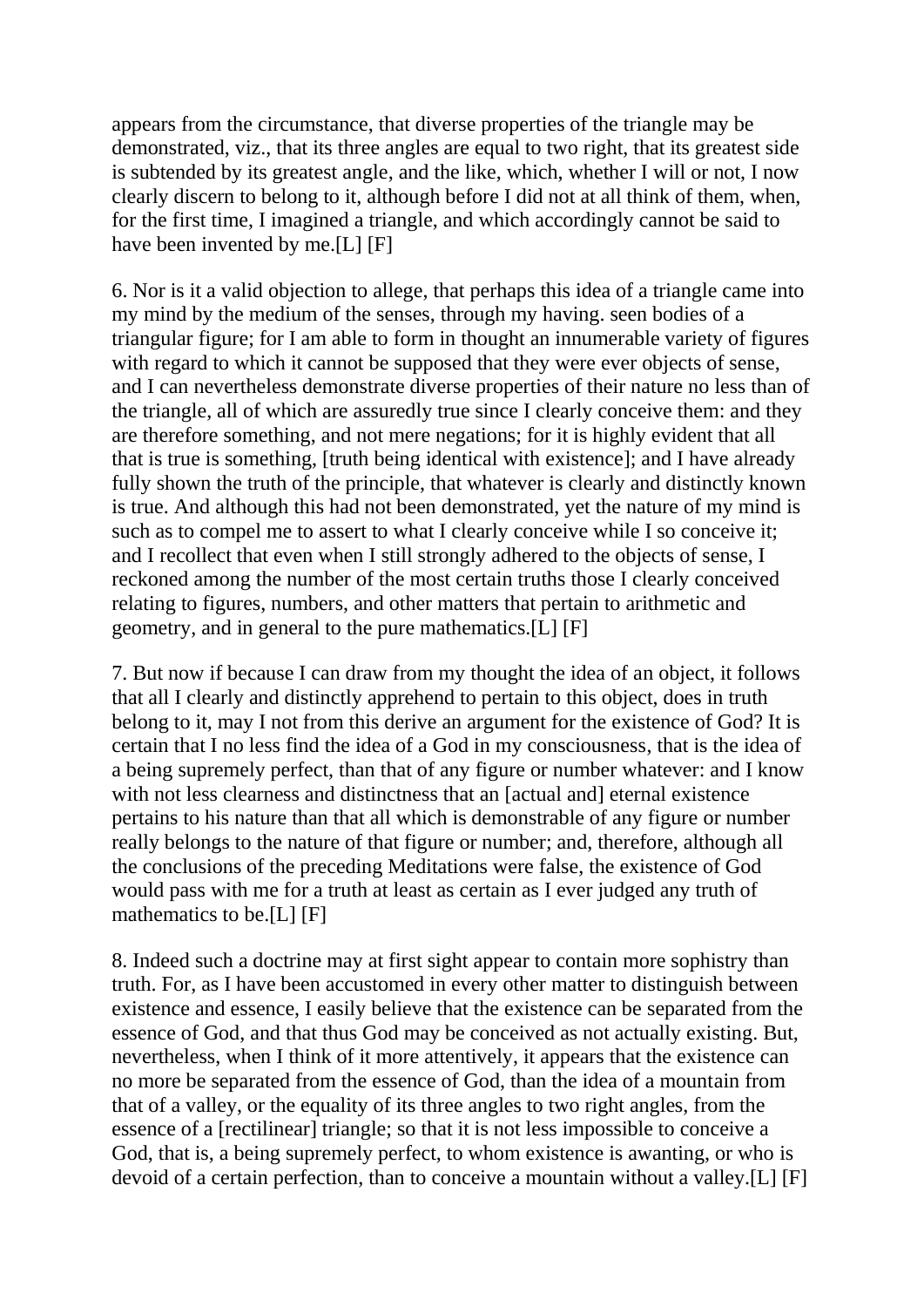9. But though, in truth, I cannot conceive a God unless as existing, any more than I can a mountain without a valley, yet, just as it does not follow that there is any mountain in the world merely because I conceive a mountain with a valley, so likewise, though I conceive God as existing, it does not seem to follow on that account that God exists; for my thought imposes no necessity on things; and as I may imagine a winged horse, though there be none such, so I could perhaps attribute existence to God, though no God existed.[L] [F]

10. But the cases are not analogous, and a fallacy lurks under the semblance of this objection: for because I cannot conceive a mountain without a valley, it does not follow that there is any mountain or valley in existence, but simply that the mountain or valley, whether they do or do not exist, are inseparable from each other; whereas, on the other hand, because I cannot conceive God unless as existing, it follows that existence is inseparable from him, and therefore that he really exists: not that this is brought about by my thought, or that it imposes any necessity on things, but, on the contrary, the necessity which lies in the thing itself, that is, the necessity of the existence of God, determines me to think in this way: for it is not in my power to conceive a God without existence, that is, a being supremely perfect, and yet devoid of an absolute perfection, as I am free to imagine a horse with or without wings.[L] [F]

11. Nor must it be alleged here as an objection, that it is in truth necessary to admit that God exists, after having supposed him to possess all perfections, since existence is one of them, but that my original supposition was not necessary; just as it is not necessary to think that all quadrilateral figures can be inscribed in the circle, since, if I supposed this, I should be constrained to admit that the rhombus, being a figure of four sides, can be therein inscribed, which, however, is manifestly false. This objection is, I say, incompetent; for although it may not be necessary that I shall at any time entertain the notion of Deity, yet each time I happen to think of a first and sovereign being, and to draw, so to speak, the idea of him from the storehouse of the mind, I am necessitated to attribute to him all kinds of perfections, though I may not then enumerate them all, nor think of each of them in particular. And this necessity is sufficient, as soon as I discover that existence is a perfection, to cause me to infer the existence of this first and sovereign being; just as it is not necessary that I should ever imagine any triangle, but whenever I am desirous of considering a rectilinear figure composed of only three angles, it is absolutely necessary to attribute those properties to it from which it is correctly inferred that its three angles are not greater than two right angles, although perhaps I may not then advert to this relation in particular. But when I consider what figures are capable of being inscribed in the circle, it is by no means necessary to hold that all quadrilateral figures are of this number; on the contrary, I cannot even imagine such to be the case, so long as I shall be unwilling to accept in thought aught that I do not clearly and distinctly conceive; and consequently there is a vast difference between false suppositions, as is the one in question, and the true ideas that were born with me, the first and chief of which is the idea of God. For indeed I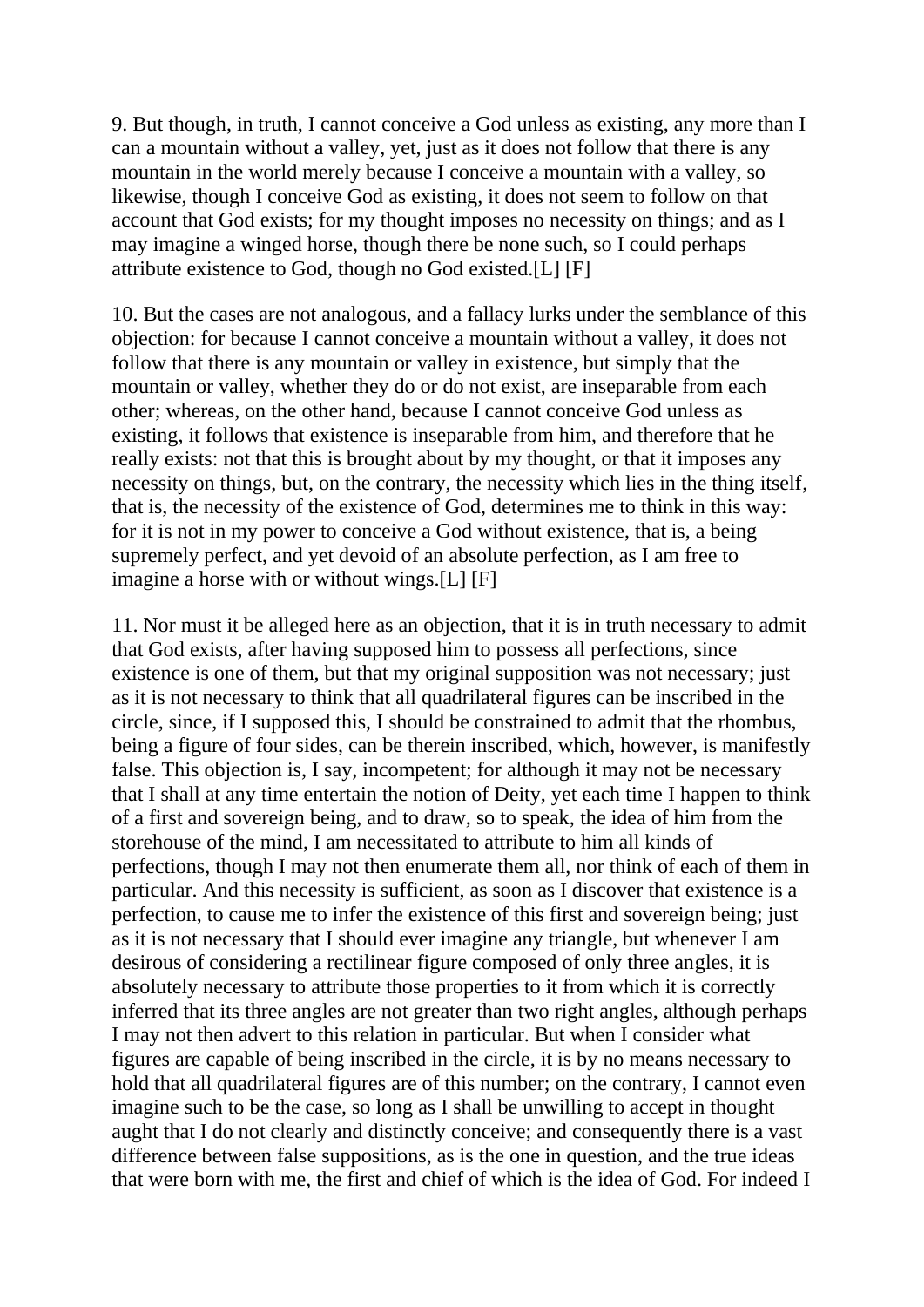discern on many grounds that this idea is not factitious depending simply on my thought, but that it is the representation of a true and immutable nature: in the first place because I can conceive no other being, except God, to whose essence existence [necessarily] pertains; in the second, because it is impossible to conceive two or more gods of this kind; and it being supposed that one such God exists, I clearly see that he must have existed from all eternity, and will exist to all eternity; and finally, because I apprehend many other properties in God, none of which I can either diminish or change.[L] [F]

12. But, indeed, whatever mode of probation I in the end adopt, it always returns to this, that it is only the things I clearly and distinctly conceive which have the power of completely persuading me. And although, of the objects I conceive in this manner, some, indeed, are obvious to every one, while others are only discovered after close and careful investigation; nevertheless after they are once discovered, the latter are not esteemed less certain than the former. Thus, for example, to take the case of a right-angled triangle, although it is not so manifest at first that the square of the base is equal to the squares of the other two sides, as that the base is opposite to the greatest angle; nevertheless, after it is once apprehended. we are as firmly persuaded of the truth of the former as of the latter. And, with respect to God if I were not pre-occupied by prejudices, and my thought beset on all sides by the continual presence of the images of sensible objects, I should know nothing sooner or more easily then the fact of his being. For is there any truth more clear than the existence of a Supreme Being, or of God, seeing it is to his essence alone that [necessary and eternal] existence pertains? [L] [F]

13. And although the right conception of this truth has cost me much close thinking, nevertheless at present I feel not only as assured of it as of what I deem most certain, but I remark further that the certitude of all other truths is so absolutely dependent on it that without this knowledge it is impossible ever to know anything perfectly. [L] [F]

14. For although I am of such a nature as to be unable, while I possess a very clear and distinct apprehension of a matter, to resist the conviction of its truth, yet because my constitution is also such as to incapacitate me from keeping my mind continually fixed on the same object and as I frequently recollect a past judgment without at the same time being able to recall the grounds of it, it may happen meanwhile that other reasons are presented to me which would readily cause me to change my opinion, if I did not know that God existed; and thus I should possess no true and certain knowledge, but merely vague and vacillating opinions. Thus, for example, when r consider the nature of the [rectilinear] triangle, it most clearly appears to me, who have been instructed in the principles of geometry, that its three angles are equal to two right angles, and I find it impossible to believe otherwise, while I apply my mind to the demonstration; but as soon as I cease from attending to the process of proof, although I still remember that I had a clear comprehension of it, yet I may readily come to doubt of the truth demonstrated, if I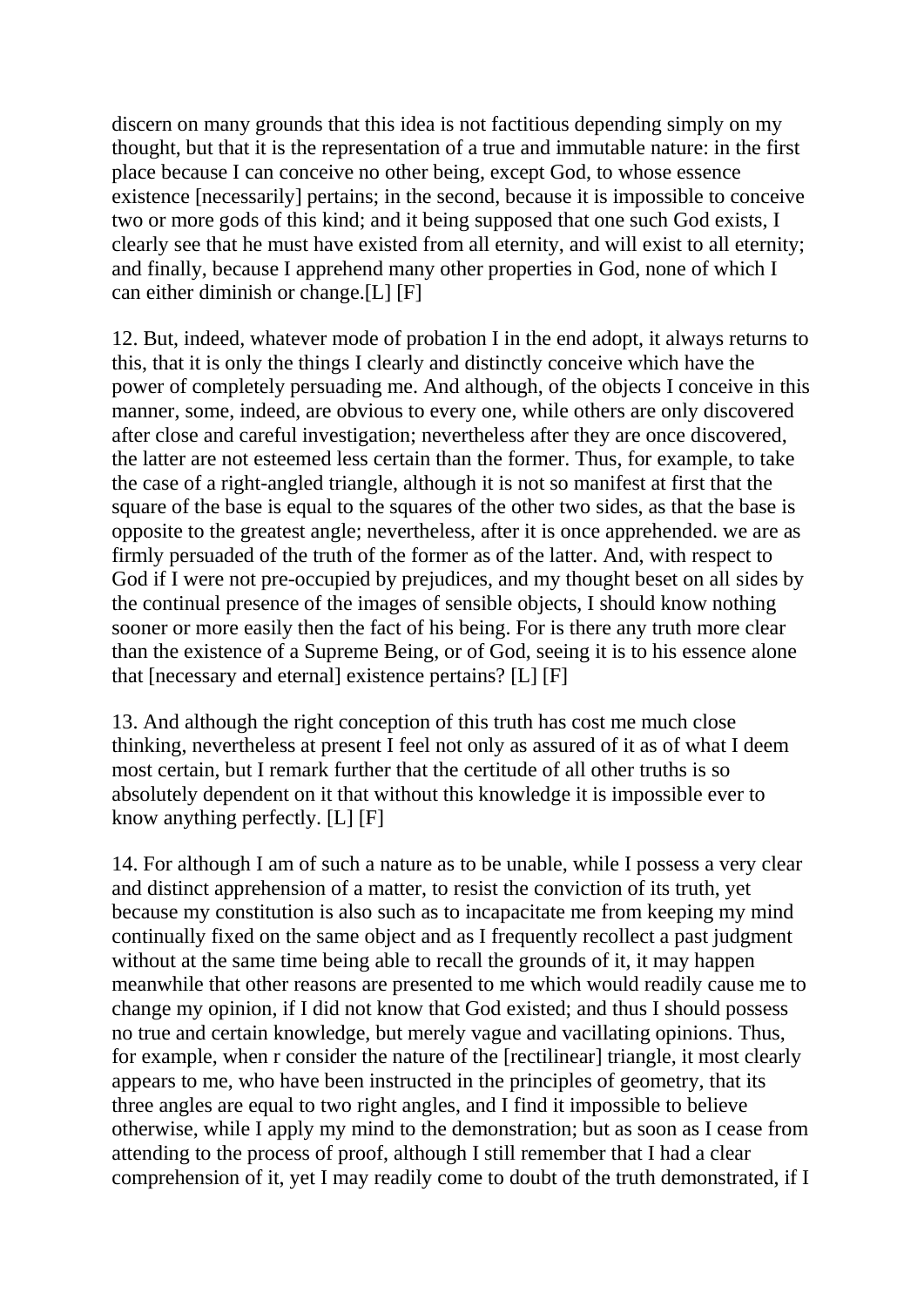do not know that there is a God: for I may persuade myself that I have been so constituted by nature as to be sometimes deceived, even in matters which I think I apprehend with the greatest evidence and certitude, especially when I recollect that I frequently considered many things to be true and certain which other reasons afterward constrained me to reckon as wholly false.[L] [F]

15. But after I have discovered that God exists, seeing I also at the same time observed that all things depend on him, and that he is no deceiver, and thence inferred that all which I clearly and distinctly perceive is of necessity true: although I no longer attend to the grounds of a judgment, no opposite reason can be alleged sufficient to lead me to doubt of its truth, provided only I remember that 1 once possessed a clear and distinct comprehension of it. My knowledge of it thus becomes true and certain. And this same knowledge extends likewise to whatever I remember to have formerly demonstrated, as the truths of geometry and the like: for what can be alleged against them to lead me to doubt of them ? Will it be that my nature is such that I may be frequently deceived? But I already know that I cannot be deceived in judgments of the grounds of which I possess a clear knowledge. Will it be that I formerly deemed things to be true and certain which I afterward discovered to be false ? But I had no clear and distinct knowledge of any of those things, and, being as yet ignorant of the rule by which I am assured of the truth of a judgment, I was led to give my assent to them on grounds which I afterward discovered were less strong than at the time I imagined them to be. What further objection, then, is there ? Will it be said that perhaps I am dreaming (an objection I lately myself raised), or that all the thoughts of which I am now conscious have no more truth than the reveries of my dreams ? But although, in truth, I should be dreaming, the rule still holds that all which is clearly presented to my intellect is indisputably true.[L] [F]

16. And thus I very clearly see that the certitude and truth of all sciencedepends on the knowledge alone of the true God, insomuch that, before I knew him, I could have no perfect knowledge of any other thing. And now that I know him, I possess the means of acquiring a perfect knowledge respecting innumerable matters, as well relative to God himself and other intellectual objects as to corporeal nature, in so far as it is the object of pure mathematics [which do not consider whether it exists or not].[L] [F]

[LoD] [P] [S] [M 1] [M 2] [M 3] [M 4] [M 6]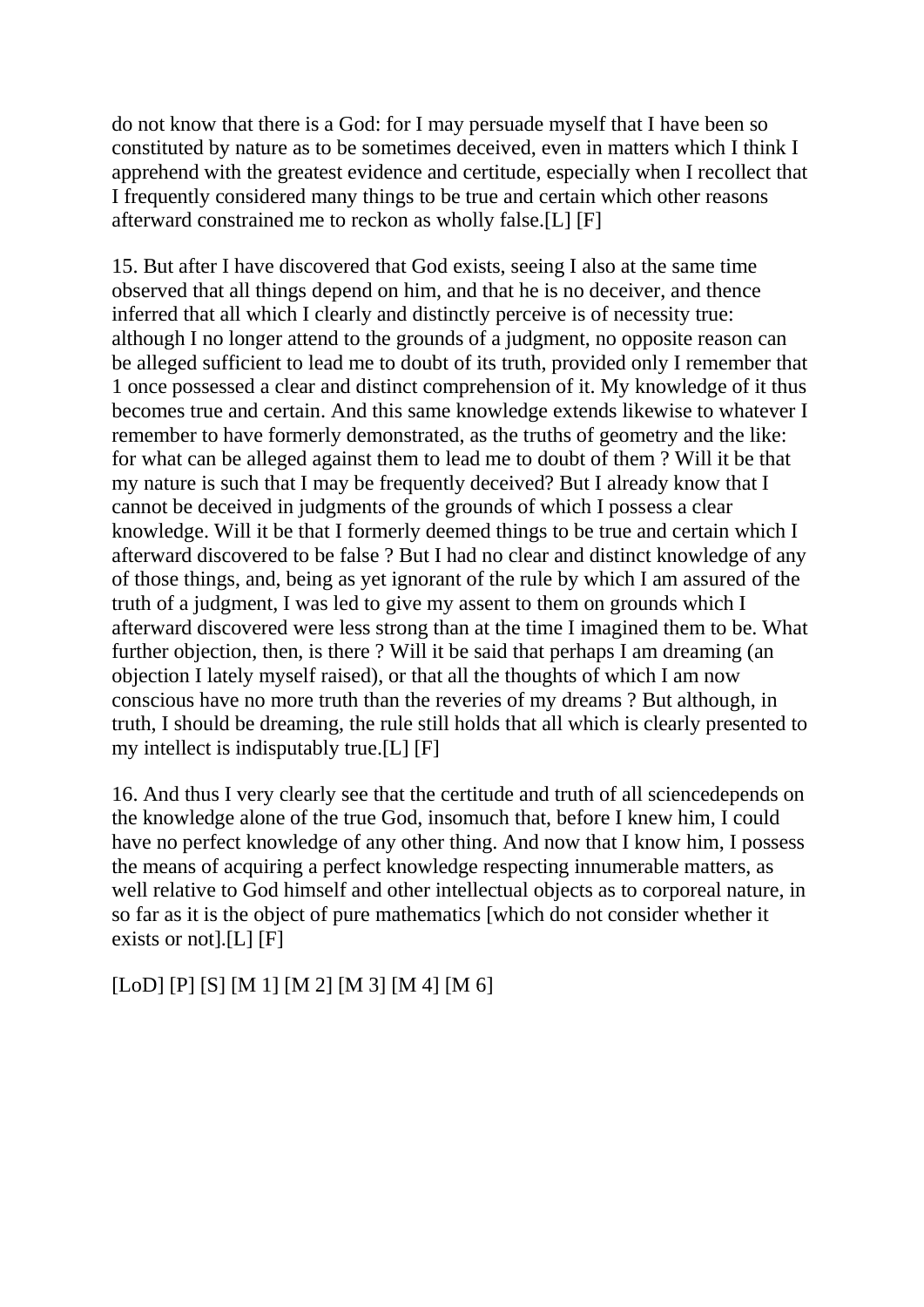#### **MEDITATION VI**

## **OF THE EXISTENCE OF MATERIAL THINGS, AND OF THE REAL DISTINCTION BETWEEN THE MIND AND BODY OF MAN.**

1. THERE now only remains the inquiry as to whether material things exist. With regard to this question, I at least know with certainty that such things may exist, in as far as they constitute the object of the pure mathematics, since, regarding them in this aspect, I can conceive them clearly and distinctly. For there can be no doubt that God possesses the power of producing all the objects I am able distinctly to conceive, and I never considered anything impossible to him, unless when I experienced a contradiction in the attempt to conceive it aright. Further, the faculty of imagination which I possess, and of which I am conscious that I make use when I apply myself to the consideration of material things, is sufficient to persuade me of their existence: for, when I attentively consider what imagination is, I find that it is simply a certain application of the cognitive faculty ( facultas cognoscitiva) to a body which is immediately present to it, and which therefore exists. [L] [F]

2. And to render this quite clear, I remark, in the first place, the difference that subsists between imagination and pure intellection [or conception ]. For example, when I imagine a triangle I not only conceive (inteligo) that it is a figure comprehended by three lines, but at the same time also I look upon (intueor) these Three lines as present by the power and internal application of my mind (acie mentis), and this is what I call imagining. But if I desire to think of a chiliogon, I indeed rightly conceive that it is a figure composed of a thousand sides, as easily as I conceive that a triangle is a figure composed of only three sides; but I cannot imagine the thousand sides of a chiliogon as I do the three sides of a triangle, nor, so to speak, view them as present [with the eyes of my mind ]. And although, in accordance with the habit I have of always imagining something when I think of corporeal things, it may happen that, in conceiving a chiliogon, I confusedly represent some figure to myself, yet it is quite evident that this is not a chiliogon, since it in no wise differs from that which I would represent to myself, if I were to think of a myriogon, or any other figure of many sides; nor would this representation be of any use in discovering and unfolding the properties that constitute the difference between a chiliogon and other polygons. But if the question turns on a pentagon, it is quite true that I can conceive its figure, as well as that of a chiliogon, without the aid of imagination; but I can likewise imagine it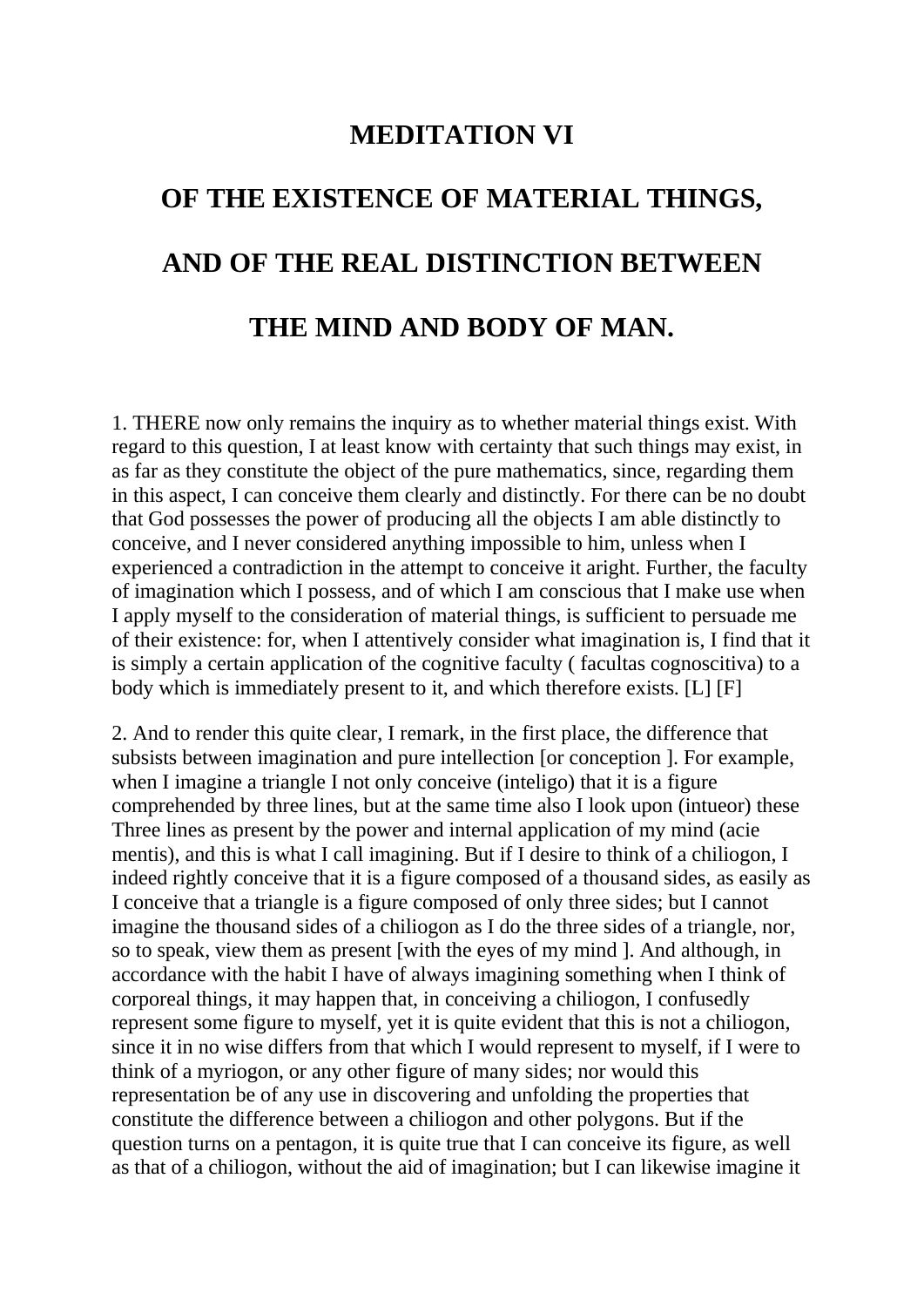by applying the attention of my mind to its five sides, and at the same time to the area which they contain. Thus I observe that a special effort of mind is necessary to the act of imagination, which is not required to conceiving or understanding (ad intelligendum); and this special exertion of mind clearly shows the difference between imagination and pure intellection (imaginatio et intellectio pura). . [L] [F]

3. I remark, besides, that this power of imagination which I possess, in as far as it differs from the power of conceiving, is in no way necessary to my [nature or] essence, that is, to the essence of my mind; for although I did not possess it, I should still remain the same that I now am, from which it seems we may conclude that it depends on something different from the mind. And I easily understand that, if some body exists, with which my mind is so conjoined and united as to be able, as it were, to consider it when it chooses, it may thus imagine corporeal objects; so that this mode of thinking differs from pure intellection only in this respect, that the mind in conceiving turns in some way upon itself, and considers some one of the ideas it possesses within itself; but in imagining it turns toward the body, and contemplates in it some object conformed to the idea which it either of itself conceived or apprehended by sense. I easily understand, I say, that imagination may be thus formed, if it is true that there are bodies; and because I find no other obvious mode of explaining it, I thence, with probability, conjecture that they exist, but only with probability; and although I carefully examine all things, nevertheless I do not find that, from the distinct idea of corporeal nature I have in my imagination, I can necessarily infer the existence of any body.

4. But I am accustomed to imagine many other objects besides that corporeal nature which is the object of the pure mathematics, as, for example, colors, sounds, tastes, pain, and the like, although with less distinctness; and, inasmuch as I perceive these objects much better by the senses, through the medium of which and of memory, they seem to have reached the imagination, I believe that, in order the more advantageously to examine them, it is proper I should at the same time examine what sense-perception is, and inquire whether from those ideas that are apprehended by this mode of thinking (consciousness), I cannot obtain a certain proof of the existence of corporeal objects. [L] [F]

5. And, in the first place, I will recall to my mind the things I have hitherto held as true, because perceived by the senses, and the foundations upon which my belief in their truth rested; I will, in the second place, examine the reasons that afterward constrained me to doubt of them; and, finally, I will consider what of them I ought now to believe. [L] [F]

6. Firstly, then, I perceived that I had a head, hands, feet and other members composing that body which I considered as part, or perhaps even as the whole, of myself. I perceived further, that that body was placed among many others, by which it was capable of being affected in diverse ways, both beneficial and hurtful; and what was beneficial I remarked by a certain sensation of pleasure, and what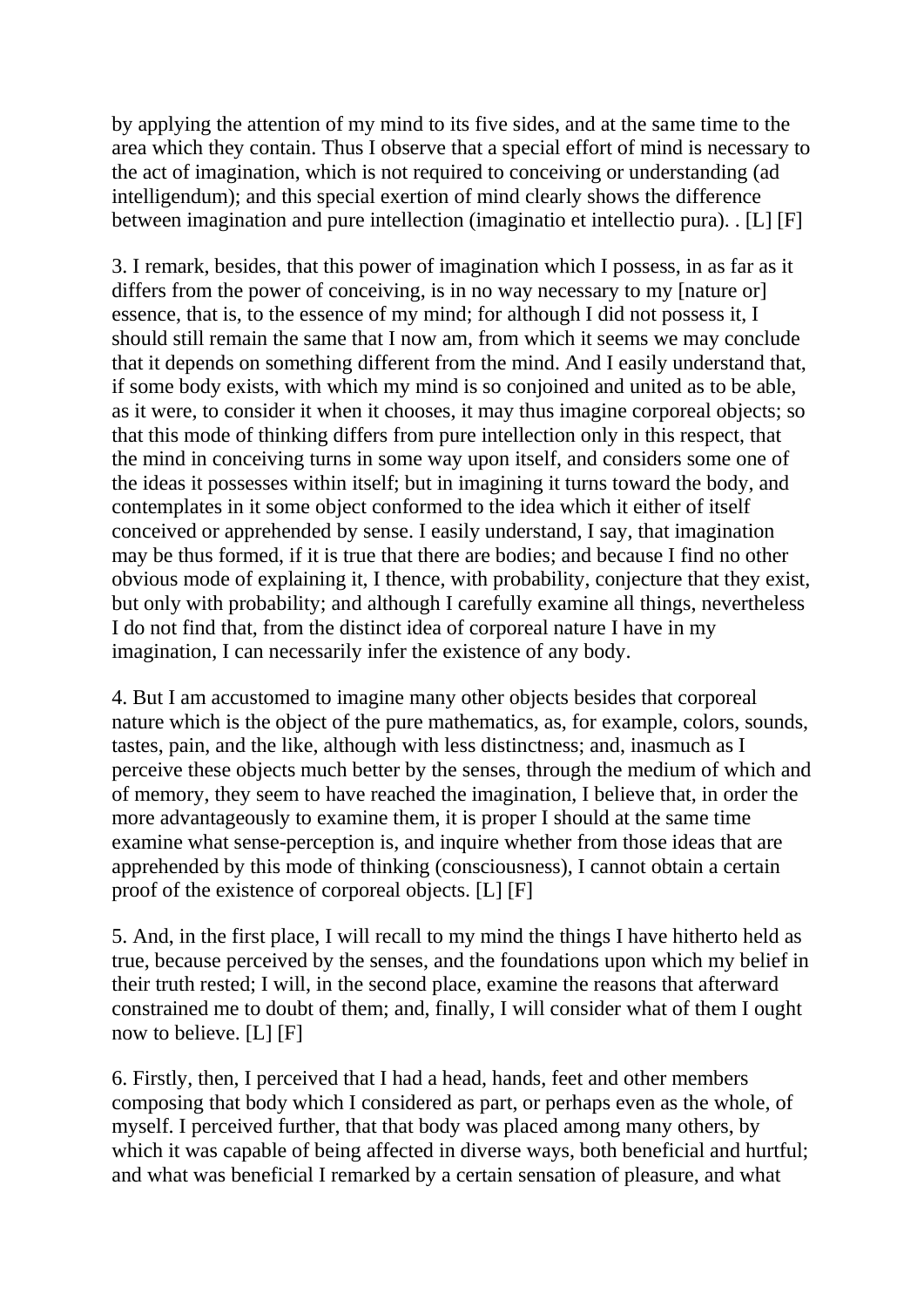was hurtful by a sensation of pain. And besides this pleasure and pain, I was likewise conscious of hunger, thirst, and other appetites, as well as certain corporeal inclinations toward joy, sadness, anger, and similar passions. And, out of myself, besides the extension, figure, and motions of bodies, I likewise perceived in them hardness, heat, and the other tactile qualities, and, in addition, light, colors, odors, tastes, and sounds, the variety of which gave me the means of distinguishing the sky, the earth, the sea, and generally all the other bodies, from one another. And certainly, considering the ideas of all these qualities, which were presented to my mind, and which alone I properly and immediately perceived, it was not without reason that !I thought I perceived certain objects wholly different from my thought, namely, bodies from which those ideas proceeded; for I was conscious that the ideas were presented to me without my consent being required, so that I could not perceive any object, however desirous I might be, unless it were present to the organ of sense; and it was wholly out of my power not to perceive it when it was thus present. And because the ideas I perceived by the senses were much more lively and clear, and even, in their own way, more distinct than any of those I could of myself frame by meditation, or which I found impressed on my memory, it seemed that they could not have proceeded from myself, and must therefore have been caused in me by some other objects; and as of those objects I had no knowledge beyond what the ideas themselves gave me, nothing was so likely to occur to my mind as the supposition that the objects were similar to the ideas which they caused. And because I recollected also that I had formerly trusted to the senses, rather than to reason, and that the ideas which I myself formed were not so clear as those I perceived by sense, and that they were even for the most part composed of parts of the latter, I was readily persuaded that I had no idea in my intellect which had not formerly passed through the senses. Nor was I altogether wrong in likewise believing that that body which, by a special right, I called my own, pertained to me more properly and strictly than any of the others; for in truth, I could never be separated from it as from other bodies; I felt in it and on account of it all my appetites and affections, and in fine I was affected in its parts by pain and the titillation of pleasure, and not in the parts of the other bodies that were separated from it. But when I inquired into the reason why, from this I know not what sensation of pain, sadness of mind should follow, and why from the sensation of pleasure, joy should arise, or why this indescribable twitching of the stomach, which I call hunger, should put me in mind of taking food, and the parchedness of the throat of drink, and so in other cases, I was unable to give any explanation, unless that I was so taught by nature; for there is assuredly no affinity, at least none that I am able to comprehend, between this irritation of the stomach and the desire of food, any more than between the perception of an object that causes pain and the consciousness of sadness which springs from the perception. And in the same way it seemed to me that all the other judgments I had formed regarding the objects of sense, were dictates of nature; because I remarked that those judgments were formed in me, before I had leisure to weigh and consider the reasons that might constrain me to form them.[L] [F]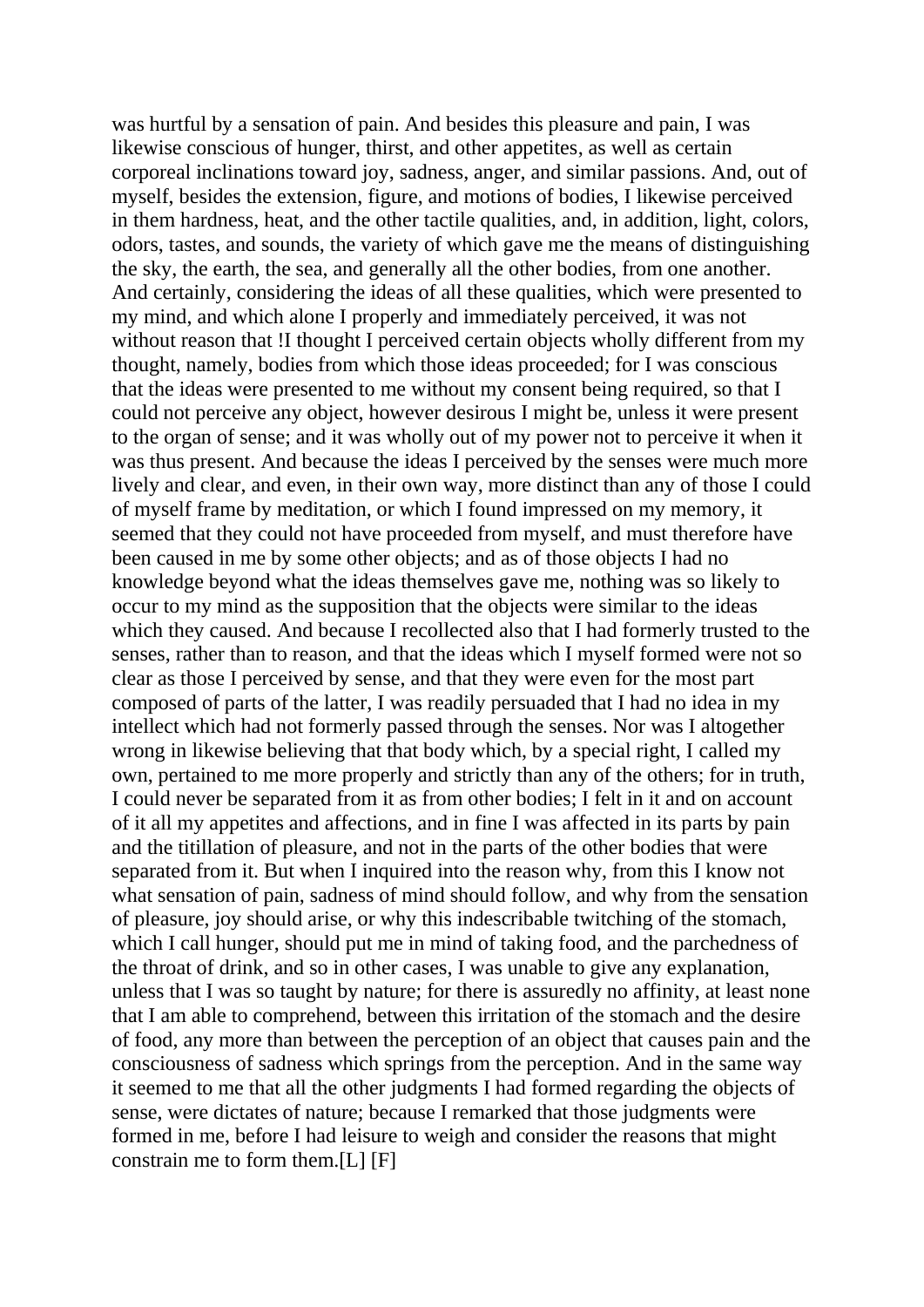7. But, afterward, a wide experience by degrees sapped the faith I had reposed in my senses; for I frequently observed that towers, which at a distance seemed round, appeared square, when more closely viewed, and that colossal figures, raised on the summits of these towers, looked like small statues, when viewed from the bottom of them; and, in other instances without number, I also discovered error in judgments founded on the external senses; and not only in those founded on the external, but even in those that rested on the internal senses; for is there aught more internal than pain? And yet I have sometimes been informed by parties whose arm or leg had been amputated, that they still occasionally seemed to feel pain in that part of the body which they had lost, --a circumstance that led me to think that I could not be quite certain even that any one of my members was affected when I felt pain in it. And to these grounds of doubt I shortly afterward also added two others of very wide generality: the first of them was that I believed I never perceived anything when awake which I could not occasionally think I also perceived when asleep, and as I do not believe that the ideas I seem to perceive in my sleep proceed from objects external to me, I did not any more observe any ground for believing this of such as I seem to perceive when awake; the second was that since I was as yet ignorant of the author of my being or at least supposed myself to be so, I saw nothing to prevent my having been so constituted by nature as that I should be deceived even in matters that appeared to me to possess the greatest truth. And, with respect to the grounds on which I had before been persuaded of the existence of sensible objects, I had no great difficulty in finding suitable answers to them; for as nature seemed to incline me to many things from which reason made me averse, I thought that I ought not to confide much in its teachings. And although the perceptions !of the senses were not dependent on my will, I did not think that I ought on that ground to conclude that they proceeded from things different from myself, since perhaps there might be found in me some faculty, though hitherto unknown to me, which produced them. [L] [F]

8. But now that I begin to know myself better, and to discover more clearly the author of my being, I do not, indeed, think that I ought rashly to admit all which the senses seem to teach, nor, on the other hand, is it my conviction that I ought to doubt in general of their teachings. [L] [F]

9. And, firstly, because I know that all which I clearly and distinctly conceive can be produced by God exactly as I conceive it, it is sufficient that I am able clearly and distinctly to conceive one thing apart from another, in order to be certain that the one is different from the other, seeing they may at least be made to exist separately, by the omnipotence of God; and it matters not by what power this separation is made, in order to be compelled to judge them different; and, therefore, merely because I know with certitude that I exist, and because, in the meantime, I do not observe that aught necessarily belongs to my nature or essence beyond my being a thinking thing, I rightly conclude that my essence consists only in my being a thinking thing [or a substance whose whole essence or nature is merely thinking]. And although I may, or rather, as I will shortly say, although I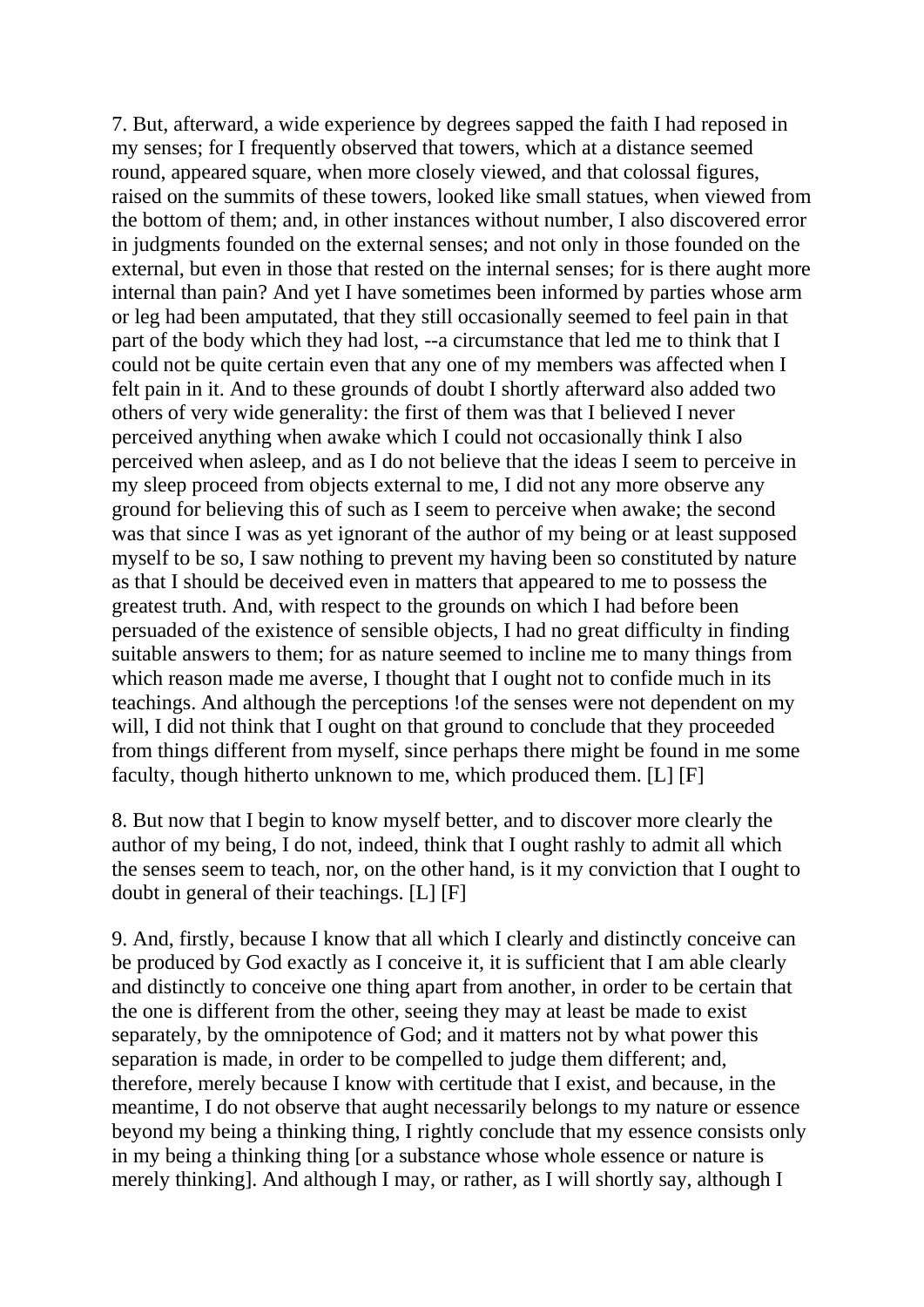certainly do possess a body with which I am very closely conjoined; nevertheless, because, on the one hand, I have a clear and distinct idea of myself, in as far as I am only a thinking and unextended thing, and as, on the other hand, I possess a distinct idea of body, in as far as it is only an extended and unthinking thing, it is certain that I, [that is, my mind, by which I am what I am], is entirely and truly distinct from my body, and may exist without it. [L] [F]

10. Moreover, I find in myself diverse faculties of thinking that have each their special mode: for example, I find I possess the faculties of imagining and perceiving, without which I can indeed clearly and distinctly conceive myself as entire, but I cannot reciprocally conceive them without conceiving myself, that is to say, without an intelligent substance in which they reside, for [in the notion we have of them, or to use the terms of the schools] in their formal concept, they comprise some sort of intellection; whence I perceive that they are distinct from myself as modes are from things. I remark likewise certain other faculties, as the power of changing place, of assuming diverse figures, and the like, that cannot be conceived and cannot therefore exist, any more than the preceding, apart from a substance in which they inhere. It is very evident, however, that these faculties, if they really exist, must belong to some corporeal or extended substance, since in their clear and distinct concept there is contained some sort of extension, but no intellection at all. Further, I cannot doubt but that there is in me a certain passive faculty of perception, that is, of receiving and taking knowledge of the ideas of sensible things; but this would be useless to me, if there did not also exist in me, or in some other thing, another active faculty capable of forming and producing those ideas. But this active faculty cannot be in me [in as far as I am but a thinking thing], seeing that it does not presuppose thought, and also that those ideas are frequently produced in my mind without my contributing to it in any way, and even frequently contrary to my will. This faculty must therefore exist in some substance different from me, in which all the objective reality of the ideas that are produced by this faculty is contained formally or eminently, as I before remarked; and this substance is either a body, that is to say, a corporeal nature in which is contained formally [and in effect] all that is objectively [and by representation] in those ideas; or it is God himself, or some other creature, of a rank superior to body, in which the same is contained eminently. But as God is no deceiver, it is manifest that he does not of himself and immediately communicate those ideas to me, nor even by the intervention of any creature in which their objective reality is not formally, but only eminently, contained. For as he has given me no faculty whereby I can discover this to be the case, but, on the contrary, a very strong inclination to believe that those ideas arise from corporeal objects, I do not see how he could be vindicated from the charge of deceit, if in truth they proceeded from any other source, or were produced by other causes than corporeal things: and accordingly it must be concluded, that corporeal objects exist. Nevertheless, they are not perhaps exactly such as we perceive by the senses, for their comprehension by the senses is, in many instances, very obscure and confused; but it is at least necessary to admit that all which I clearly and distinctly conceive as in them, that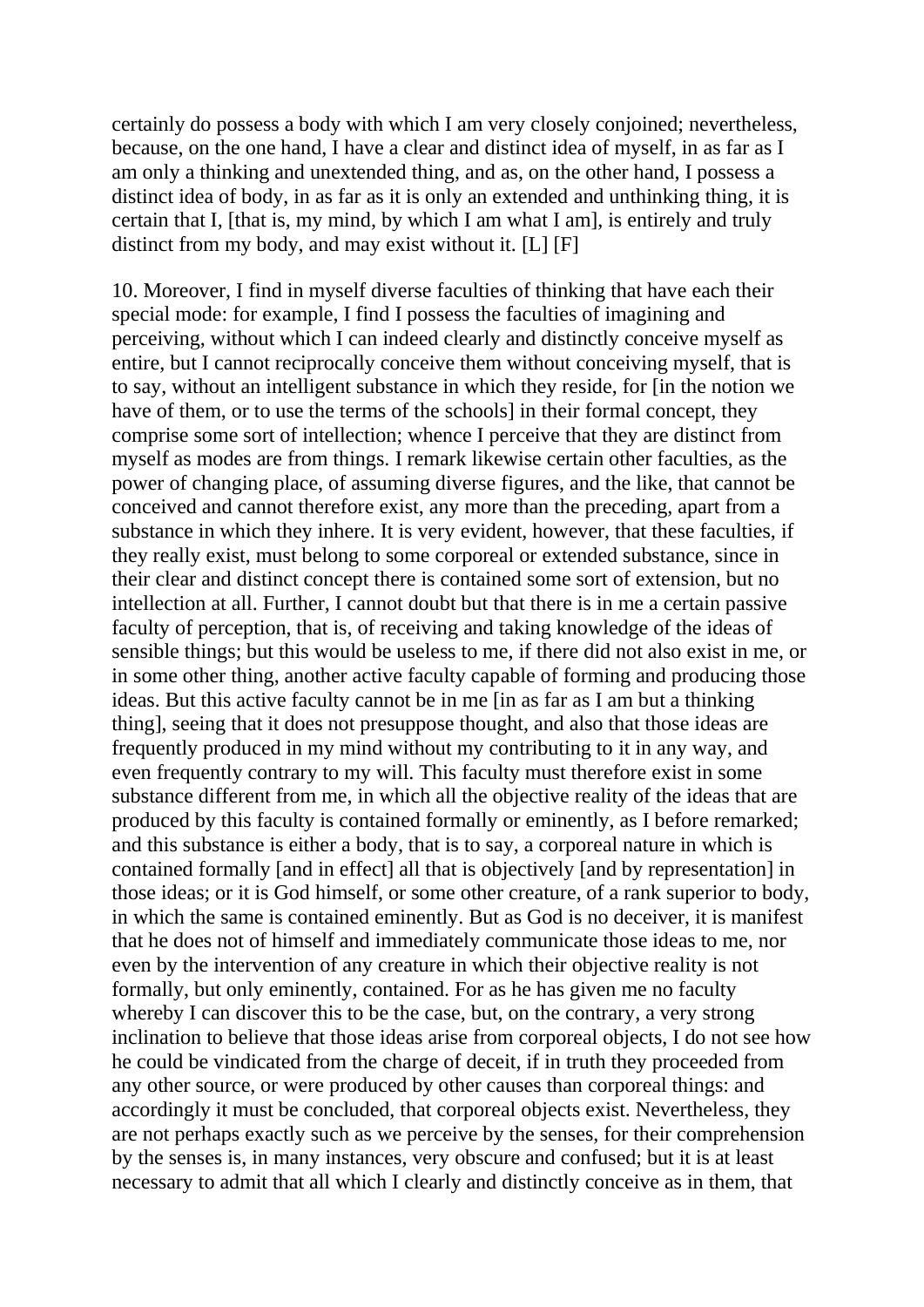is, generally speaking all that is comprehended in the object of speculative geometry, really exists external to me. [L] [F]

11. But with respect to other things which are either only particular, as, for example, that the sun is of such a size and figure, etc., or are conceived with less clearness and distinctness, as light, sound, pain, and the like, although they are highly dubious and uncertain, nevertheless on the ground alone that God is no deceiver, and that consequently he has permitted no falsity in my opinions which he has not likewise given me a faculty of correcting, I think I may with safety conclude that I possess in myself the means of arriving at the truth. And, in the first place, it cannot be doubted that in each of the dictates of nature there is some truth: for by nature, considered in general, I now understand nothing more than God himself, or the order and disposition established by God in created things; and by my nature in particular I understand the assemblage of all that God has given me.  $[L]$   $[F]$ 

12. But there is nothing which that nature teaches me more expressly [ or more sensibly ] than that I have a body which is ill affected when I feel pain, and stands in need of food and drink when I experience the sensations of hunger and thirst, etc. And therefore I ought not to doubt but that there is some truth in these informations. [L] [F]

13. Nature likewise teaches me by these sensations of pain, hunger, thirst, etc., that I am not only lodged in my body as a pilot in a vessel, but that I am besides so intimately conjoined, and as it were intermixed with it, that my mind and body compose a certain unity. For if this were not the case, I should not feel pain when my body is hurt, seeing I am merely a thinking thing, but should perceive the wound by the understanding alone, just as a pilot perceives by sight when any part of his vessel is damaged; and when my body has need of food or drink, I should have a clear knowledge of this, and not be made aware of it by the confused sensations of hunger and thirst: for, in truth, all these sensations of hunger, thirst, pain, etc., are nothing more than certain confused modes of thinking, arising from the union and apparent fusion of mind and body. [L] [F]

14. Besides this, nature teaches me that my own body is surrounded by many other bodies, some of which I have to seek after, and others to shun. And indeed, as I perceive different sorts of colors, sounds, odors, tastes, heat, hardness, etc., I safely conclude that there are in the bodies from which the diverse perceptions of the senses proceed, certain varieties corresponding to them, although, perhaps, not in reality like them; and since, among these diverse perceptions of the senses, some are agreeable, and others disagreeable, there can be no doubt that my body, or rather my entire self, in as far as I am composed of body and mind, may be variously affected, both beneficially and hurtfully, by surrounding bodies. [L] [F]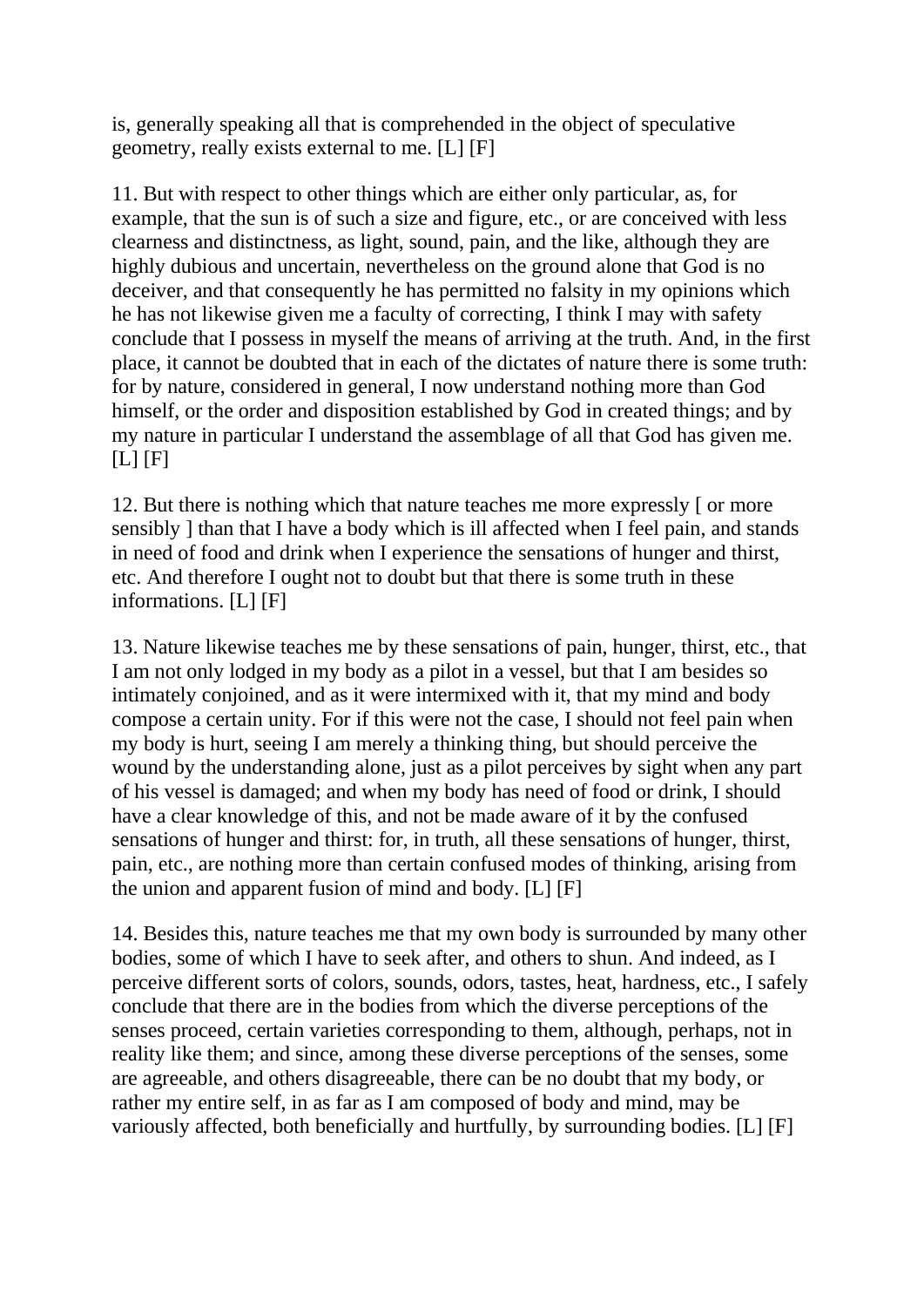15. But there are many other beliefs which though seemingly the teaching of nature, are not in reality so, but which obtained a place in my mind through a habit of judging inconsiderately of things. It may thus easily happen that such judgments shall contain error: thus, for example, the opinion I have that all space in which there is nothing to affect [or make an impression on] my senses is void: that in a hot body there is something in every respect similar to the idea of heat in my mind; that in a white or green body there is the same whiteness or greenness which I perceive; that in a bitter or sweet body there is the same taste, and so in other instances; that the stars, towers, and all distant bodies, are of the same size and figure as they appear to our eyes, etc. But that I may avoid everything like indistinctness of conception, I must accurately define what I properly understand by being taught by nature. For nature is here taken in a narrower sense than when it signifies the sum of all the things which God has given me; seeing that in that meaning the notion comprehends much that belongs only to the mind [to which I am not here to be understood as referring when I use the term nature]; as, for example, the notion I have of the truth, that what is done cannot be undone, and all the other truths I discern by the natural light [ without the aid of the body]; and seeing that it comprehends likewise much besides that belongs only to body, and is not here any more contained under the name nature, as the quality of heaviness, and the like, of which I do not speak, the term being reserved exclusively to designate the things which God has given to me as a being composed of mind and body. But nature, taking the term in the sense explained, teaches me to shun what causes in me the sensation of pain, and to pursue what affords me the sensation of pleasure, and other things of this sort; but I do not discover that it teaches me, in addition to this, from these diverse perceptions of the senses, to draw any conclusions respecting external objects without a previous [ careful and mature ] consideration of them by the mind: for it is, as appears to me, the office of the mind alone, and not of the composite whole of mind and body, to discern the truth in those matters. Thus, although the impression a star makes on my eye is not larger than that from the flame of a candle, I do not, nevertheless, experience any real or positive impulse determining me to believe that the star is not greater than the flame; the true account of the matter being merely that I have so judged from my youth without any rational ground. And, though on approaching the fire I feel heat, and even pain on approaching it too closely, I have, however, from this no ground for holding that something resembling the heat I feel is in the fire, any more than that there is something similar to the pain; all that I have ground for believing is, that there is something in it, whatever it may be, which excites in me those sensations of heat or pain. So also, although there are spaces in which I find nothing to excite and affect my senses, I must not therefore conclude that those spaces contain in them no body; for I see that in this, as in many other similar matters, I have been accustomed to pervert the order of nature, because these perceptions of the senses, although given me by nature merely to signify to my mind what things are beneficial and hurtful to the composite whole of which it is a part, and being sufficiently clear and distinct for that purpose, are nevertheless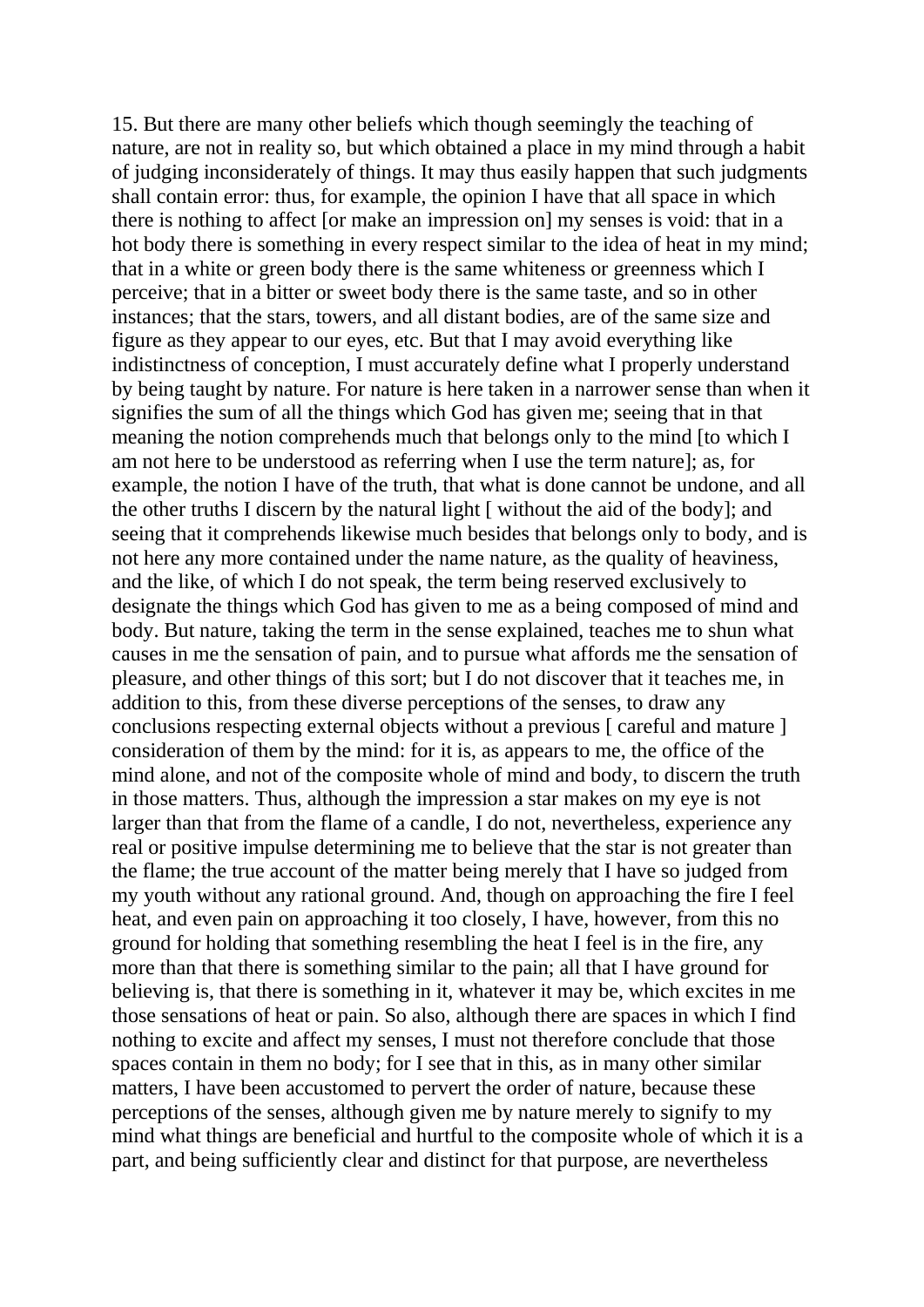used by me as infallible rules by which to determine immediately the essence of the bodies that exist out of me, of which they can of course afford me only the most obscure and confused knowledge. [L] [F]

16. But I have already sufficiently considered how it happens that, notwithstanding the supreme goodness of God, there is falsity in my judgments. A difficulty, however, here presents itself, respecting the things which I am taught by nature must be pursued or avoided, and also respecting the internal sensations in which I seem to have occasionally detected error, [and thus to be directly deceived by nature]: thus, for example, I may be so deceived by the agreeable taste of some viand with which poison has been mixed, as to be induced to take the poison. In this case, however, nature may be excused, for it simply leads me to desire the viand for its agreeable taste, and not the poison, which is unknown to it; and thus we can infer nothing from this circumstance beyond that our nature is not omniscient; at which there is assuredly no ground for surprise, since, man being of a finite nature, his knowledge must likewise be of a limited perfection. [L] [F]

17. But we also not unfrequently err in that to which we are directly impelled by nature, as is the case with invalids who desire drink or food that would be hurtful to them. It will here, perhaps, be alleged that the reason why such persons are deceived is that their nature is corrupted; but this leaves the difficulty untouched, for a sick man is not less really the creature of God than a man who is in full health; and therefore it IS as repugnant to the goodness of God that the nature of the former should be deceitful as it is for that of the latter to be so. And as a clock, composed of wheels and counter weights, observes not the less accurately all the laws of nature when it is ill made, and points out the hours incorrectly, than when it satisfies the desire of the maker in every respect; so likewise if the body of man be considered as a kind of machine, so made up and composed of bones, nerves, muscles, veins, blood, and skin, that although there were in it no mind, it would still exhibit the same motions which it at present manifests involuntarily, and therefore without the aid of the mind, [and simply by the dispositions of its organs], I easily discern that it would also be as natural for such a body, supposing it dropsical, for example, to experience the parchedness of the throat that is usually accompanied in the mind by the sensation of thirst, and to be disposed by this parchedness to move its nerves and its other parts in the way required for drinking, and thus increase its malady and do itself harm, as it is natural for it, when it is not indisposed to be stimulated to drink for its good by a similar cause; and although looking to the use for which a clock was destined by its maker, I may say that it is deflected from its proper nature when it incorrectly indicates the hours, and on the same principle, considering the machine of the human body as having been formed by God for the sake of the motions which it usually manifests, although I may likewise have ground for thinking that it does not follow the order of its nature when the throat is parched and drink does not tend to its preservation, nevertheless I yet plainly discern that this latter acceptation of the term nature is very different from the other: for this is nothing more than a certain denomination, depending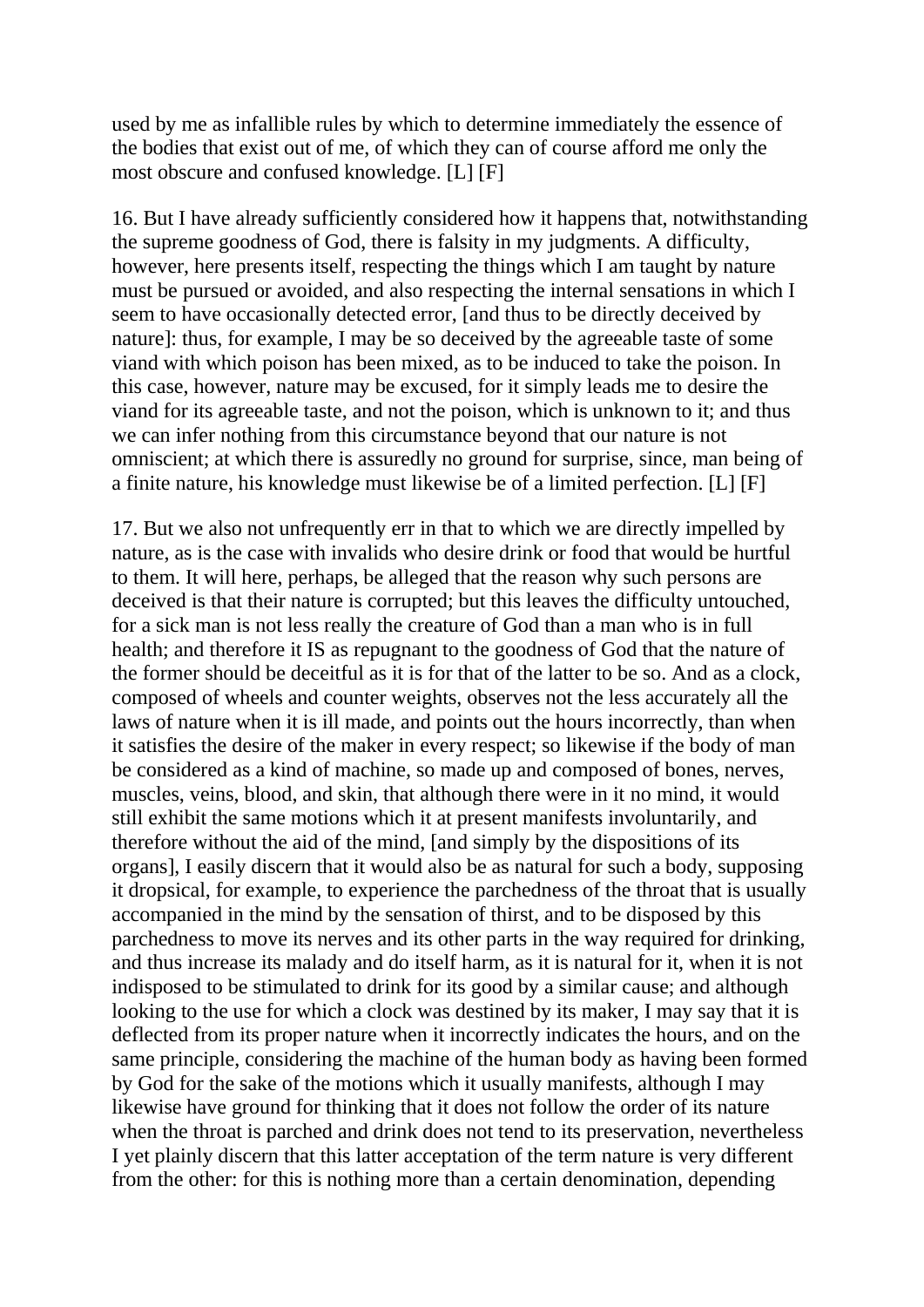entirely on my thought, and hence called extrinsic, by which I compare a sick man and an imperfectly constructed clock with the idea I have of a man in good health and a well made clock; while by the other acceptation of nature is understood something which is truly found in things, and therefore possessed of some truth.  $[L]$   $[F]$ 

18. But certainly, although in respect of a dropsical body, it is only by way of exterior denomination that we say its nature is corrupted, when, without requiring drink, the throat is parched; yet, in respect of the composite whole, that is, of the mind in its union with the body, it is not a pure denomination, but really an error of nature, for it to feel thirst when drink would be hurtful to it: and, accordingly, it still remains to be considered why it is that the goodness of God does not prevent the nature of man thus taken from being fallacious. [L] [F]

19. To commence this examination accordingly, I here remark, in the first place, that there is a vast difference between mind and body, in respect that body, from its nature, is always divisible, and that mind is entirely indivisible. For in truth, when I consider the mind, that is, when I consider myself in so far only as I am a thinking thing, I can distinguish in myself no parts, but I very clearly discern that I am somewhat absolutely one and entire; and although the whole mind seems to be united to the whole body, yet, when a foot, an arm, or any other part is cut off, I am conscious that nothing has been taken from my mind; nor can the faculties of willing, perceiving, conceiving, etc., properly be called its parts, for it is the same mind that is exercised [all entire] in willing, in perceiving, and in conceiving, etc. But quite the opposite holds in corporeal or extended things; for I cannot imagine any one of them [how small soever it may be], which I cannot easily sunder in thought, and which, therefore, I do not know to be divisible. This would be sufficient to teach me that the mind or soul of man is entirely different from the body, if I had not already been apprised of it on other grounds. [L] [F]

20. I remark, in the next place, that the mind does not immediately receive the impression from all the parts of the body, but only from the brain, or perhaps even from one small part of it, viz., that in which the common sense (senses communis) is said to be, which as often as it is affected in the same way gives rise to the same perception in the mind, although meanwhile the other parts of the body may be diversely disposed, as is proved by innumerable experiments, which it is unnecessary here to enumerate. [L] [F]

21. I remark, besides, that the nature of body is such that none of its parts can be moved by another part a little removed from the other, which cannot likewise be moved in the same way by any one of the parts that lie between those two, although the most remote part does not act at all. As, for example, in the cord A, B. C, D, [which is in tension], if its last part D, be pulled, the first part A, will not be moved in a different way than it would be were one of the intermediate parts B or c to be pulled, and the last part D meanwhile to remain fixed. And in the same way,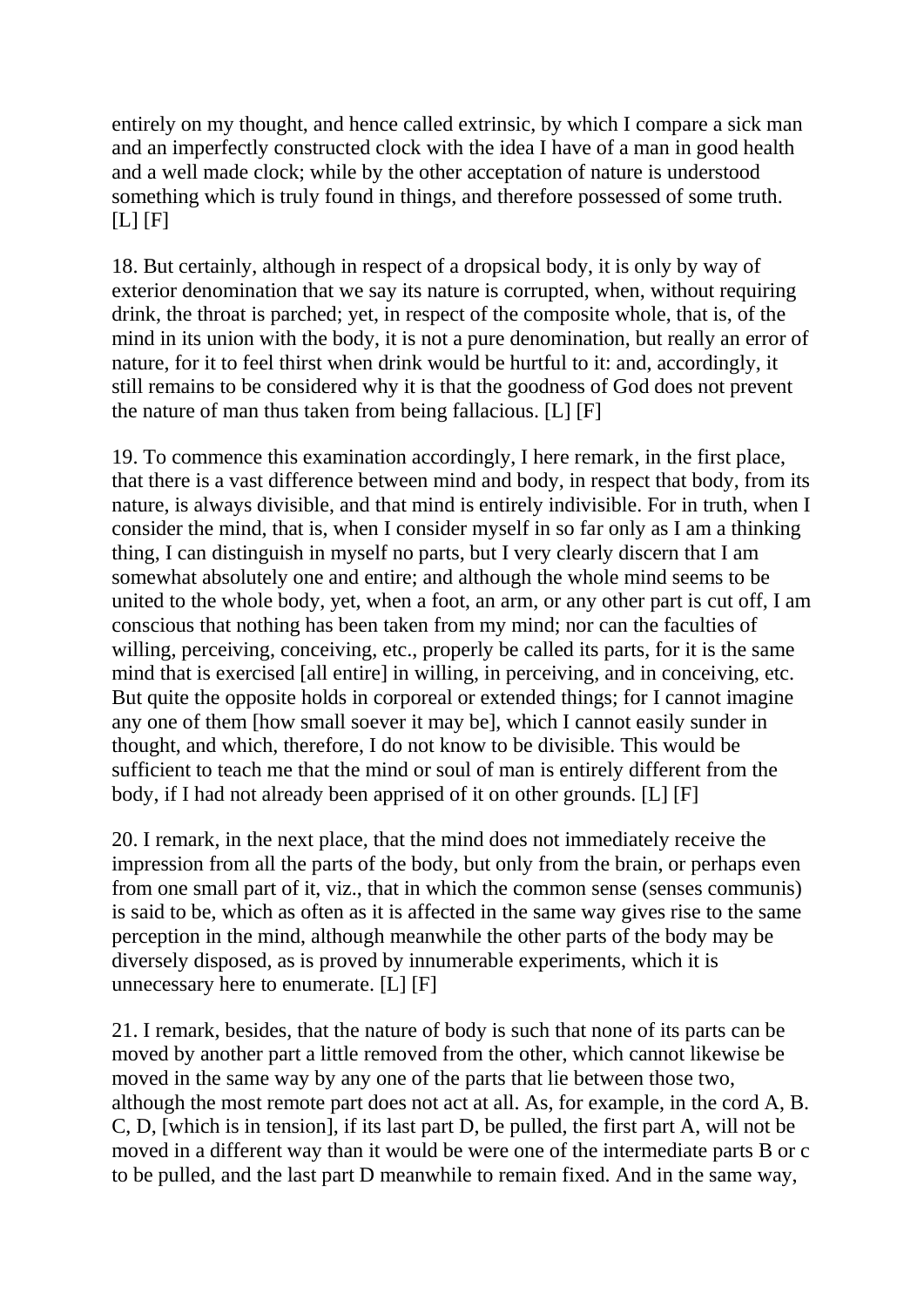when I feel pain in the foot, the science of physics teaches me that this sensation is experienced by means of the nerves dispersed over the foot, which, extending like cords from it to the brain, when they are contracted in the foot, contract at the same time the inmost parts of the brain in which they have their origin, and excite in these parts a certain motion appointed by nature to cause in the mind a sensation of pain, as if existing in the foot; but as these nerves must pass through the tibia, the leg, the loins, the back, and neck, in order to reach the brain, it may happen that although their extremities in the foot are not affected, but only certain of their parts that pass through the loins or neck, the same movements, nevertheless, are excited in the brain by this motion as would have been caused there by a hurt received in the foot, and hence the mind will necessarily feel pain in the foot, just as if it had been hurt; and the same is true of all the other perceptions of our senses. [L] [F]

22. I remark, finally, that as each of the movements that are made in the part of the brain by which the mind is immediately affected, impresses it with but a single sensation, the most likely supposition in the circumstances is, that this movement causes the mind to experience, among all the sensations which it is capable of impressing upon it; that one which is the best fitted, and generally the most useful for the preservation of the human body when it is in full health. But experience shows us that all the perceptions which nature has given us are of such a kind as I have mentioned; and accordingly, there is nothing found in them that does not manifest the power and goodness of God. Thus, for example, when the nerves of the foot are violently or more than usually shaken, the motion passing through the medulla of the spine to the innermost parts of the brain affords a sign to the mind on which it experiences a sensation, viz., of pain, as if it were in the foot, by which the mind is admonished and excited to do its utmost to remove the cause of it as dangerous and hurtful to the foot. It is true that God could have so constituted the nature of man as that the same motion in the brain would have informed the mind of something altogether different: the motion might, for example, have been the occasion on which the mind became conscious of itself, in so far as it is in the brain, or in so far as it is in some place intermediate between the foot and the brain, or, finally, the occasion on which it perceived some other object quite different, whatever that might be; but nothing of all this would have so well contributed to the preservation of the body as that which the mind actually feels. In the same way, when we stand in need of drink, there arises from this want a certain parchedness in the throat that moves its nerves, and by means of them the internal parts of the brain; and this movement affects the mind with the sensation of thirst, because there is nothing on that occasion which is more useful for us than to be made aware that we have need of drink for the preservation of our health; and so in other instances.

23. Whence it is quite manifest that, notwithstanding the sovereign goodness of God, the nature of man, in so far as it is composed of mind and body, cannot but be sometimes fallacious. For, if there is any cause which excites, not in the foot, but in some one of the parts of the nerves that stretch from the foot to the brain, or even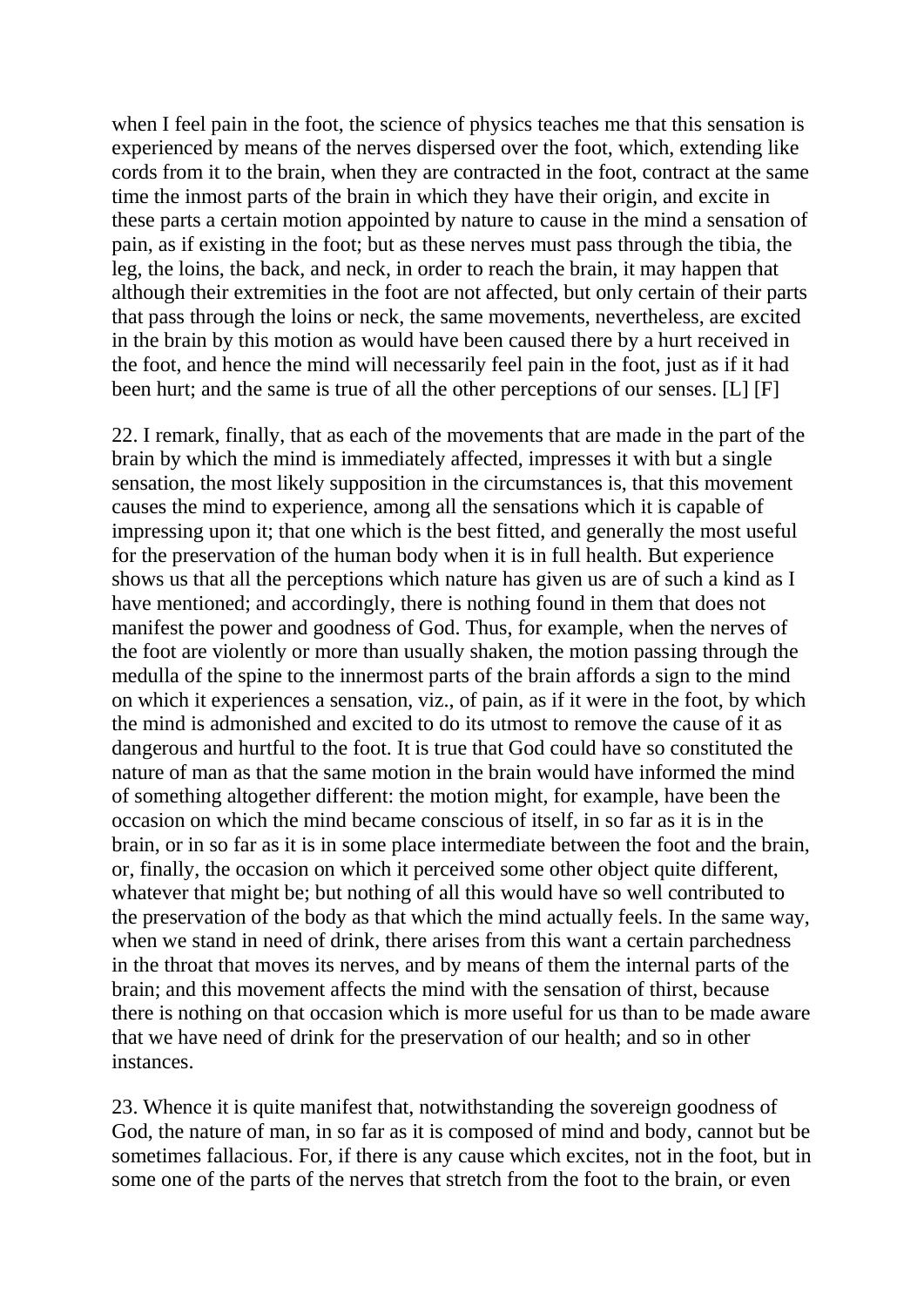in the brain itself, the same movement that is ordinarily created when the foot is ill affected, pain will be felt, as it were, in the foot, and the sense will thus be naturally deceived; for as the same movement in the brain can but impress the mind with the same sensation, and as this sensation is much more frequently excited by a cause which hurts the foot than by one acting in a different quarter, it is reasonable that it should lead the mind to feel pain in the foot rather than in any other part of the body. And if it sometimes happens that the parchedness of the throat does not arise, as is usual, from drink being necessary for the health of the body, but from quite the opposite cause, as is the case with the dropsical, yet it is much better that it should be deceitful in that instance, than if, on the contrary, it were continually fallacious when the body is well-disposed; and the same holds true in other cases. [L] [F]

24. And certainly this consideration is of great service, not only in enabling me to recognize the errors to which my nature is liable, but likewise in rendering it more easy to avoid or correct them: for, knowing that all my senses more usually indicate to me what is true than what is false, in matters relating to the advantage of the body, and being able almost always to make use of more than a single sense in examining the same object, and besides this, being able to use my memory in connecting present with past knowledge, and my understanding which has already discovered all the causes of my errors, I ought no longer to fear that falsity may be met with in what is daily presented to me by the senses. And I ought to reject all the doubts of those bygone days, as hyperbolical and ridiculous, especially the general uncertainty respecting sleep, which I could not distinguish from the waking state: for I now find a very marked difference between the two states, in respect that our memory can never connect our dreams with each other and with the course of life, in the way it is in the habit of doing with events that occur when we are awake. And, in truth, if some one, when I am awake, appeared to me all of a sudden and as suddenly disappeared, as do the images I see in sleep, so that I could not observe either whence he came or whither he went, I should not without reason esteem it either a specter or phantom formed in my brain, rather than a real man. But when I perceive objects with regard to which I can distinctly determine both the place whence they come, and that in which they are, and the time at which they appear to me, and when, without interruption, I can connect the perception I have of them with the whole of the other parts of my life, I am perfectly sure that what I thus perceive occurs while I am awake and not during sleep. And I ought not in the least degree to doubt of the truth of these presentations, if, after having called together all my senses, my memory, and my understanding for the purpose of examining them, no deliverance is given by any one of these faculties which is repugnant to that of any other: for since God is no deceiver, it necessarily follows that I am not herein deceived. But because the necessities of action frequently